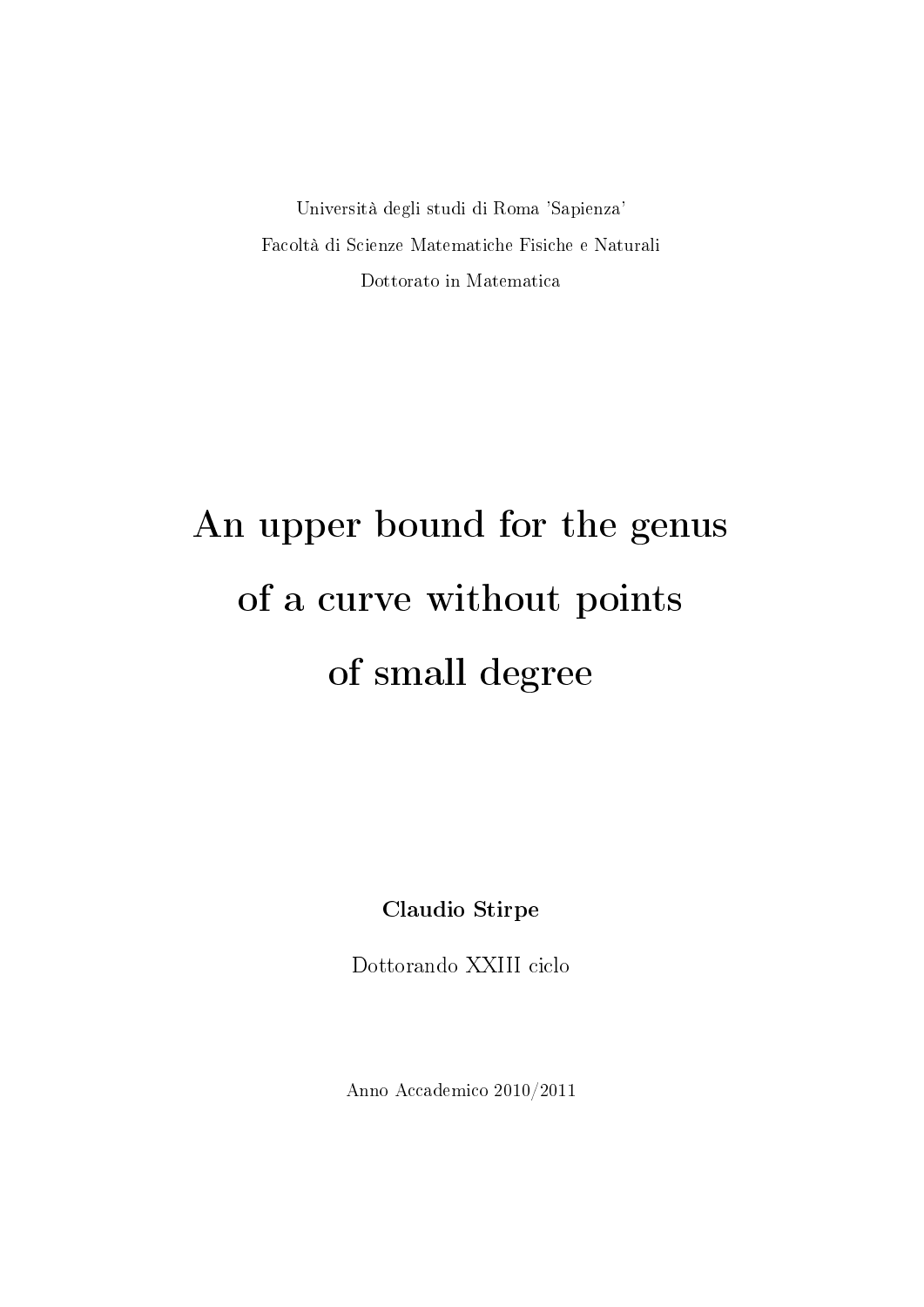### Contents

| 1              | Introduction<br>Background and notation |                                              |    |  |
|----------------|-----------------------------------------|----------------------------------------------|----|--|
| 2 <sub>1</sub> |                                         |                                              |    |  |
| $\bf{3}$       | Class field theory                      |                                              |    |  |
|                | 3.1                                     |                                              | 14 |  |
|                | 3.2                                     |                                              | 22 |  |
|                |                                         | 3.3 Drinfeld modules                         | 34 |  |
| $\overline{4}$ | Ray class fields                        |                                              |    |  |
|                |                                         | 4.1 An other proof of the Clark Elkies bound | 45 |  |
| 5              |                                         | A refinement of the Clark-Elkies bound       | 50 |  |
|                | 5.1                                     |                                              | 64 |  |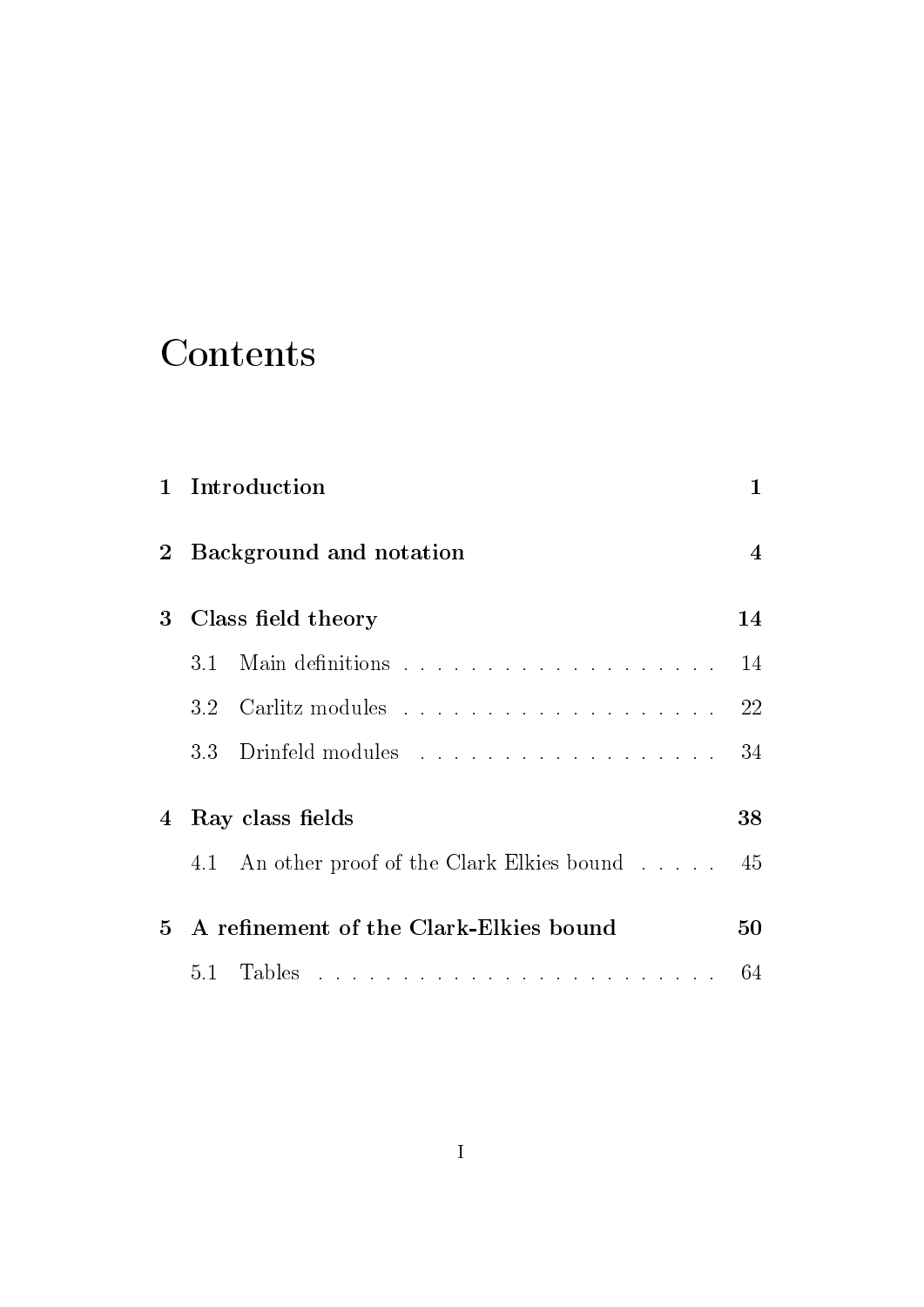### Chapter 1

### Introduction

Let  $X$  be a smooth, projective, absolutely irreducible curve over the finite field  $\mathbb{F}_q$  and let K be the function field of X. For any integer  $n > 0$  let  $a_n$  denote the number of places of K of degree *n*. Then  $N_n = \sum_{d|n} da_d$  is the number of rational points over the constant field extension  $K\mathbb{F}_{q^n}$ . The Weil inequality (see [16]) states that

$$
|N_n - q^n - 1| \le 2gq^{n/2},
$$

where  $g$  is the genus of the curve. A search for curves with many points, motivated by applications in coding theory, showed that this bound is optimal when the genus  $q$  is small compared to  $q$ (see [6] for further details). When g is large compared to g sharper estimates hold (see for example [10] for an asymptotic result or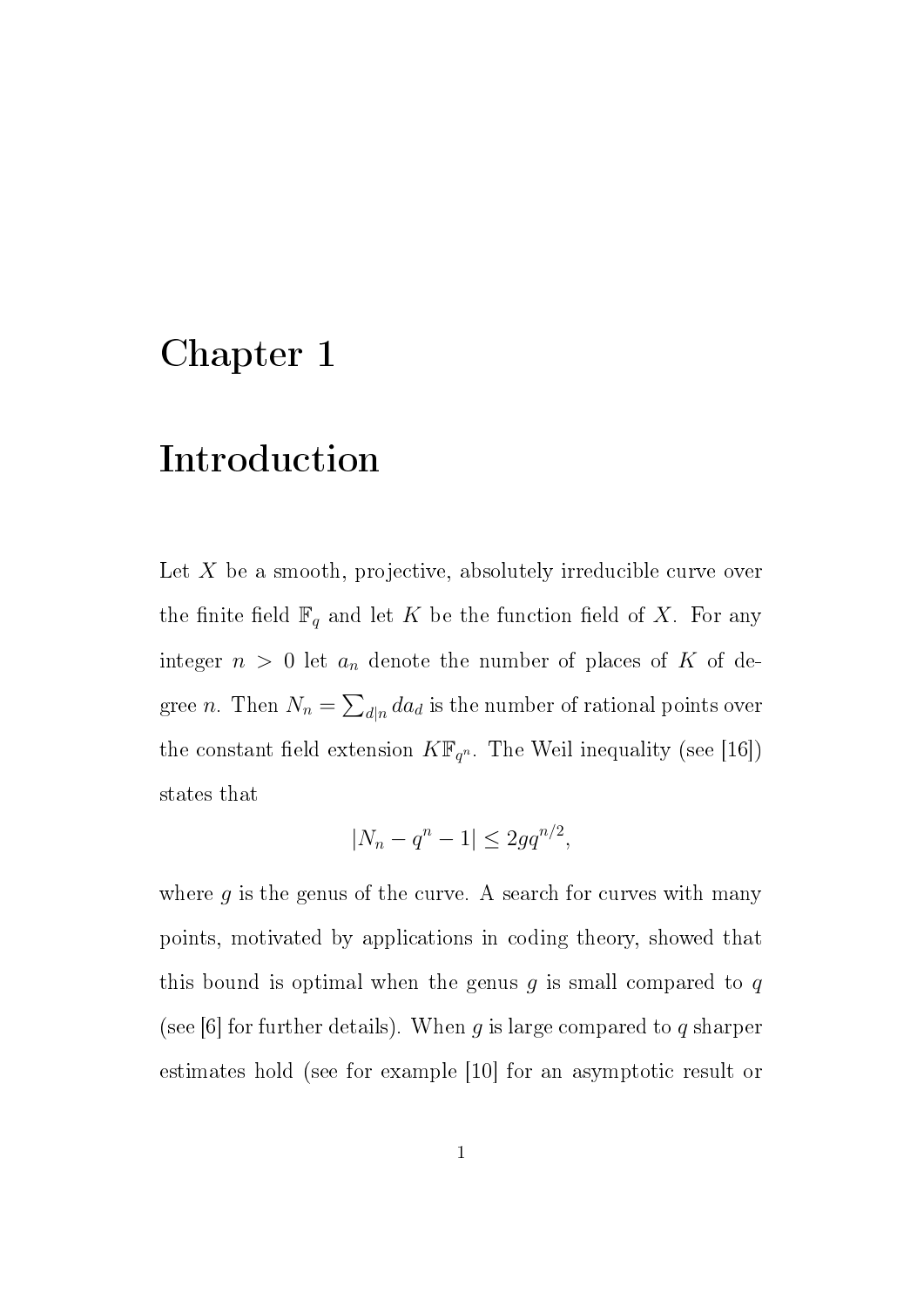also  $|15|$  Chapter V). A similar problem arises from finding curves without points of degree n when n is a positive integer. In particular when X has no points over  $\mathbb{F}_{q^n}$  then  $g \geq \frac{q^n-1}{2a^{n/2}}$  $\frac{q^n-1}{2q^{n/2}}$ . The genus 2 case was already considered in [11]. Moreover in a recent paper, E. Howe, K. Lauter and J. Top [9] show that the previous bound is not always sharp when  $n = 1$  and  $g = 3$  or 4. In the same paper they cite an unpublished result of P. Clark and N. Elkies that states that for every fixed prime p there is a constant  $C_p > 0$ such that for any integer  $n > 0$ , there is a projective curve over  $\mathbb{F}_p$  of genus  $g \leq C_p np^n$  without places of degree smaller than n.

In this paper we prove that this bound is not optimal. In fact we prove the following result.

**Theorem 1.1.** For any prime p there is a constant  $C_p > 0$  such that for any  $n > 0$  and for any power q of p there is a projective curve over  $\mathbb{F}_q$  of genus  $g \leq C_p q^n$  without points of degree strictly smaller than *n*.

We show the existence of such curves by means of class field theory. The basic facts and definitions about this topic are showed in the third Chapter. In the second Chapter we give the basic definitions and results about the arithmetic of function fields. In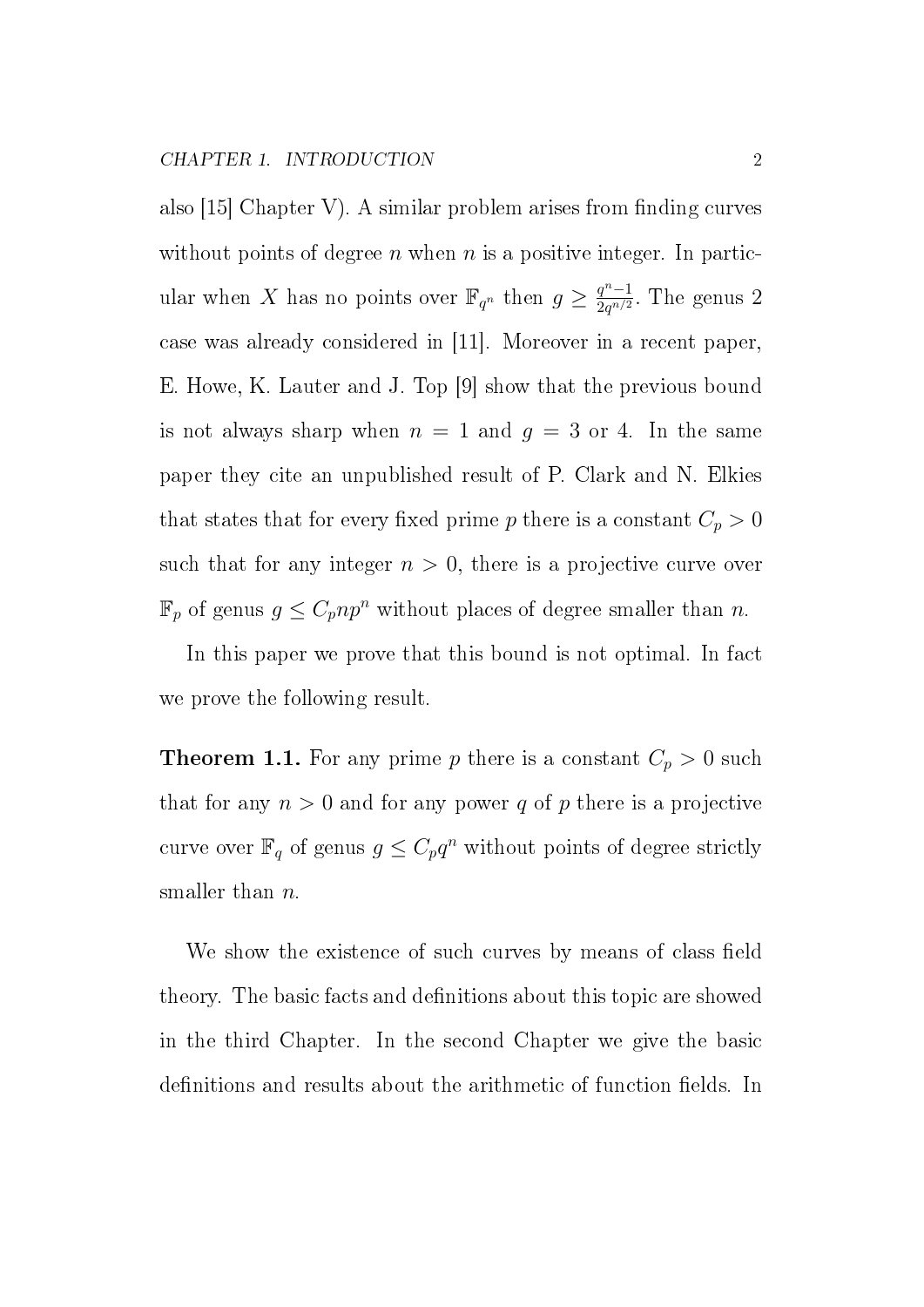the forth Chapter we generalize a result in [1] about the number of ray class field extensions with given conductor  $m$  and we use it in order to prove the bound of Clark and Elkies. In the last Chapter the sharper estimate of Theorem 1.1 is proved. A table of examples for  $q = 2$  and  $n < 20$  is also given.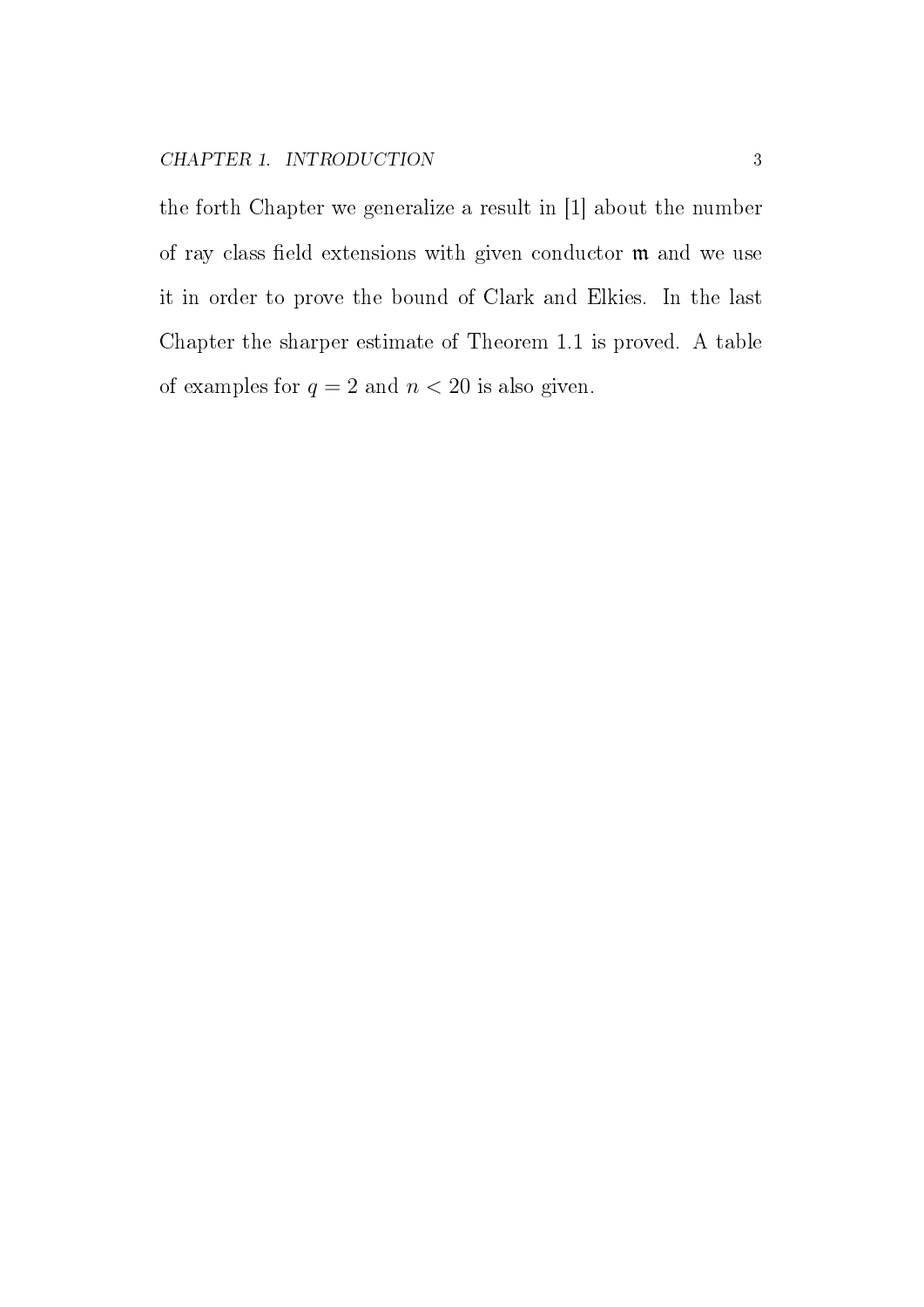### Chapter 2

### Background and notation

By a curve over  $\mathbb{F}_q$  we mean a smooth, projective, geometrically irreducible curve over the finite field  $\mathbb{F}_q$  of characteristic p. Let X be such curve and let  $K$  be the associated function field. The field K is a finite extension of  $\mathbb{F}_q(x)$  where x is a transcendental element over  $\mathbb{F}_q$  (see [15] Appendix B for more details). The constant field of K is the maximal finite extension of  $\mathbb{F}_q$  in K.

Let Y be a curve with associated function field  $L$ . A morphism  $f: Y \to X$  is a covering of X if it is surjective and separable (see [15] Appendix A). A covering is abelian if the associated extension  $L/K$  is Galois with abelian Galois group. The degree of the extension is called the degree of the covering.

A place of  $K$  is a maximal ideal  $P$  in some discrete valuation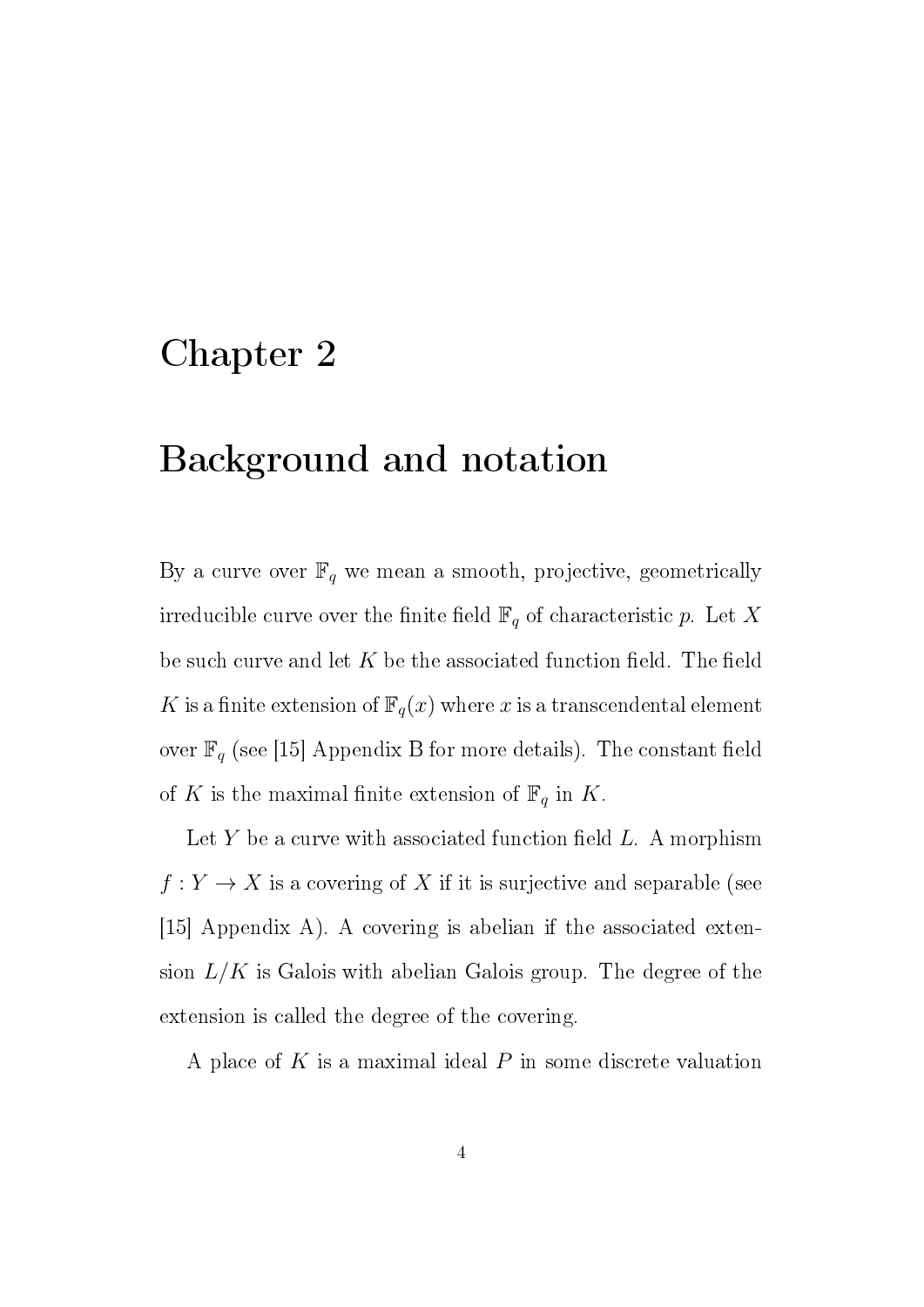ring  $O_P \subseteq K$  (i.e. a principal domain in K with exactly one nonzero maximal ideal). The degree of a place is the degree of the residue field  $\mathcal{F}_P = O_P/P$ .

To every place is associated a discrete valuation that is denoted by  $v_P$  (see [15] Chapter I). Let  $L/K$  be an extension of K and let  $Q$  (resp.  $P$ ) be a place of  $L$  (resp.  $K$ ). We write  $Q|P$  and we say Q lies over P if  $Q \cap K = P$ . The valuation  $v_P$  can be extended in a unique way to a discrete valuation  $v_Q$  over  $Q$ . Then the two valuation are related as follows: there is a positive integer  $e(Q|P) > 0$  such that  $v_Q(x) = e(Q|P)v_P(x)$  for all  $x \in K$ . A place Q over P is unramified if  $e(Q|P) = 1$ . Otherwise it is ramified. A ramified place  $Q|P$  is wild if  $p|e(Q|P)$  and is tame otherwise. A place P of K is unramified in  $L/K$  if all the places  $Q$  over  $P$  are unramified, otherwise it is ramified. The extension  $L/K$  is unramified if all the places of K are unramified, otherwise it is ramified. Let  $f(Q|P)$  denote the degree  $[\mathcal{F}_Q : \mathcal{F}_P]$  of the field extension  $\mathcal{F}_Q/\mathcal{F}_P$ , then we have the well-known formula  $\sum_{Q|P} f(Q|P)e(Q|P) = [L:K]$ . If  $L/K$  is a Galois extension then  $f(Q|P) = f(Q'|P)$  and  $e(Q|P) = e(Q'|P)$  for any place Q and Q' in L over P so we get the simpler formula  $ref = n$ , where *n* is the degree  $[L: K]$ , the integer *e* is  $e(Q|P)$ , the integer *f* is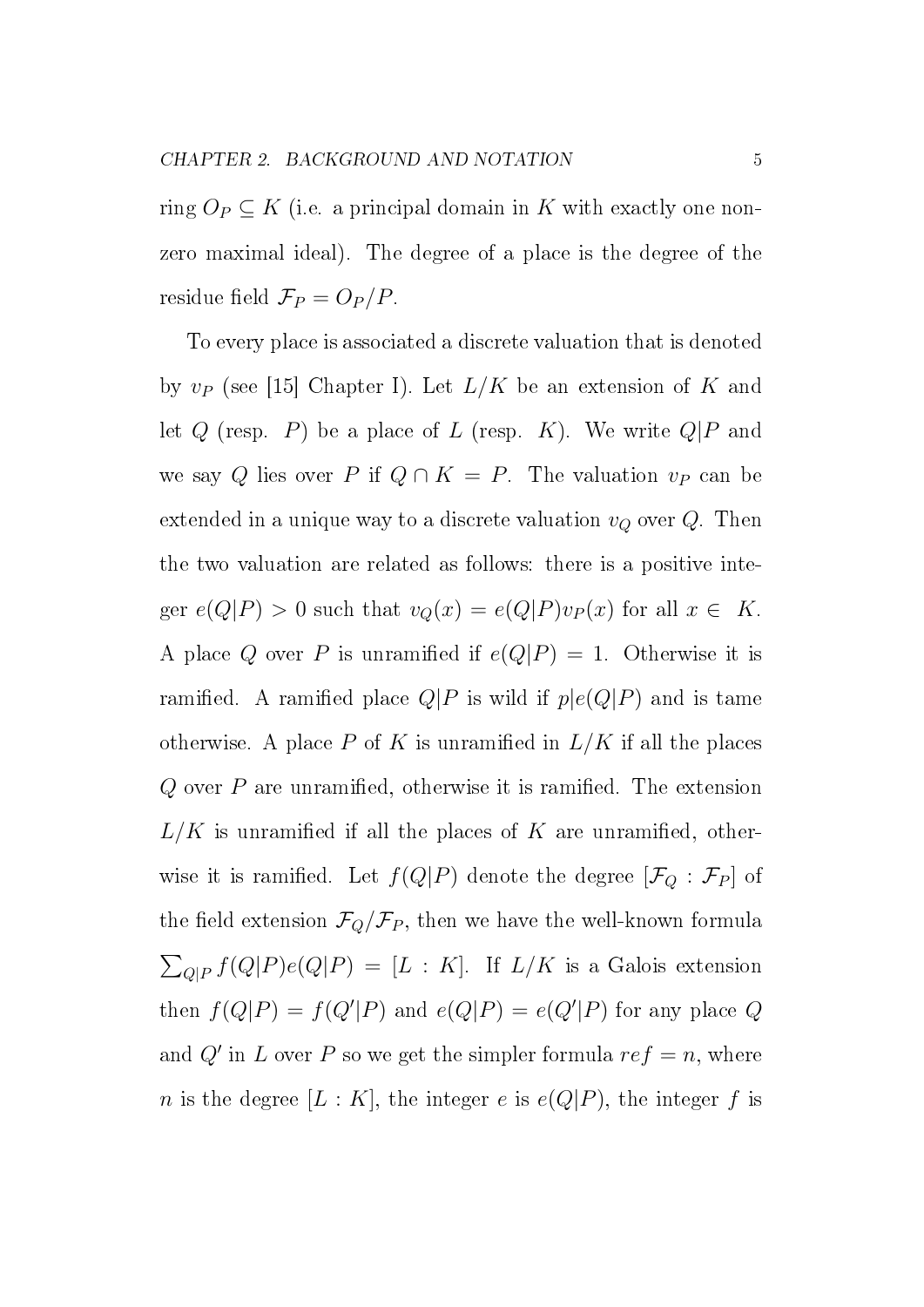$f(Q|P)$  and r is the number of places Q of L over P. In the sequel we say that a place P is totally inert if  $f = n$ , is totally split if  $r = n$  and is totally ramified is  $e = n$ . Similarly P is partially inert if  $f > 1$ , is partially split if  $r > 1$  and is partially ramified if  $e > 1$ .

The next Lemma is an elementary tool when we want to compute the ramification index in the compositum of two function fields.

**Lemma 2.1** (Abhyankar's Lemma). Let  $K'/K$  be a finite separable extension of function fields such that  $K' = K_1K_2$  is the compositum of two function fields  $K_1$  and  $K_2$  with  $K \subseteq K_1$  and  $K \subseteq K_2$ . Let P' be a place of K' and let  $P = P' \cap K$  and  $P_i = P' \cap K_i$  be the places under P' in K and  $K_i$  for  $i = 1, 2$ . If at least one of the extensions  $P_1|P$  or  $P_2|P$  is tame, then  $e(P'|P) = lcm{e(P_1|P), e(P_2|P)}.$ 

It follows from the previous Lemma that the compositum of two unramified extensions is still unramified.

A divisor  $\sum_{P} n_{P} P$  is a finite formal sum of places. A divisor is effective if  $n_P \geq 0$  for every place P. There is a partial ordering relation  $D \le D'$  whenever  $D' = \sum n'_P P$  has coefficients  $n_P \le n'_P$ P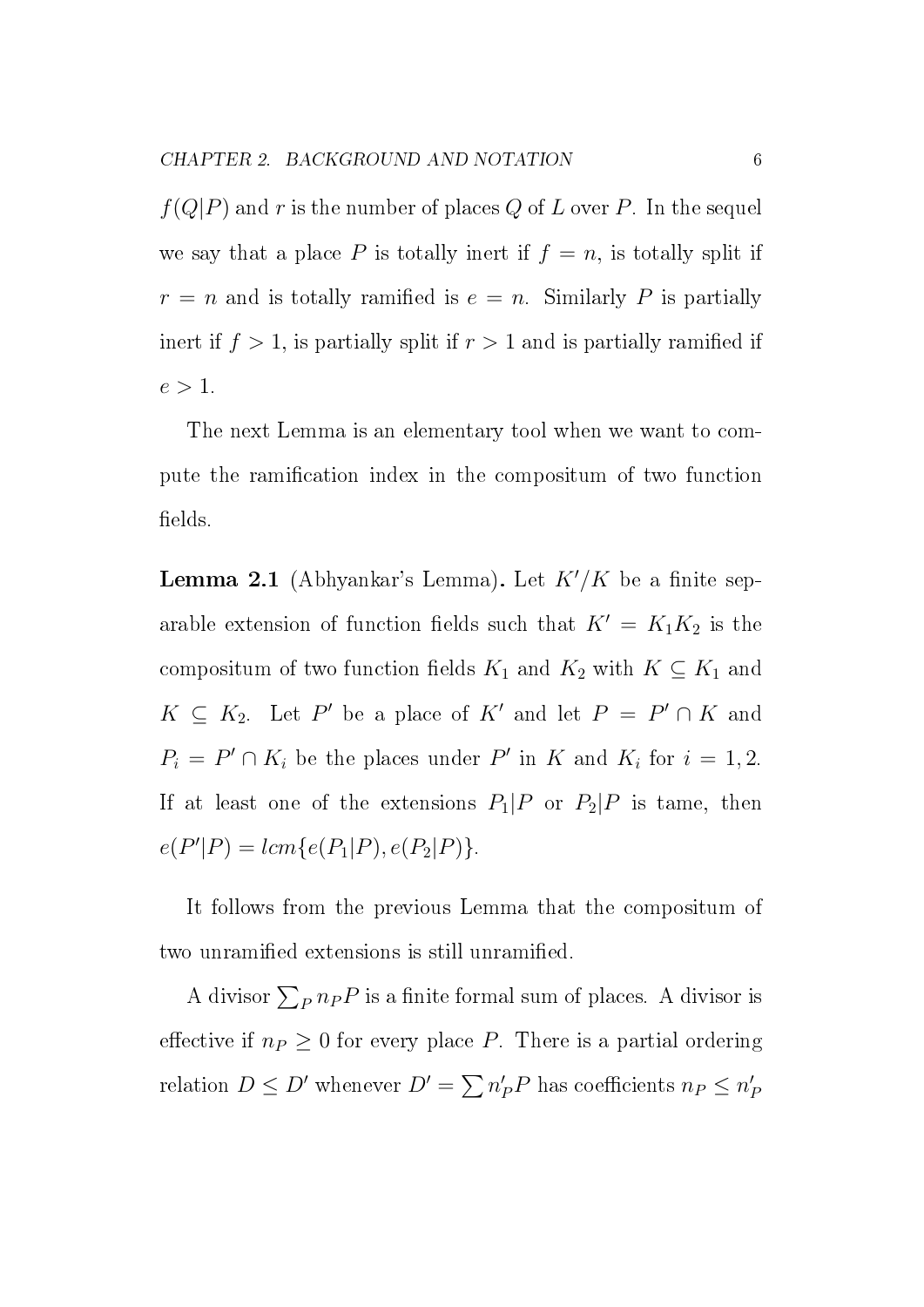for every place P. The degree of D is the integer  $\sum_{P} n_P deg(P)$ . The support  $Supp(D)$  of D is the set of places P such that  $n_P \neq 0$ .

We refer to [15] for the definition of the divisor  $Diff(L/K)$ . This notion is important because of the following Lemma.

**Lemma 2.2** (Hurwitz Genus Formula). Let  $K$  be a function field of genus  $g_K$  with constant field  $\mathbb{F}_q$  and let  $L/K$  be a finite separable extension with constant field  $\mathbb{F}_{q^d}$ . Then the genus of L is given by

$$
2g_L - 2 = \frac{[L:K]}{d}(2g_K - 2) + deg(Diff(L/K)).
$$
 (2.1)

We need only the following result for computing the degree of the different.

Lemma 2.3 (Dedekind's Different Theorem). Let

$$
Diff(L/K) = \sum_{P} \sum_{P'|P} d(P'|P)P'
$$

be the different of  $L/K$ , where P ranges over the places of K and P' over the places of L. Then  $d(P'|P) \ge e(P'|P) - 1$  and equality holds if and only if the place  $P'|P$  is not wild ramified. In particular  $d(P'|P) = 0$  if and only if  $P'|P$  is unramified.

The set of the places of K is denoted by  $\mathcal{P}_K$  and the set of divisors of K is denoted by  $\mathcal{D}_K$ . The degree zero divisors are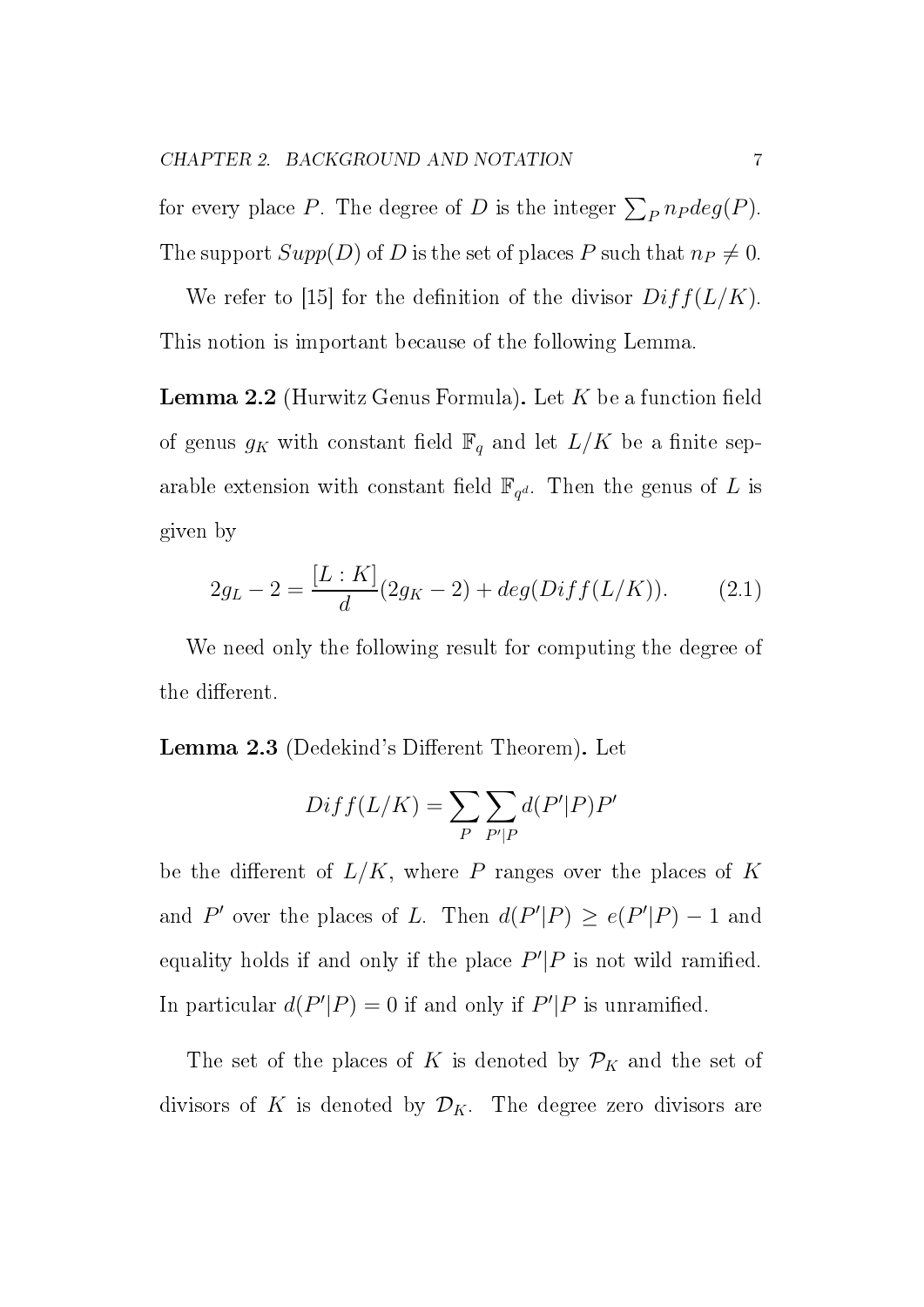denoted by  $\mathcal{D}_K^0$ . We can associate to every element  $z \in K$  its principal divisor  $(z)\in\mathcal{D}^0_K.$  The set of principal divisors is denoted by  $Prin(K)$ . It is a well-known fact that the order of the quotient group  $\mathcal{D}_{K}^{0}/Prin(K)$ , denoted by  $h_{K},$  is finite and it is called the divisor class number of K (see [15], Chapter V).

Let  $L/K$  be a finite Galois extension.

**Definition 2.1.** Let  $Q$  be a place of L and  $P = Q \cap K$  the place of K under  $Q$ . The decomposition group of  $Q$  is the stabilizer of  $Q$  in  $L$ 

$$
D(Q|P) = \{ \sigma \in Gal(L/K) | \sigma(Q) = Q \}.
$$

The fixed field of  $D(Q|P)$  in L is called the decomposition field of Q.

Let  $\sigma \in Gal(L/K)$ . We define an isomorphism

$$
\overline{\sigma}:O_Q/Q\to O_{\sigma(Q)}/\sigma(Q)
$$

by

$$
\overline{\sigma}(\overline{z}) = \overline{\sigma(z)}, \qquad z \in O_Q,
$$

where  $\overline{z} \in \mathcal{F}_Q = O_Q/Q$  is the residue class of z in  $\mathcal{F}_Q$  and  $\sigma(z) \in \mathcal{F}_{\sigma(Q)}$  is the residue class in  $\mathcal{F}_{\sigma(Q)}$ . When  $\sigma \in D(Q|P)$ , the image  $\overline{\sigma}$  belongs to the subgroup  $Gal(\mathcal{F}_Q/\mathcal{F}_P)$ .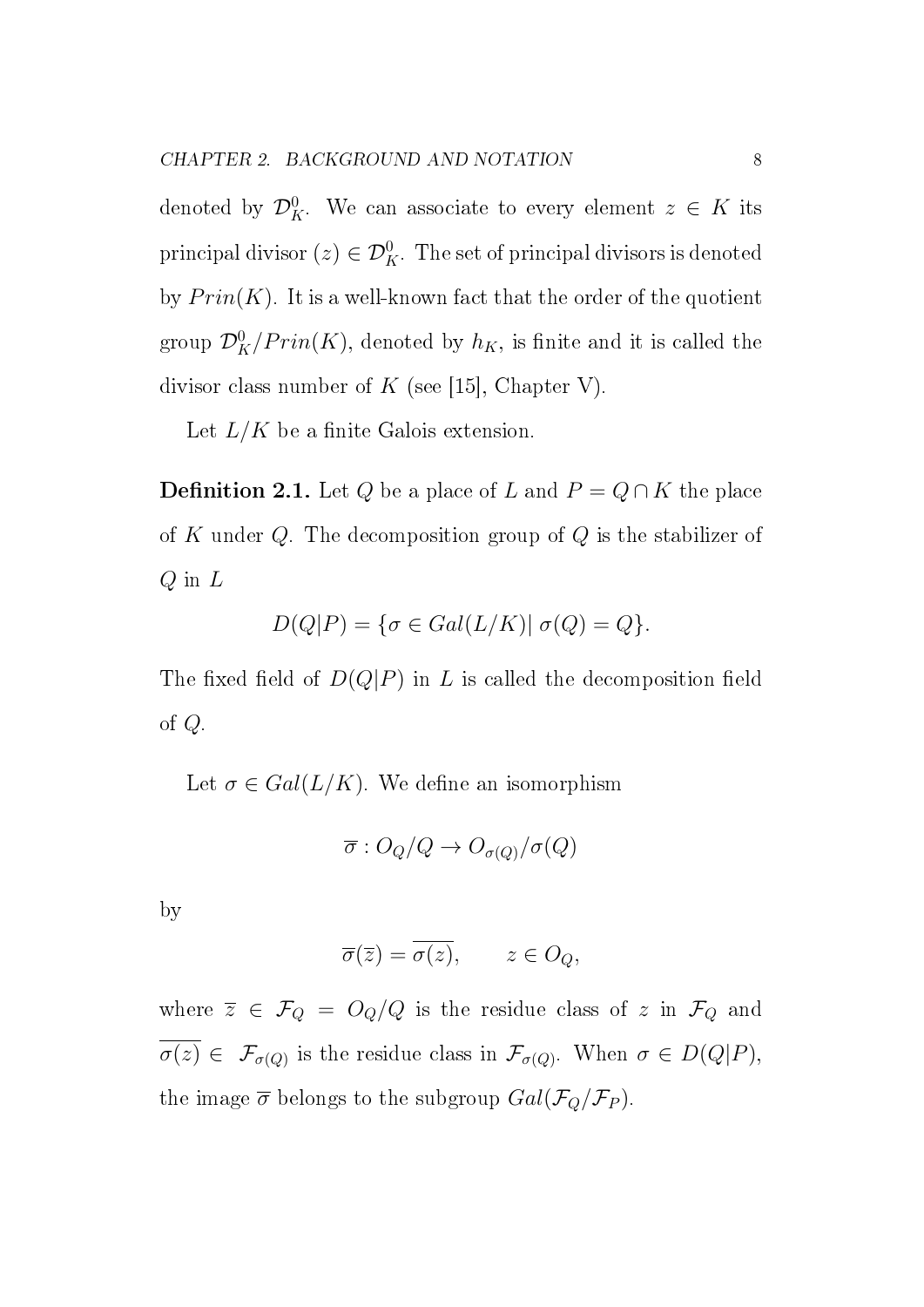**Proposition 2.1.** Let Q be a place of L and let  $P = Q \cap K$ . The following sequence is exact

$$
1 \to I(Q|P) \to D(Q|P) \to Gal(\mathcal{F}_Q/\mathcal{F}_P) \to 1,
$$

where  $I(Q|P)$  is the kernel of the map  $\sigma \to \overline{\sigma}$  restricted to  $D(Q|P)$ . Moreover  $|D(Q|P)| = e(Q|P)f(Q|P)$  and  $|I(Q|P)| = e(Q|P)$ .

**Definition 2.2.** The group  $I(Q|P)$  of Proposition 2.1 is the inertia group of Q.

If  $Q|P$  is unramified then  $I(Q|P) = \{1\}$  and  $D(Q|P)$  is a cyclic group isomorphic to  $Gal(\mathcal{F}_Q/\mathcal{F}_P)$ . In particular there is a generator  $\Phi \in D(Q|P)$  such that the image  $\overline{\Phi}$  in  $Gal(\mathcal{F}_Q/\mathcal{F}_P)$  is the Frobenius morphism  $z \to z^u$  for  $z \in \mathcal{F}_Q$ , where  $u = q^{deg(P)}$ is the cardinality of  $\mathcal{F}_P$ . This element  $\Phi \in D(Q|P)$  is called the Frobenius automorphism  $Frob(Q|P)$  of  $Q$ .

Let  $Q'|P$  be a place of L over P distinct from Q. Then  $Q' = \sigma(Q)$  for at least one  $\sigma \in Gal(L/K)$  and so  $I(Q'|P) =$  $\sigma I(Q|P) \sigma^{-1}$  and  $D(Q'|P) = \sigma D(Q|P) \sigma^{-1}$ . Moreover  $Frob(Q'|P) =$  $\sigma Frob(Q|P) \sigma^{-1}$ . In particular when  $Gal(L/K)$  is an abelian group we get  $I(Q|P) = I(Q'|P)$  and similarly  $D(Q|P) = D(Q'|P)$ and  $Frob(Q|P) = Frob(Q'|P)$  so we can define without ambiguity the Frobenius automorphism and the decomposition group at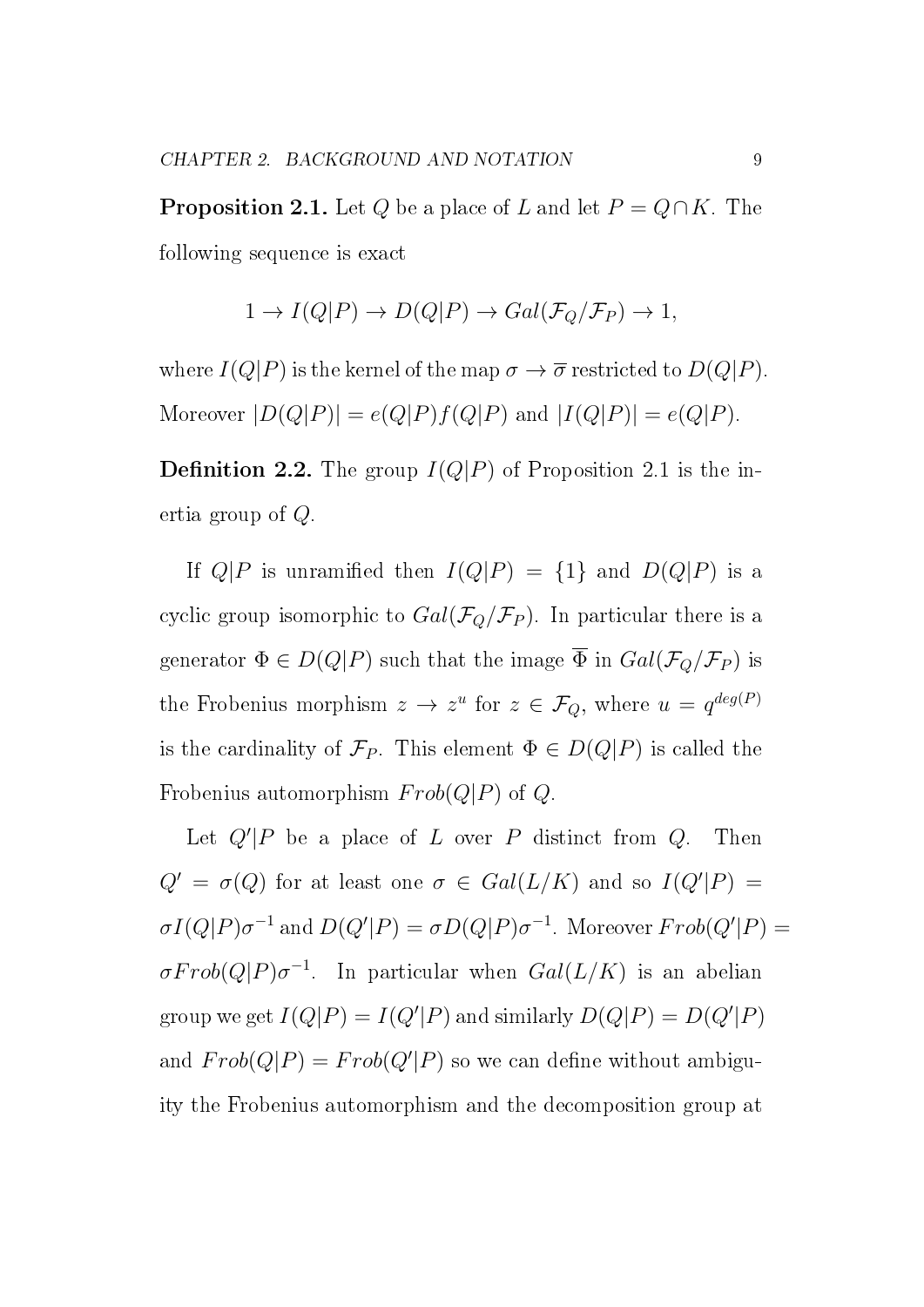P as  $Frob(P) = Frob(Q|P)$  and  $D(P) = D(Q|P)$  respectively.

**Proposition 2.2.** Let  $L/K$  be an abelian extension and M be a subfield of L containing K. For any place P of K we denote by Frob(P) the Frobenius automorphism in  $Gal(L/K)$ . Then P is totally split in  $M/K$  if and only if  $Frob(P) \in Gal(L/M)$ .

The following Lemma (see [12], Theorem 1) is an explicit version of the well-known Chebotarev Theorem (see [5] Chapter 2).

Lemma 2.4. [Explicit version of the Chebotarev Theorem] Let  $C \subseteq G$  be a conjugacy class in the Galois Group  $G = Gal(M_2/M_1)$ of a finite extension  $M_2/M_1$ . Assume that the constant field of  $M_1$  and  $M_2$  are the same. Let  $\pi_C(d)$  be the number of places P over  $M_1$  of degree d such that the coniugacy class  $[Frob(P)]$  is C and let  $\pi(d)$  is the number of unramified places P of  $M_1$  of degree d. Let  $\psi_C(d) = \sum_{r|d} r \pi_C(r)$  and  $\psi(d) = \sum_{r|d} r \pi(r)$ . Then  $\psi_C(d)$ is bounded by

$$
|\psi_C(d) - \frac{|C|}{|G|}\psi(d)| \le 2g_{M_2} \frac{|C|}{|G|} q^{d/2} + deg(D),
$$

where  $D$  is the divisor given by the formal sum of all the ramified places of  $M_1$ .

*Proof.* Let  $\chi : G \to \mathbb{C}^*$  be a class function of G. For any unramified place P of  $M_1$  and for any integer  $n \geq 0$  we define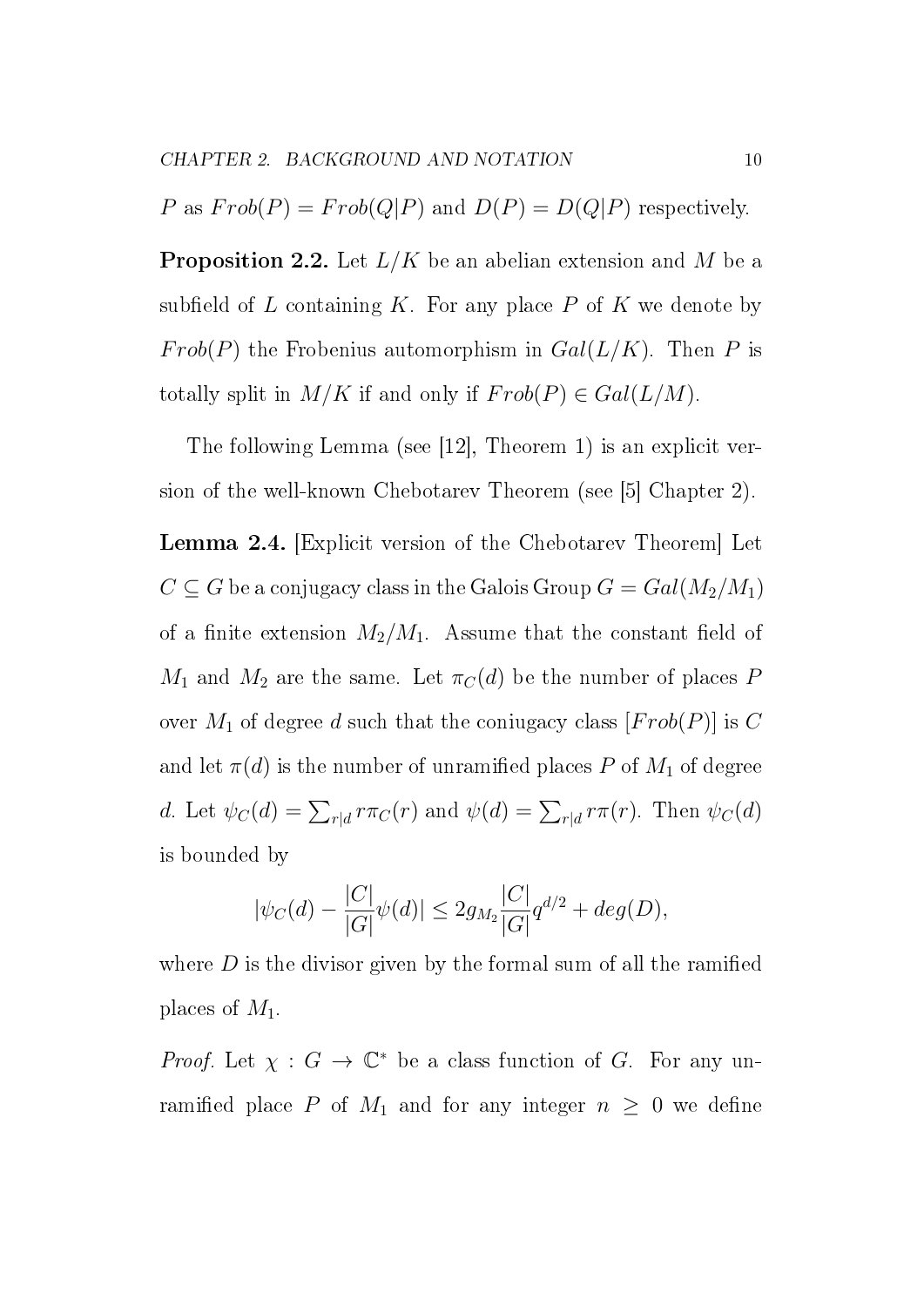$\chi(P^n) = \chi([Frob(P)]^n)$  as the evaluation by  $\chi$  of the *n*-power of the conjugacy class of the Frobenius automorphism of P. When  $P$  is ramified we define

$$
\chi(P^n) = \frac{1}{e(P)} \sum_{\omega \in I(P'|P)} \chi([\omega \sigma(P')]^n),
$$

where  $P'$  is a place of  $M_2$  over  $P$  and  $\sigma(P')$  is an element of the decomposition group  $D(P'|P)$  such that its image  $\overline{\sigma}$  in  $Gal(\mathcal{F}_{P'}/\mathcal{F}_P),$ as in Proposition 2.1, is the Frobenius morphism. It is easy to see that  $\chi(P^n)$  is well-defined. We say that  $\chi$  is averaged over the ramified places. We define

$$
\psi_{\chi}(d) = \sum_{r|d} \sum_{deg(P)=r} \chi(P^{d/r}),
$$

where  $P$  runs over the places of  $M_1$ .

We denote by  $\hat{G}$  the set of irreducible characters of  $G$  and by

$$
\zeta_{M_i}(t)=\prod_{P\in \mathcal{P}_{M_i}} (1-t^{deg(P)})^{-1}
$$

the zeta function of  $M_i$  for  $i = 1, 2$ . By the Riemann hypothesis for curves the polynomial  $\zeta_{M_i}(t)(1-t)(1-qt)$  of degree  $2g_{M_i}$  (see [15] Chapter V) is equal to

$$
\prod_{j=1}^{g_i} (1-\alpha_{i,j}t)(1-\overline{\alpha}_{i,j}t)
$$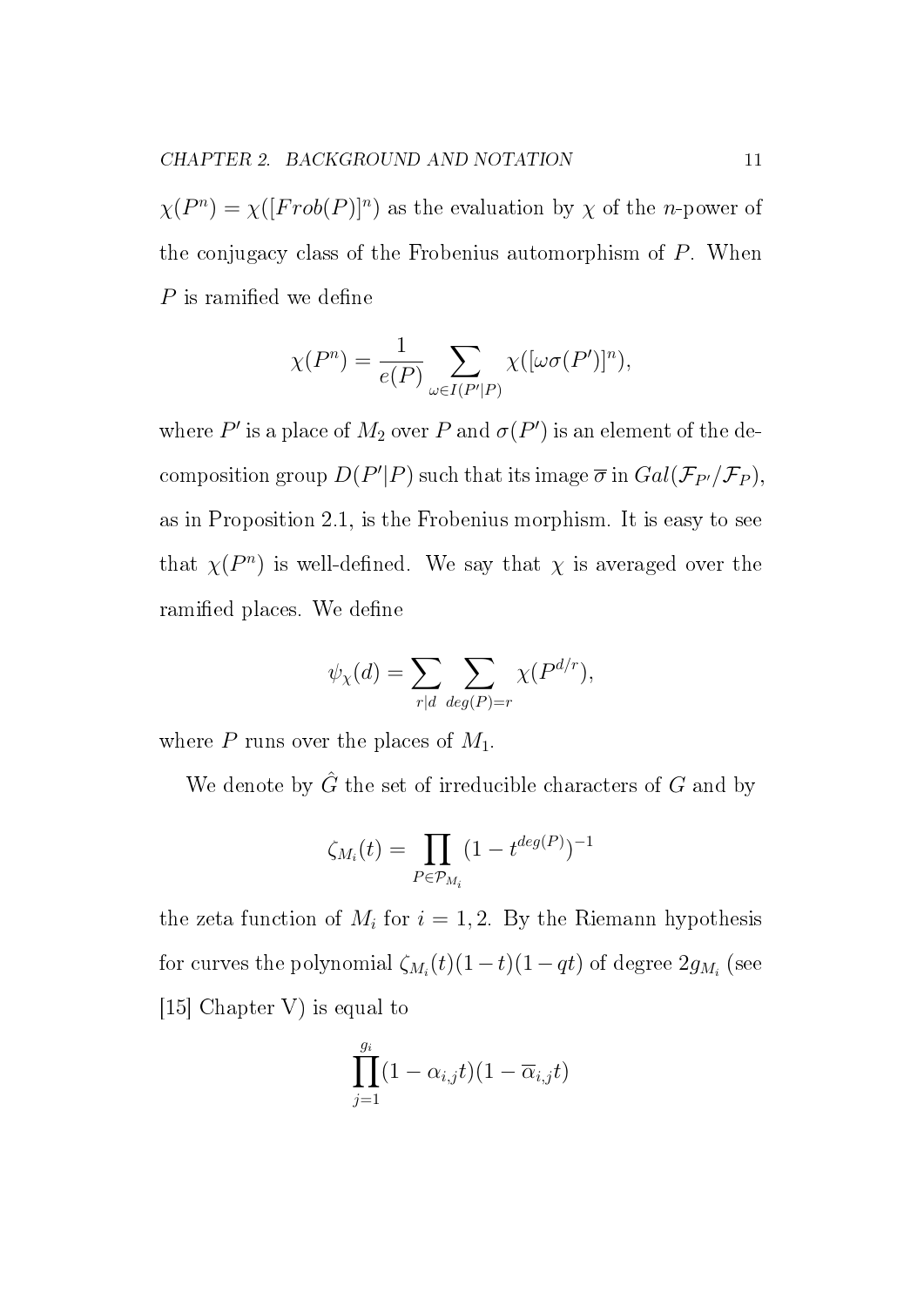for suitable algebraic integers  $\alpha_{i,j}$  such that  $|\alpha_{i,j}| = \sqrt{q}$ , where  $g_i$ is the genus of  $M_i$ .

For a given a character  $\chi \in \hat{G}$  we define the L-function  $L(t, \chi)$ as 1 when  $t = 0$  and

$$
\frac{d}{dt}\log(L(t,\chi)) = \sum_{r=1}^{\infty} \psi_{\chi}(r) t^{r-1},
$$

when  $|t| < \frac{1}{a}$  $\frac{1}{q}$ . This series is absolutely convergent for  $|t| < \frac{1}{q}$  $\overline{q}$ so  $L(t, \chi)$  admit an analytic continuation to the whole complex plane.

It is easy to see that  $\zeta_{M_1}(t) = L(t, \chi_0)$ , where  $\chi_0$  is the trivial character, as one can easily verify by using the Taylor series for the logarithm of  $\zeta_{M_1}(t)$ . In a similar way we can verify the relation

$$
\frac{d}{dt} \log \zeta_{M_2}(t) = \sum_{\chi \in \hat{G}} \frac{d}{dt} \log L(t, \chi)^{\chi(1)}.
$$

It follows that

$$
\zeta_{M_2}(t) = \zeta_{M_1}(t) \prod_{\chi \in \hat{G}, \ \chi \neq \chi_0} L(t, \chi)^{\chi(1)}.
$$

When  $\chi \in \hat{G}$  is not the trivial character, the L-function  $L(t, \chi)$ is a polynomial (see [16]). By the Riemann hypothesis, this polynomial can be written as  $\prod_{h=1}^{k} (1 - \beta_h t)$  with  $|\beta_h| = \sqrt{q}$  for  $h = 1, \ldots, k$  and the degree k of  $L(t, \chi)$  is bounded by  $k \leq 2g_{M_2}$ .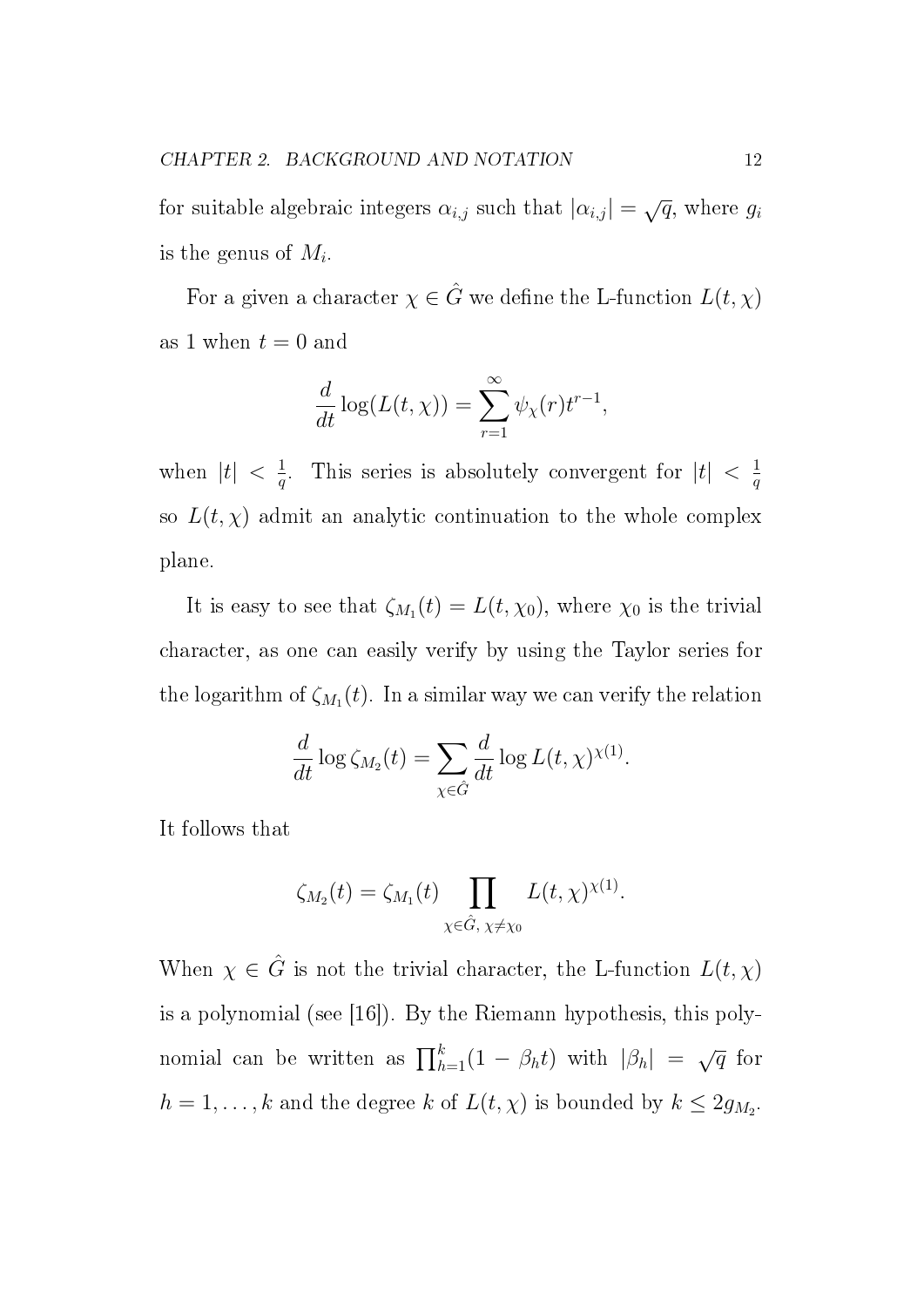It follows that

$$
\frac{d}{dt}\log(L(t,\chi)) = \sum_{r=1}^{\infty} \psi_{\chi}(r)t^{r-1} = \sum_{r=1}^{\infty} (\sum_{i=1}^{k} \beta_{i}^{r})t^{r}
$$

and so

$$
|\psi_{\chi}(r)| \le deg(L(t,\chi))\sqrt{q^r} \le 2g_{M_2}\sqrt{q^r}.
$$

By the orthogonality relations for irreducible characters

$$
\sum_{\chi \in \hat{G}} \overline{\chi(C)} \sum_{deg(P)|d} \chi(P) = \sum_{[Frob(P)] = C} |\mathcal{C}_G(C)| = \frac{|G|}{|C|} \psi_C(d),
$$

where P runs over the unramified places of  $M_1$  and  $\mathcal{C}_G(C)$  is the centralizer of  $C$  in  $G$ .

Similarly, when  $P$  is a ramified place, the sum  $\sum_{\chi \in \hat{G}} \chi(C)\chi(P)$ is bounded by  $\frac{G}{C}$  so we can estimate

$$
\begin{aligned} |\frac{|G|}{|C|}\psi_C(d) - \psi(d)| &\leq |\sum_{\chi \neq \chi_0} \sum_{P \notin Supp(D)} \overline{\chi(C)}\chi(P)| + \sum_{P \in Supp(D)} \frac{|G|}{|C|} \\ &\leq \sum_{\chi \neq 1} \sqrt{q^{d/2}}\chi(1) deg(L(t, \chi)) + \sum_{P \in Supp(D)} \frac{|G|}{|C|} \\ &\leq 2g_{M_2} \sqrt{q^{d/2}} + \frac{|G|}{|C|} |D|, \end{aligned}
$$

and the Lemma follows.

 $\hfill \square$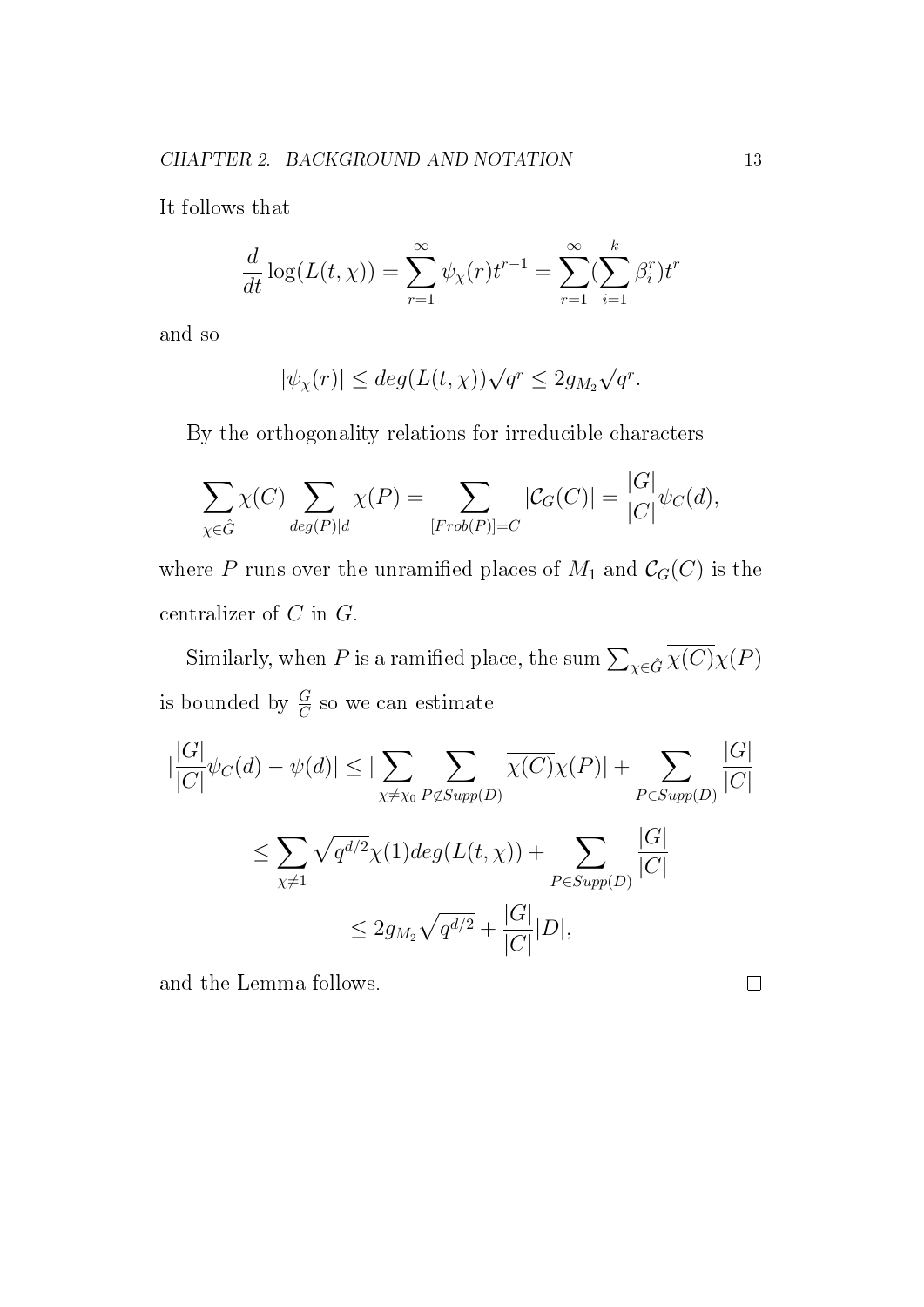### Chapter 3

### Class field theory

#### 3.1 Main definitions

In this section we introduce the Artin map and the ray class group. The explicit construction of ray class fields by means of Carlitz modules and Drinfeld modules will be showed in the next sections.

**Definition 3.1.** Let  $Q$  be a place of  $L$  lying over the place  $P$  of K. We define, for every integer  $n \geq -1$ , the *n*-th ramification group  $G_n(Q|P)$  as

$$
G_n(Q|P) = \{ \sigma \in Gal(L/K) | v_Q(\sigma(x) - x) \ge n+1 \text{ for all } x \in O_Q \}.
$$

It follows by the definition that  $G_{-1}(Q|P) = D(Q|P)$  and  $G_0(Q|P) = I(Q|P).$ 

When  $Q' = \sigma(Q)$  for a certain  $\sigma \in Gal(L/K)$  then  $G_n(Q'|P) =$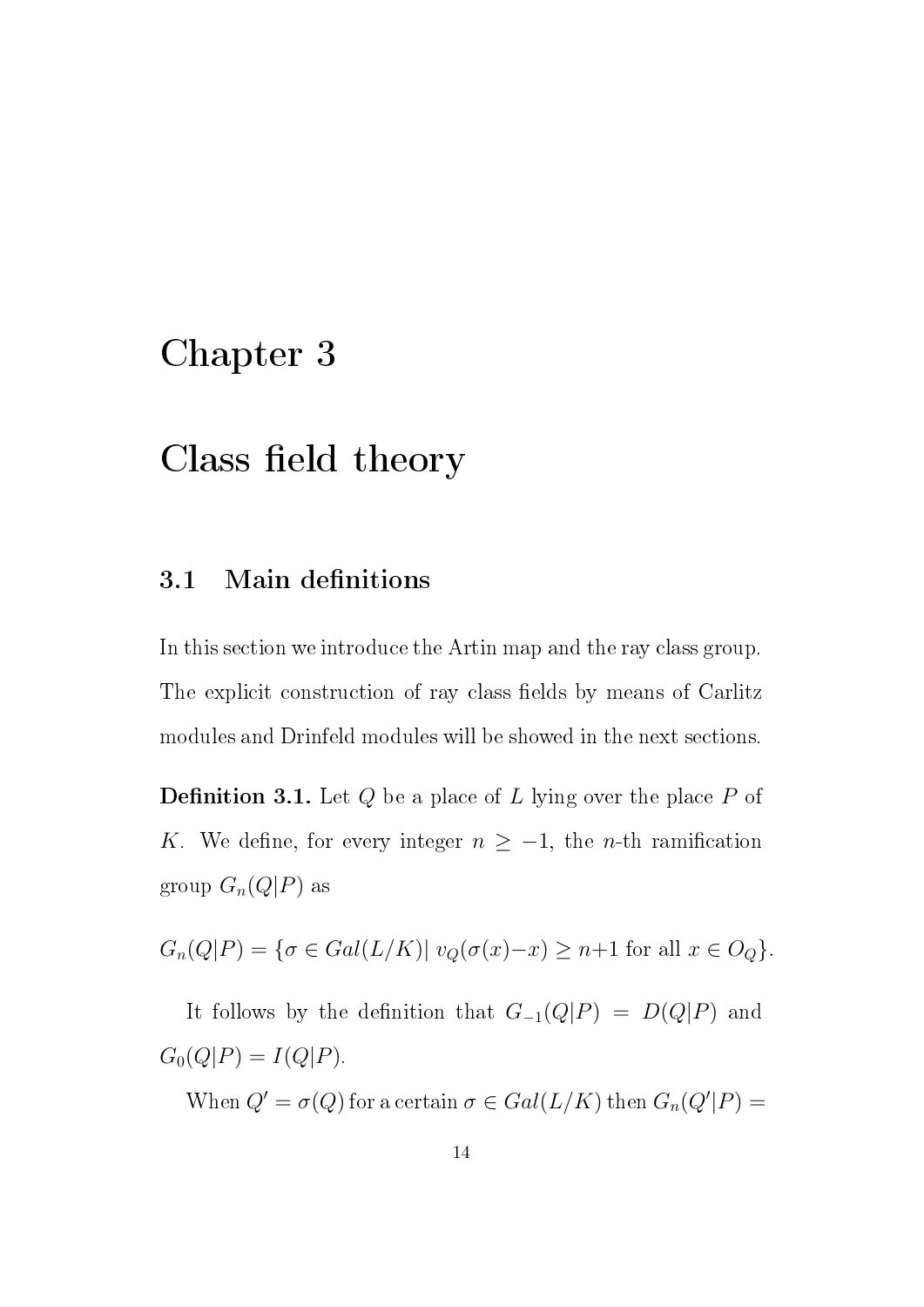$\sigma G_n(Q|P)\sigma^{-1}$  for all  $n \geq -1$ . It follows that, when  $L/K$  is an abelian extension, the group  $G_n(Q|P)$  coincide with  $G_n(Q'|P)$  for every place  $Q'$  over P and for every  $n \geq -1$ . In this case we can also denote  $G_n(Q|P)$  by  $G_n(P)$ .

We can extend the previous definition to any real number  $u \ge -1$  by

$$
G_u(Q|P) = G_{[u]}(Q|P),
$$

where [u] is the integral part of u. Let  $g_i = |G_i(Q|P)|$  be the order of the group  $G_i(Q|P)$  for  $i \geq -1$ . We define a real function  $\phi : [-1, +\infty) \to [-1, +\infty)$  such that  $\phi(u) = u$  for  $-1 \le u \le 0$ and

$$
\phi(u) = \frac{1}{g_0}(g_1 + g_2 + \ldots + g_{[u]} + (u - [u])g_{[u]+1}),
$$

for  $u \geq 0$ . It is very easy to see that the function  $\phi$  is continuous, strictly increasing, piecewise linear and concave on  $[-1, +\infty)$ . We denote by  $\psi$  the inverse function. Then  $\psi$  is continuous, piecewise linear, strictly increasing and convex on  $[-1, +\infty)$ .

**Lemma 3.1.** The real number  $\psi(n)$  is an integer for any integer  $n \geq -1$ .

*Proof.* The Lemma is trivial for  $n = -1$  and  $n = 0$ . For  $n > 0$  let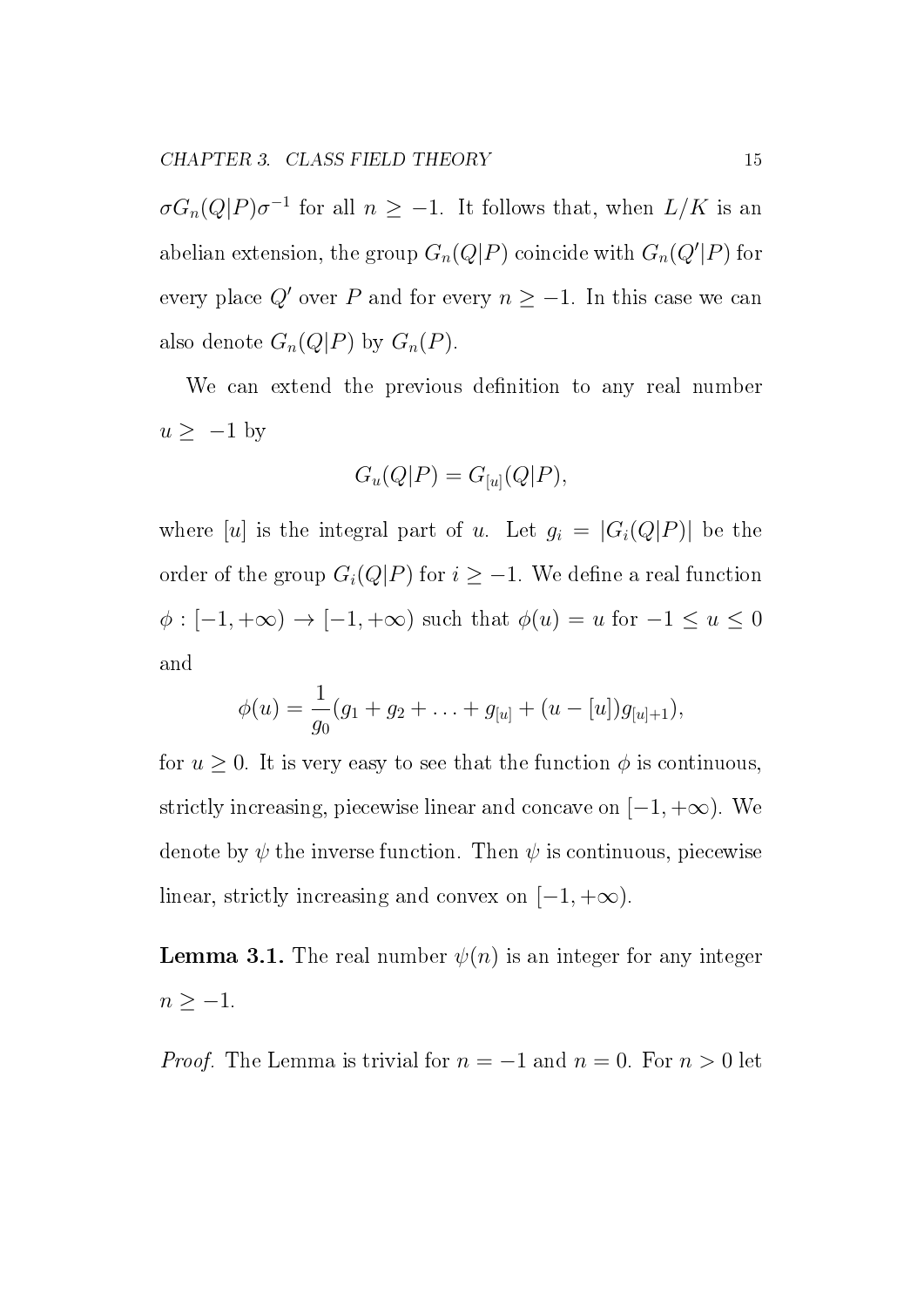u be the real number  $\psi(n)$ . Then

$$
g_0\phi(u) = g_0 n = g_0 + \ldots + g_{[u]} + (u - [u])g_{[u]+1},
$$

by definition of  $\phi$ . It follows that

$$
u - [u] = \frac{1}{g_{[u]+1}} (g_0 n - g_0 - \ldots - g_{[u]}).
$$

But  $G_{[u]+1}(Q|P)$  is a subgroup of  $G_i(Q|P)$  for  $i < [u]+1$  so  $u-[u]$ is an integer by the Lagrange Theorem, so  $u$  is an integer.  $\Box$ 

A partial converse of the previous Lemma is the following.

**Proposition 3.1** (Hasse-Arf Theorem). Let  $n \ge -1$  be an integer. Assume  $G_n(Q|P) \neq G_{n+1}(Q|P)$ . Then  $\phi(n)$  is an integer.

**Definition 3.2.** We define the upper ramificaton group  $G^u(Q|P) =$  $G_{\psi(u)}(Q|P).$ 

The completion of K with respect to the valuation  $v_P$  is unique and we denote it by  $\hat{K}_P$ . The corresponding valuation is also denoted by  $v_P$ . In the sequel  $U_P$  denotes the unit elements in  $O_P$ . We denote by  $\hat{O}_P$  and  $\hat{U}_P$  the valuation ring of  $\hat{K}_P$  and the group of units of  $\hat{O}_P$ , respectively. It is easy to check that  $\hat{O}_P = \{x \in \hat{K}_P | v_P(x) \ge 0\}.$  The *n*-th unit group is defined as

$$
\hat{U}_P^{(n)} = \{ x \in \hat{U}_P | \ v_P(x-1) \ge n \},\
$$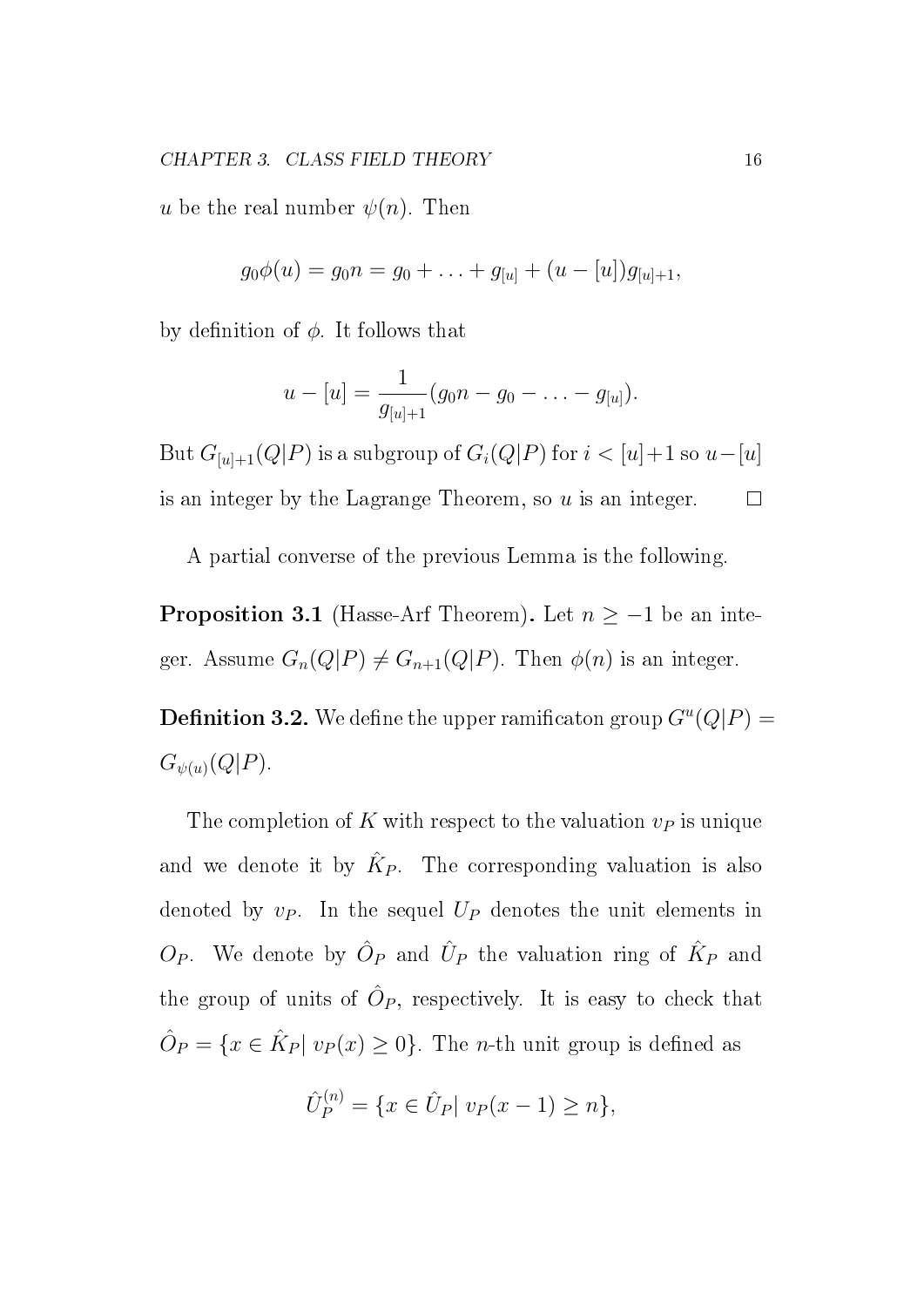when  $n > 0$  and  $\hat{U}_P^{(0)} = \hat{U}_P$ .

Assume now  $M$  is a complete field with respect to the valuation v. Let  $L/M$  be a finite abelian extension. There is a map

$$
\theta_{L/M}: M^* \to Gal(L/M),
$$

called the local Artin reciprocity map, that satisfies:

- 1.  $Ker(\theta_{L/M}) = N_{L/M}(L^*),$  where  $N_{L/M}$  is the norm map;
- 2. if  $L/M$  is unramified then  $\theta_{L/M}(x) = Frob(P)^{v(x)}$  for all  $x \in M^*$ ;
- 3. the image of  $U_M^{(n)}$ , the *n*-th unit group of M, is the upper ramification group  $G^n(L/M)$  for all  $n \geq 0$ .

We are going to define a global Artin map of a function fields extension  $L/K$  in terms of the local Artin map  $\theta_{\hat{L}_Q/\hat{K}_P}$ , where F runs over the places of  $K$  and  $Q$  is a place of  $L$  over  $P$ .

**Definition 3.3.** The adele ring of  $K$  is the set

 $\mathbb{A}_K = \{(x_P)_P, x_P \in \hat{K}_P | x_P \in \hat{O}_P \text{ for all but finitely many places}\}.$ 

Where  $P$  runs over the set  $\mathcal{P}_K$  of places of  $K$ .

The field K is canonically embedded in the adele ring  $\mathbb{A}_K$  via the diagonal morphism.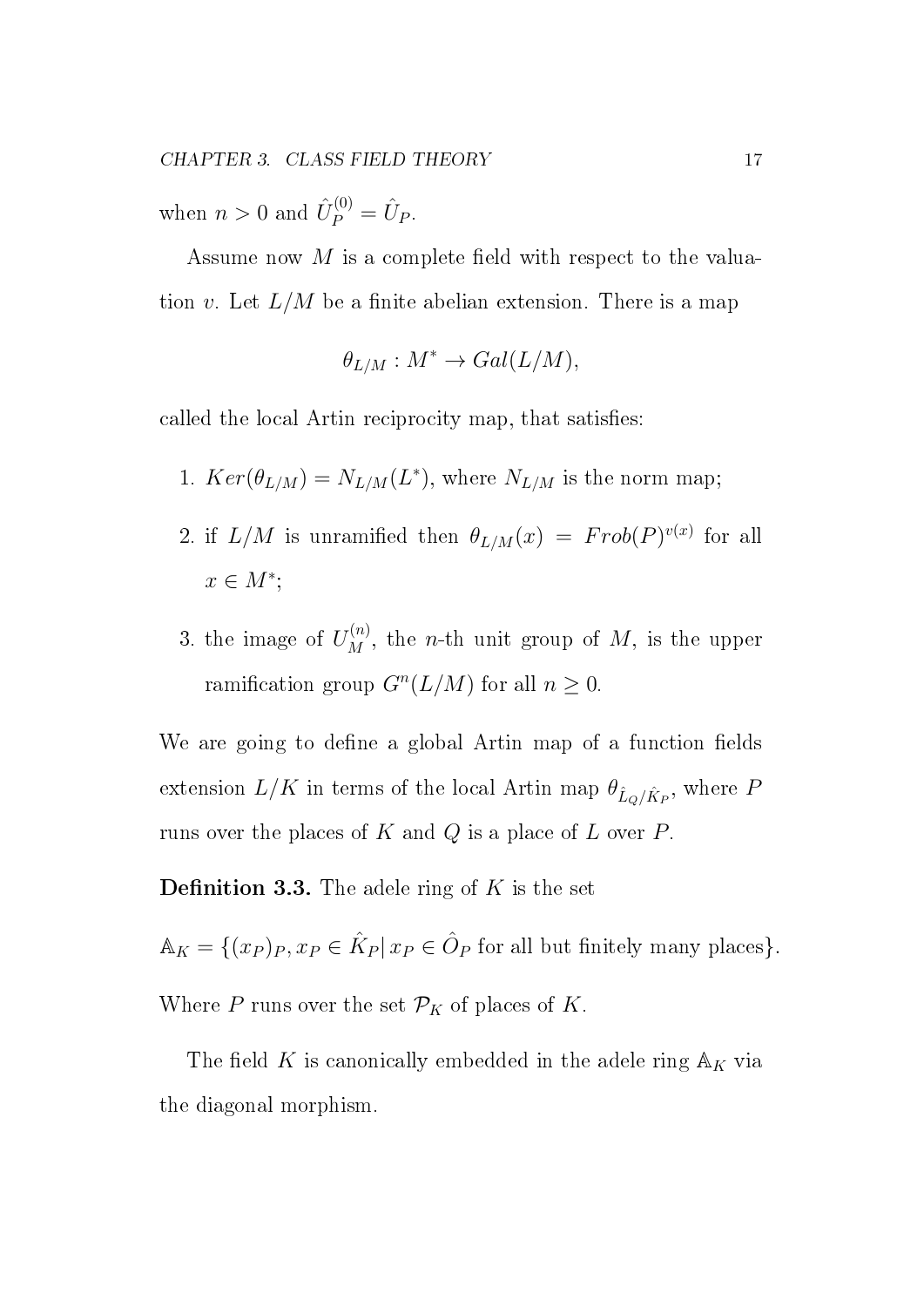**Definition 3.4.** The unit group  $J_K$  of  $\mathbb{A}_K$ 

 $J_K = \{(x_P)_P | x_P \in \hat{U}_P \text{ for all but finitely many places}\}.$ 

is called the idele group of  $K$ .

The idele group  $J_K$  is a topological group. A base for the topology is given by the neighborhoods of the unity

$$
\prod_{P\in S}\hat{K}_P^*\times\prod_{P\not\in S}\hat{U}_P,
$$

where S is a finite set of  $\mathcal{P}_K$ .

The multiplicative group  $K^*$  is canonically embedded in  $J_K$ .

**Definition 3.5.** The quotient group  $C_K = J_K/K^*$  is the idele class group of K.

The class group is a topological group with respect to the quotient topology.

Let  $L/K$  a finite abelian extension of K. We define the global Artin reciprocity map  $\theta_{L/K}: J_K \to Gal(L/K)$  as the product of the local Artin reciprocity  $\theta_{\hat{L}_Q/\hat{K}_P}$ , where P runs over the places of K and Q is a place of L over P. The map  $\theta_{L/K}$  is well-defined because  $Gal(\hat{L}_Q/\hat{K}_P) \cong D(Q|P) = D(P)$  (see [13] Chapter 2) and so  $\theta_{\hat{L}_Q/\hat{K}_P}$  does not depend on the choice of  $Q$ .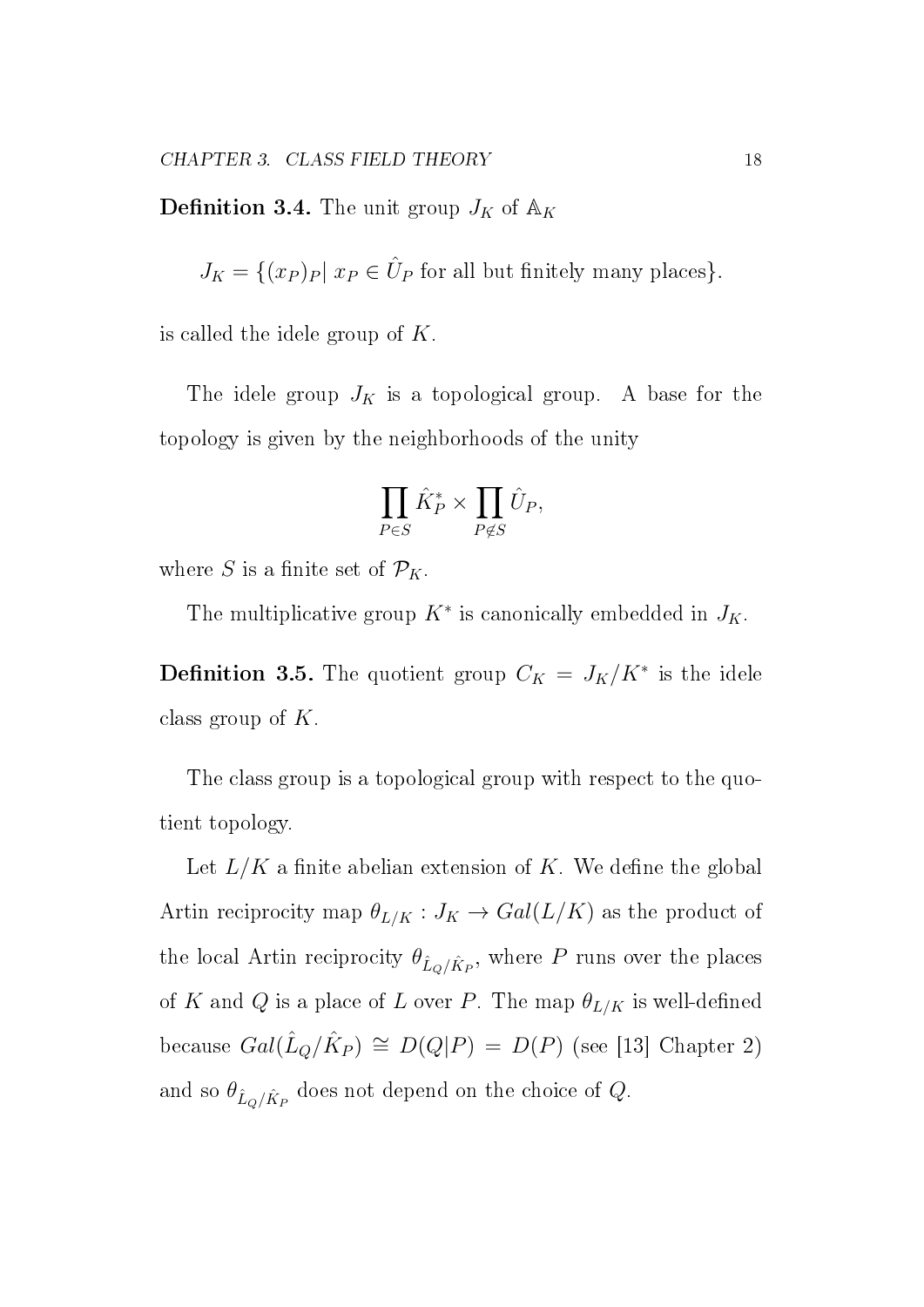The multiplicative group  $K^*$  is contained in the kernel of  $\theta_{L/K}$ so we can define an homomorphism

$$
(\cdot, L/K) : C_K \to Gal(L/K)
$$

induced by the global Artin reciprocity. We call  $(\cdot, L/K)$  the norm residue symbol of  $L/K$ . We describe the kernel of this homomorphism.

The norm map  $N_{L/K}: L^* \to K^*$  can be extended to a morphism

$$
N_{J_L/J_K}: J_L \to J_K
$$

such that the idele  $(x_Q)_{Q \in \mathcal{P}_L}$  is sent to  $(\prod_{Q|P} N_{L/K}(x_Q))_{P \in \mathcal{P}_K}$ .

Let  $\mathcal{N}_K^L = (K^* N_{J_L/J_K}(J_L))/K^* \subseteq C_K$ . Then  $\mathcal{N}_K^L$  is a finite index subgroup of  $C_K$ .

**Theorem 3.1** (Artin Reciprocity). For any finite abelian extension  $L/K$  there is a canonical isomorphism  $C_K/\mathcal{N}_K^L \cong Gal(L/K)$ induced by the norm residue symbol.

For any open subgroup  $M$  of  $C_K$  of finite index there is a finite abelian extension  $L/K$  such that  $\mathcal{N}_K^L = M$ .

Moreover  $L_1 \subseteq L_2$  if and only if  $\mathcal{N}_K^{L_2} \subseteq \mathcal{N}_K^{L_1}$ .

In the sequel we use ray class fields for constructing curves. Let S be a finite non-empty set of places and let  $\mathfrak{m} = \sum n_P P$  be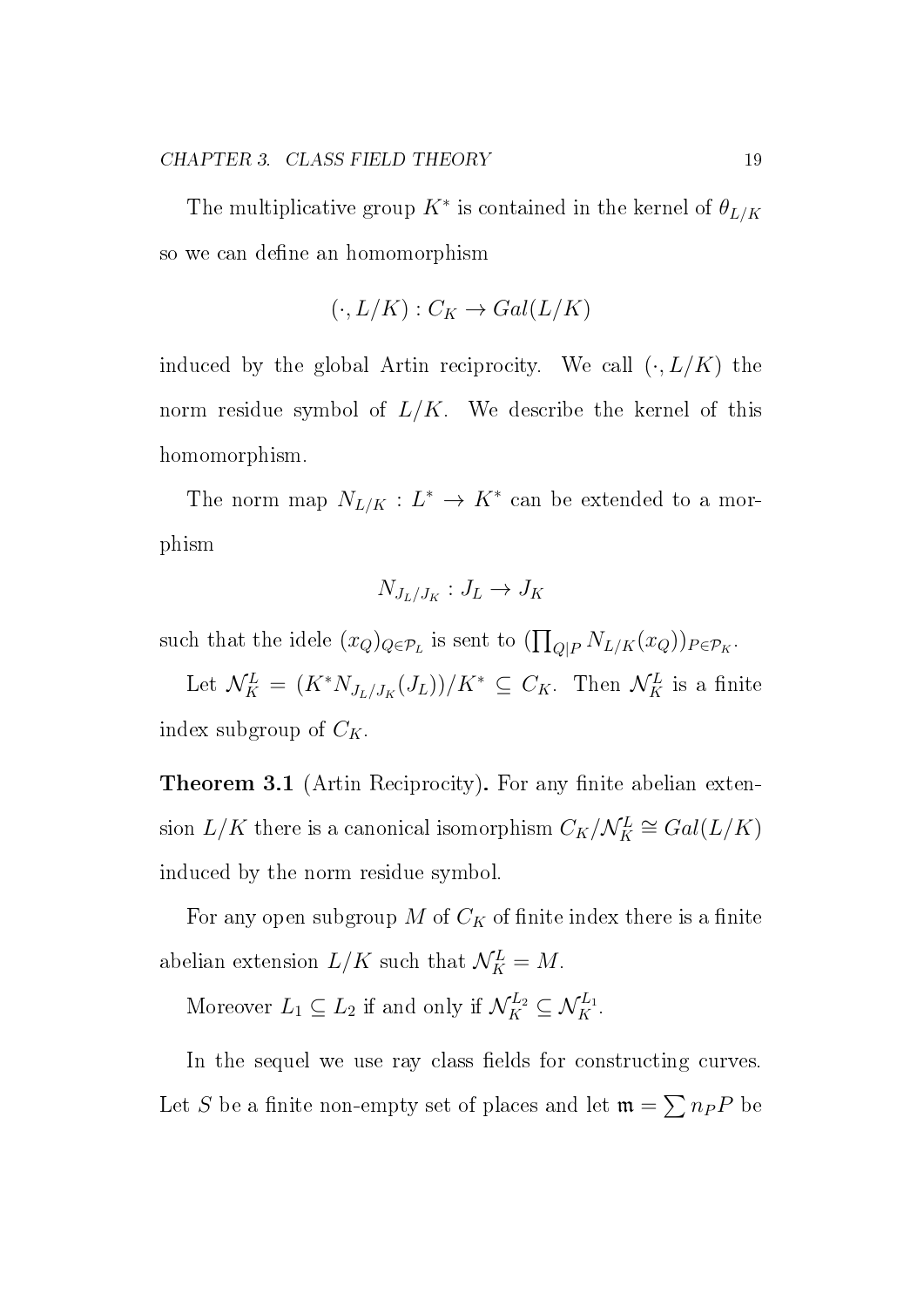an effective divisor of the function field K with support disjoint from S. The S-congruence subgroup modulo  $\mathfrak{m}$  is the subgroup

$$
J_S^{\mathfrak{m}} = \prod_{P \in S} \hat{K}_P^* \times \prod_{P \notin S} \hat{U}_P^{(n_P)}.
$$

**Definition 3.6.** A ray class group is a subgroup  $C_S^{\mathfrak{m}}$  $\int_{S}^{\mathfrak{m}}$  of  $C_K$  of the form

$$
C^{\mathfrak{m}}_S=(K^*J^{\mathfrak{m}}_S)/K^*
$$

where  $J_S^{\mathfrak{m}}$  $S\overline S$  is a *S*-congruence subgroup modulo **m**.

The index of  $C_S^{\mathfrak{m}}$  $\int_{S}^{\mathfrak{m}}$  in  $C_K$  is finite (see [13] Chapter 2 Section 4). We denote by  $K^{\mathfrak{m}}_{S}$  the function field associated to the subgroup  $C_S^{\mathfrak{m}}$  $S<sup>m</sup>$  by the previous theorem.

The conductor of an abelian extension  $L/K$  is the divisor

$$
\sum_P c_P P,
$$

where  $P$  runs over the ramified places of  $K$  and  $c<sub>P</sub>$  is the least integer u such that the upper ramification group  $G^u(\hat{L}_Q/\hat{K}_P)$  is trivial for any  $Q|P$  (see [13] Chapter 2 Section 3).

**Theorem 3.2** (Conductor Theorem). The function field  $K_S^{\mathfrak{m}}$  is the largest abelian extension of  $K$  with conductor  $f$  such that  $f \leq m$  and such that every place of S splits completely.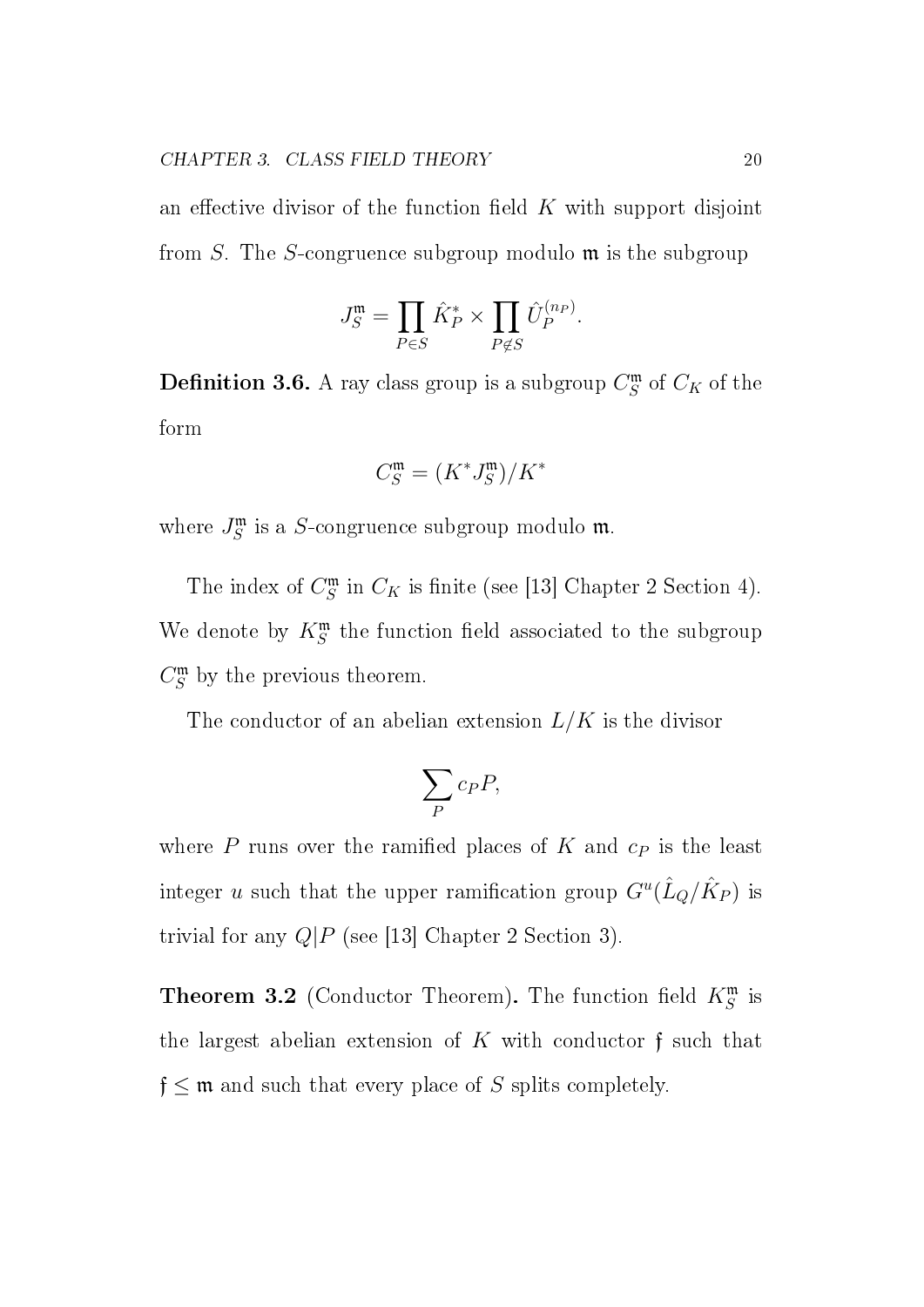We end this section with a very useful tool that we will use in the sequel.

**Definition 3.7.** Let K be a complete field according to the valuation v and let  $g(z) = \sum_{i=0}^{d} g_i z^i$  be a polynomial in K with  $d \ge 1$ such that  $g_0 \neq 0$  and  $g_d \neq 0$ . The Newton polygon of g is the lower convex hull in  $\mathbb{R} \times \mathbb{R}$  of the points  $(i, v(g_i))$  for all  $0 \le i \le d$ with  $g_i \neq 0$ .

The following Lemma shows that Newton polygons are useful for computing the roots of irreducible polynomials in algebraic extensions. We will use it in order to compute the ramification index of a place P.

**Lemma 3.2.** Let K be a complete field according to the valuation v. Let  $g(z)$  be a polynomial in K and let  $I \subseteq \mathbb{R} \times \mathbb{R}$  be the segment of the Newton polygon of g joining  $(i, v(g_i))$  and  $(j, v(g_j))$  with  $i < j$ . Let  $m = \frac{v(i) - v(j)}{i - j}$  $\frac{1-v(j)}{i-j}$  be the slope of I and assume that the slopes in the intervals  $[i - 1, i]$  and  $[j, j + 1]$  are different from m. Then there are exactly  $t = j - i$  distinct roots  $\alpha_1, \ldots, \alpha_t$  of  $g(z)$  in  $K^{ac}$  with  $v_L(\alpha_1) = \cdots = v_L(\alpha_t) = -m$ , where L is the splitting field of  $\alpha_1, \ldots, \alpha_t$  and  $v_L$  is the unique extension of v to L.

Moreover the polynomial  $h(z) = \prod_{i=1}^{t} (z - \alpha_i)$  is a polynomial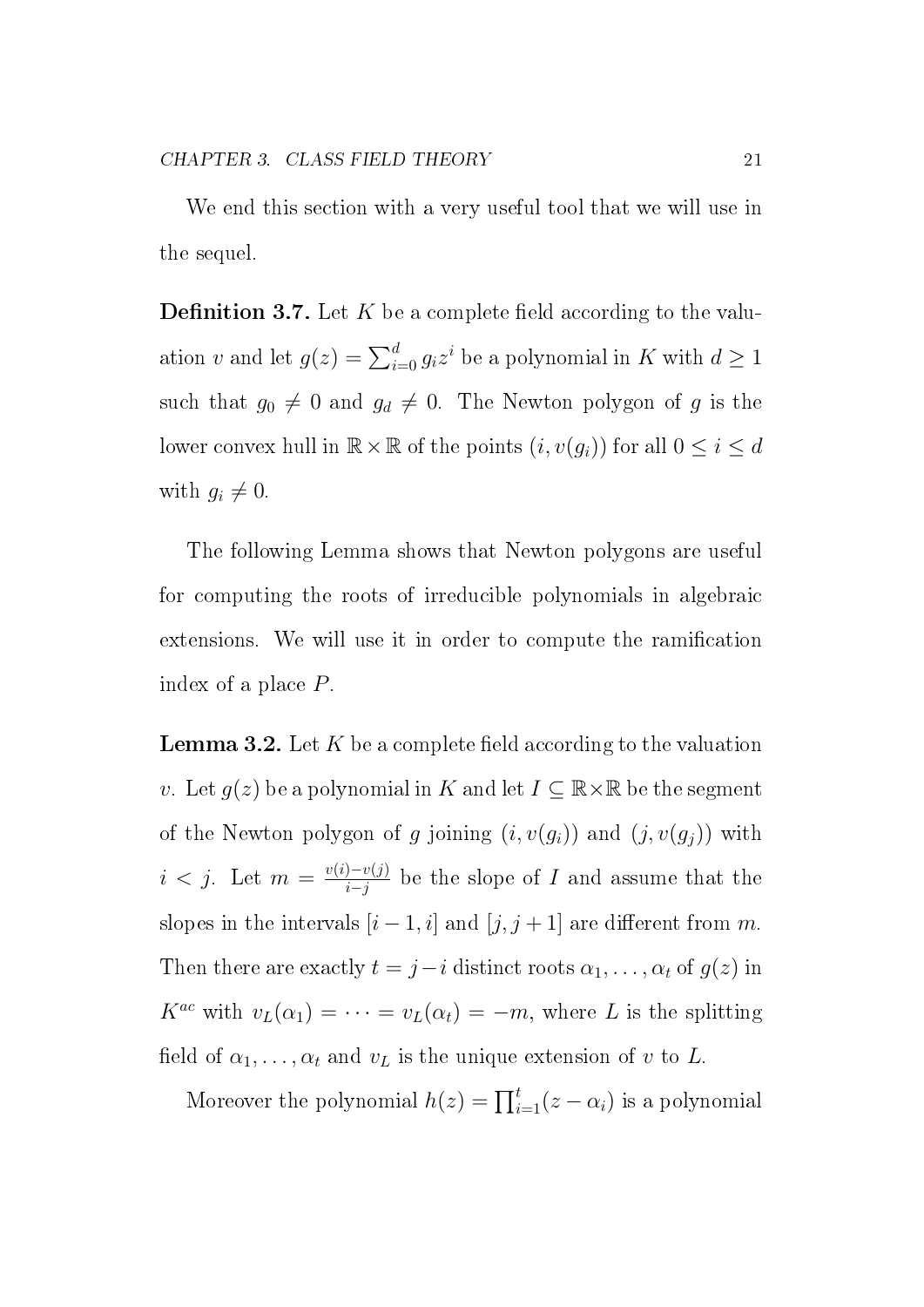in  $K[z]$  and  $h(z)|g(z)$ .

We are going to see the case  $K = \mathbb{F}_q(x)$  in more details in the next section.

#### 3.2 Carlitz modules

In the sequel we denote by R the polynomial ring  $\mathbb{F}_q[x]$  contained in the rational function field K and by  $K^{ac}$  an algebraic closure of  $K$ .

Let  $\alpha \in End_{\mathbb{F}_q}(K^{ac})$  the endomorphism  $\alpha(y) = y^q + xy$ , for  $y \in K^{ac}$ . We define the ring endomorphism  $\phi: R \to End_{\mathbb{F}_q}(K^{ac})$ by

$$
\phi(f(x))(y) = f(\alpha)(y),
$$

for  $y \in K^{ac}$ . In this way  $K^{ac}$  is an R-module and the action of  $f \in R$  is

$$
f(y) = \phi(f)(y),
$$

for  $y \in K^{ac}$ . In the sequel, when there is no ambiguity, we denote the action  $\phi(f)(y)$  simply by  $y^f$ .

The following properties are obvious

**Lemma 3.3.** Let y and z be elements in  $K^{ac}$ . For any  $a \in \mathbb{F}_q$ and  $f, g \in R$  we have: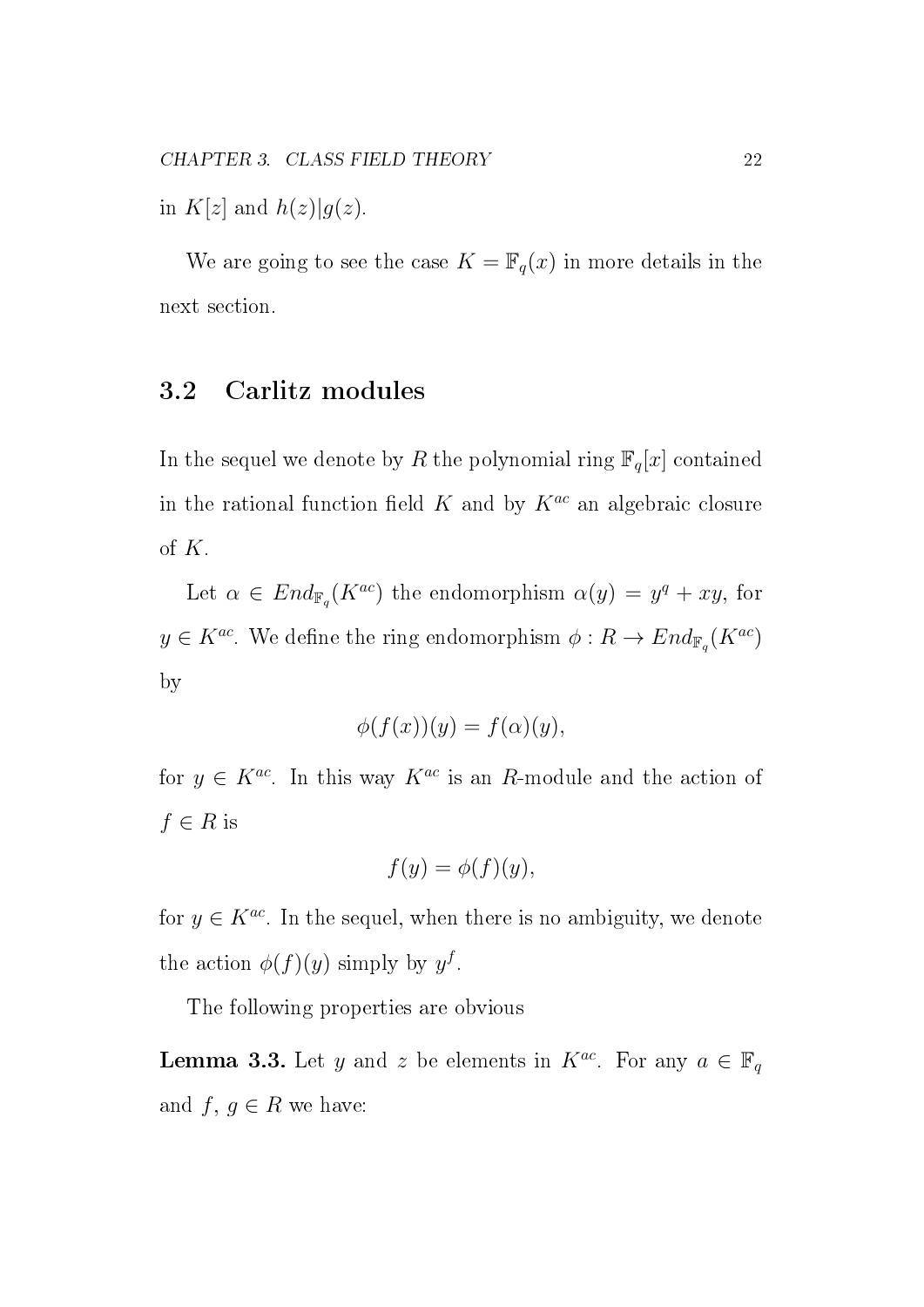- 1.  $y^a = ay;$ 2.  $y^{f+g} = y^f + y^g$ ; 3.  $(y^f)^g = y^{fg}$ ;
- 4.  $(y+z)^f = y^f + z^f$ .

When  $f \in R$  and n is an integer, we define the polynomial  $[f, n]$  by the following properties

1.  $[f, n] = 0$  if  $f = 0$  or if  $n < 0$  or  $n > deg(f)$ ; 2.  $[f, 0] = f;$ 3.  $[x^{d+1}, n] = x[x^d, n] + [x^d, n-1]^q;$ 4.  $[af+bg, n] = a[f, n] + b[g, n]$ , for any  $a, b \in \mathbb{F}_q$  and  $f, g \in R$ .

The proof of the following Lemma follows directly from the properties of  $[f, n]$ .

**Lemma 3.4.** Let  $f \in R$  be a polynomial of degree  $n > 0$ . Then [f, i] is well-defined for any integer i. Moreover  $deg([f, i]) = (d$  $i)q^i$  for  $0 \leq i \leq d$  and

$$
y^f = \sum_{i=0}^d [f, i] y^{q^i}
$$

for all  $y \in K^{ac}$ .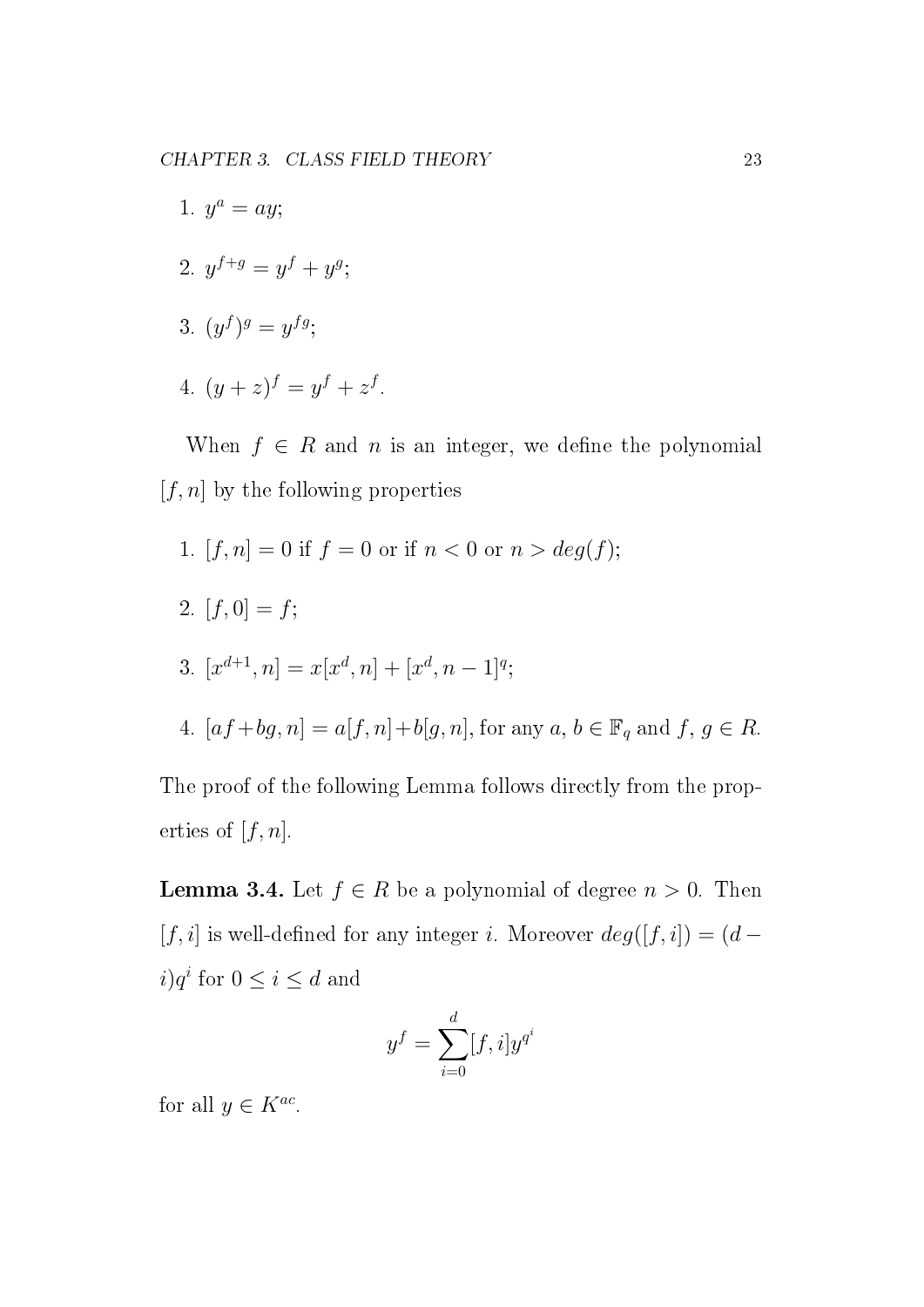**Definition 3.8.** Let f be a non-zero polynomial in R. The subset  $\Lambda_f = \{y \in K^{ac} | y^f = 0\}$  of  $K^{ac}$  is a Carlitz module. The splitting field  $K(\Lambda_f)$  is called the cyclotomic function field over K with modulus  $f$ .

The set  $\Lambda_f$  is an R-submodule of  $K^{ac}$ . The derivative of the polynomial  $y^f$  with respect to  $y$  is  $f$  by the previous Lemma so the extension  $K(\Lambda_f)/K$  is finite and separable. Moreover  $K(\Lambda_f)/K$ is a Galois extension because the action of  $\sigma \in Gal(K^{ac}/K)$  on y commutes with the action of  $f$ .

**Lemma 3.5.** Let  $f \in R$  be an irreducible monic polynomial and  $n > 0$  be an integer. Then  $\Lambda_{f^n}$  is a cyclic R-module isomorphic to  $R/(f^n)$ .

*Proof.* Before we assume  $n = 1$ . Let d be the degree of f. Then  $\Lambda_f$ has exactly  $q^d$  elements in  $K^{ac}$ . Moreover  $\Lambda_f$  is a  $R/(f)$  module, but  $R/(f)$  is a finite field with  $q^d$  elements so  $\Lambda_f \cong R/(f)$  is a cyclic R-module.

Now assume the result holds for  $n-1$ . Consider  $\Lambda_{f^{n-1}} \cong$  $R/(f^{n-1})$ . Then  $\Lambda_{f^{n-1}}$  is a cyclic module generated by  $\lambda$ . We get a morphism  $\beta$  :  $\Lambda_{f^{n}} \to \Lambda_{f^{n-1}}$  by  $\beta(y) = y^f$ . Then the kernel of  $\beta$  is  $\Lambda_f$ . There is an element  $z \in K^{ac}$  such that  $z^f = \lambda$  so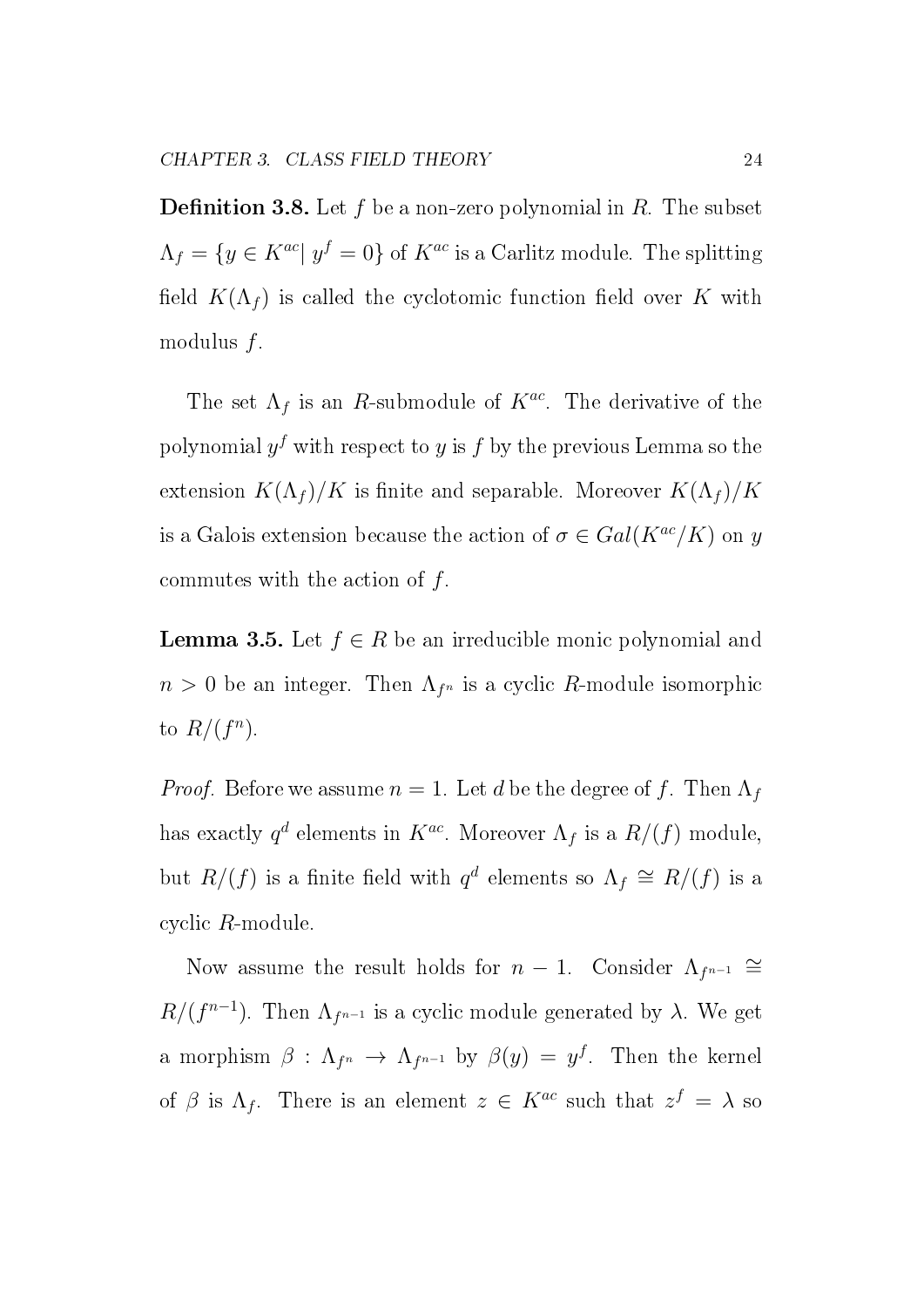$z \in \Lambda_{f^n}$  and  $\beta$  is surjective. Moreover  $z \notin \Lambda_{f^{n-1}}$ . We show that z generates  $\Lambda_{f^n}$ . Let  $y \in \Lambda_{f^n}$ . Then  $y^f = \lambda^g$  for a suitable  $g \in R$ because  $y^f \in \Lambda_{f^{n-1}}$ . So  $y^f = (z^f)^g = (z^g)^f$  and  $y - z^g \in \Lambda_f$ . But  $\Lambda_f$  is generated by  $z^{f^{n-1}}$  so  $y - z^g = (z^{f^{n-1}})^h$  for a suitable  $h \in R$ . It follows that  $y = z^g + z^{hf^{n-1}} = z^{g+hf^{n-1}}$  and z generates  $\Lambda_{f^n}$ . Finally the morphism  $g \to z^g$  is clearly an R-module isomorphism between  $R/(f^n)$  and  $\Lambda_{f^n}$ .  $\Box$ 

We have a similar result for f reducible.

**Lemma 3.6.** Let  $f, g \in R$  two monic polynomials and let  $h =$  $gcd(f, g)$  the greatest common divisor. Then  $\Lambda_f \cap \Lambda_g = \Lambda_h$ .

Proof. It follows from the properties stated in Lemma 3.3 and from the Bézout identity for the greatest common divisor.  $\overline{\phantom{a}}$ 

**Corollary 3.1.** Let  $f$  and  $g$  be two monic coprime polynomials in R. Then  $\Lambda_{fg} = \Lambda_f + \Lambda_g$ .

Proof. Of course  $\Lambda_f + \Lambda_g \subseteq \Lambda_{fg}$ . But  $|\Lambda_{fg}| = q^{deg(f) + deg(g)}$  $|\Lambda_f + \Lambda_g|$  because  $\Lambda_f \cap \Lambda_g = \Lambda_1 = \{0\}$  by the previous Lemma so the inclusion is an equality.  $\Box$ 

**Corollary 3.2.** Let  $f \in R$  be a non-zero monic polynomial. Then  $\Lambda_f$  is a cyclic module isomorphic to  $R/(f)$ .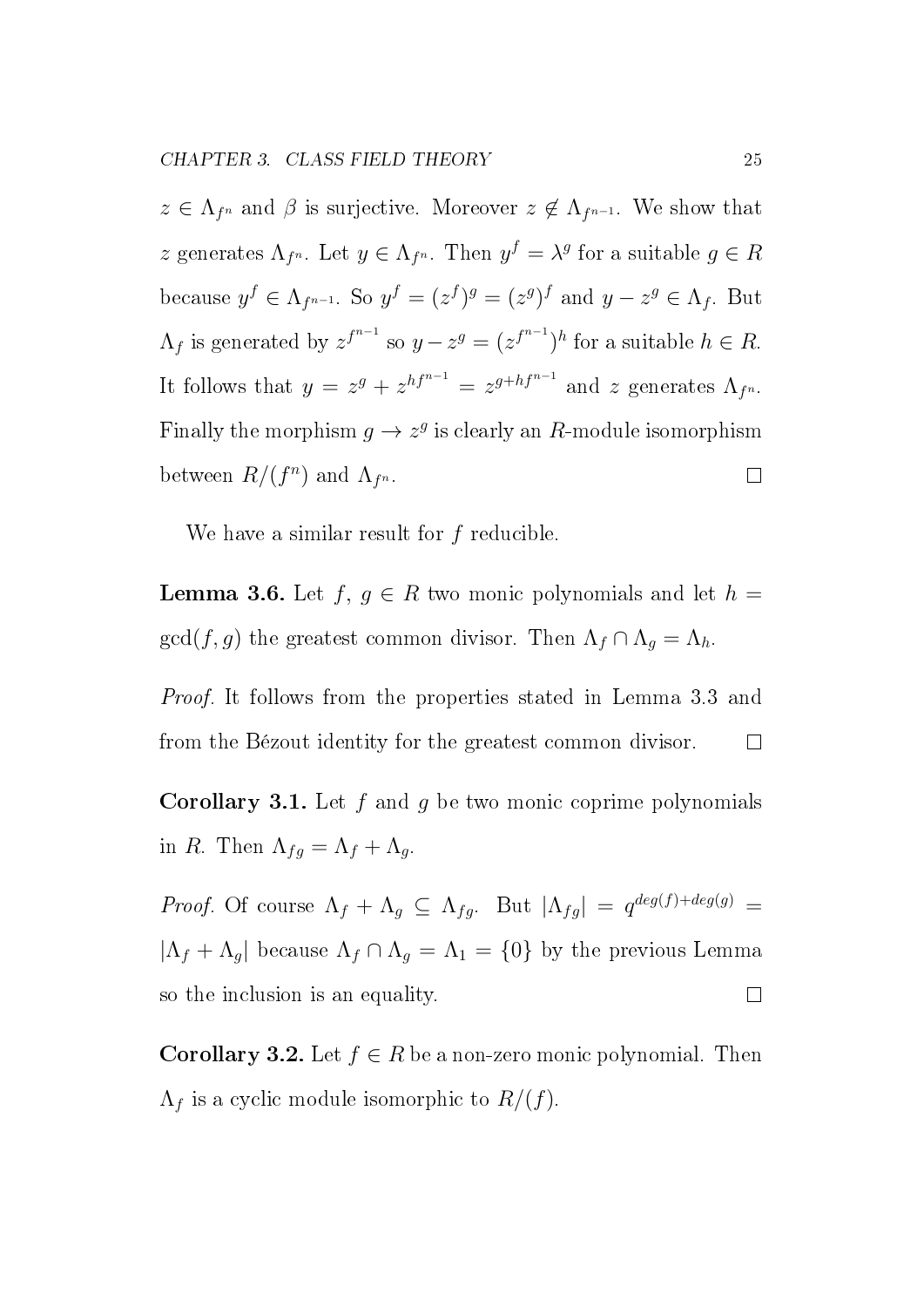*Proof.* Write the factorization of f in irreducible polynomials  $f =$  $\prod_{i=1}^k f_i^{n_i}$  $i^{n_i}$ . Then  $\Lambda_f = \Lambda_{f_1^{n_1}} + \ldots + \Lambda_{f_k^{n_k}}$  by the previous Corollary. But  $\Lambda_{f_i^{n_i}}$  is a cyclic R-module generated by, say,  $\lambda_i$  for  $i = 1, 2, \ldots, k$  so  $\lambda = \lambda_1 + \ldots + \lambda_k$  is a generator of  $\Lambda_f$ .  $\Box$ 

Now we can compute the Galois group of the extension  $K(\Lambda_f)/K$ . Let  $f = \prod_{i=1}^k f_i^{n_i}$  $i^{n_i}$  the factorization in irreducibles of a monic polynomial  $f \in R$  and let  $U(f) = (R/(f))^*$  be the group of units in  $R/(f)$ . Then  $U(f)$  is a multiplicative group. Its order  $u(f)$  is

$$
u(f) = q^{deg(f)} \prod_{i=1}^{k} (1 - q^{-deg(f_i)}).
$$

**Lemma 3.7.** Let  $f \in R$  be a monic irreducible polynomial and  $n > 0$  be a positive integer. Then the degree  $[K(\Lambda_{f^n}):K]$  is equal to  $u(f^n)$  and the Galois group  $Gal(K(\Lambda_{f^n})/K)$  is isomorphic to  $U(f^n)$ . Moreover the positive part  $(f)_+ \in \mathcal{D}_K$  of the principal divisor  $(f)$ 

$$
(f)_+ = (f) + deg(f)P_\infty,
$$

where  $P_{\infty}$  is the infinite place, is totally ramified in  $K(\Lambda_{f^n})/K$ and all the other finite places are unramified.

*Proof.* Let  $\lambda$  be a generator of  $\Lambda_{f^n}$ . We show that  $\lambda^g$  is an other generator of  $\Lambda_{f^n}$  if and only if  $gcd(f,g) = 1$ .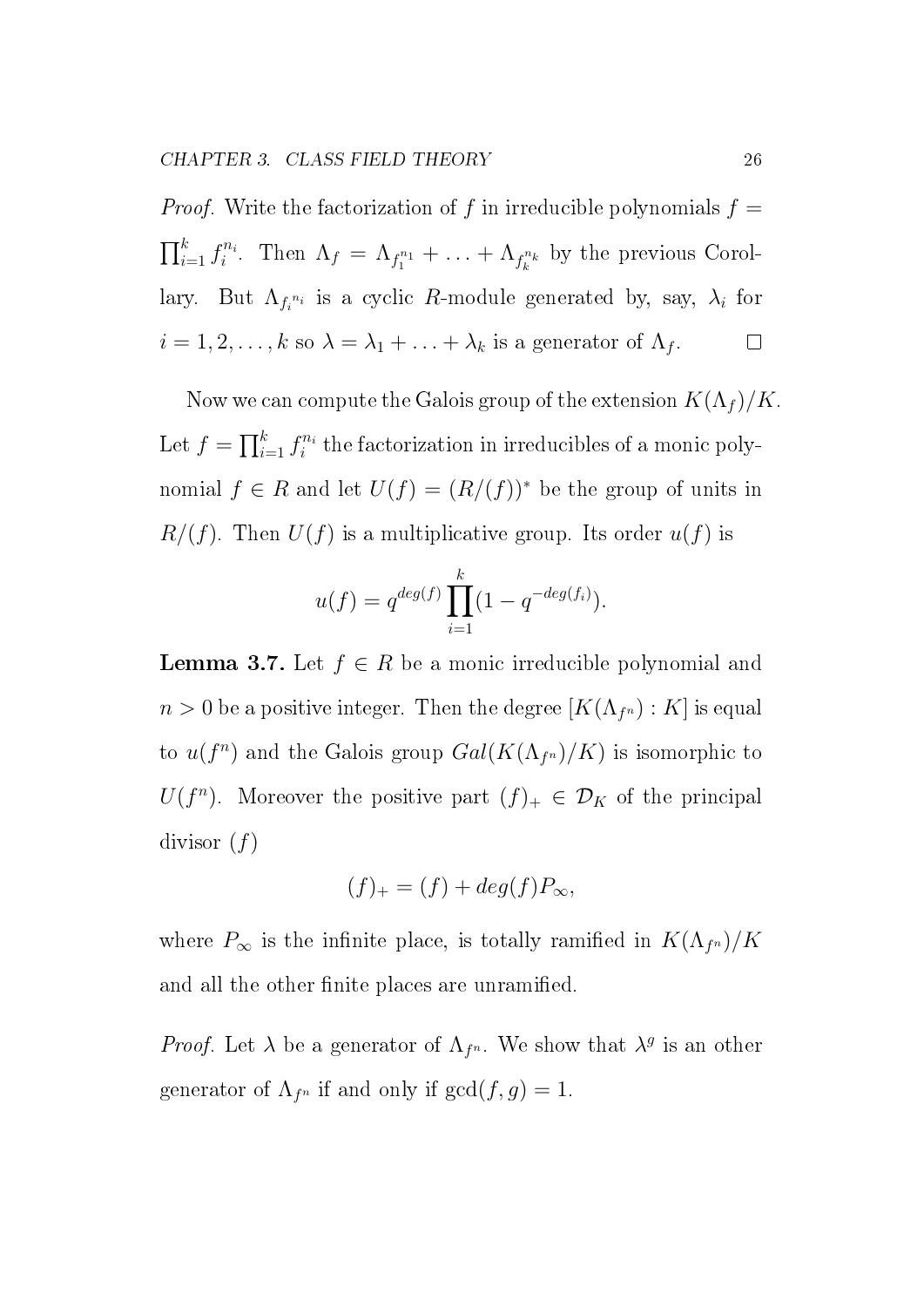When  $gcd(f,g) \neq 1$  then  $f|g$  so  $\lambda^g \in \Lambda_{f^{n-1}}$  so g is not a generator of  $\Lambda _{f^n}.$ 

When  $gcd(f, g) = 1$  then  $af + bg = 1$  for suitable a and b in R. So  $\lambda = \lambda^{bg} = (\lambda^{g})^b$  and  $\lambda^{g}$  is a generator.

It follows that  $\lambda^g$  is a root of the polynomial  $c(z) = \frac{z^{f^n}}{z^{f^n}}$  $\frac{z^j}{z^{f^{n-1}}}$  in  $K^{ac}[z]$ . But

$$
deg(c(z)) = q^{deg(f^n)} - q^{deg(f^{n-1})} = q^{deg(f^n)}(1 - q^{-deg(f)}) = u(f^n)
$$

so

$$
c(z) = \prod_{g \in U(f^n)} (z - \lambda^g) \tag{3.1}
$$

and

$$
f = \frac{f^n}{f^{n-1}} = c(0) = (-1)^{u(f^n)} \prod_{g \in U(f^n)} \lambda^g.
$$
 (3.2)

Let Q be a place of  $K(\Lambda_{f^n})$  over the place P of K corresponding to the irreducible polynomial f and let  $e = e(Q|P)$  be the ramification degree of the P in  $K(\Lambda_{f^n})/K$ . Then  $e = v_Q(f) =$  $\sum_{g\in U(f)} v_Q(\lambda^g) \geq u(f^n)$  because  $\lambda^{f^n} = 0$  and so  $v_Q(\lambda) \geq 1$  and  $v_Q(\lambda^g) \geq 1$  for any  $g \in U(f)$ . It follows that  $e \geq u(f)$ . But  $e \leq [K(\Lambda_{f^n}) : K] \leq deg(c) = u(f)$  so the equality holds.

The morphism from  $Gal(K(\Lambda _{f^n})/K)$  to the set of generators of  $\Lambda_{f^n}$  which sends  $\sigma \in Gal(K(\Lambda_{f^n})/K)$  to  $\sigma(\lambda)$  is injective, because  $\lambda$  is a generator of  $\Lambda_{f^n}$ , and surjective because a polynomial h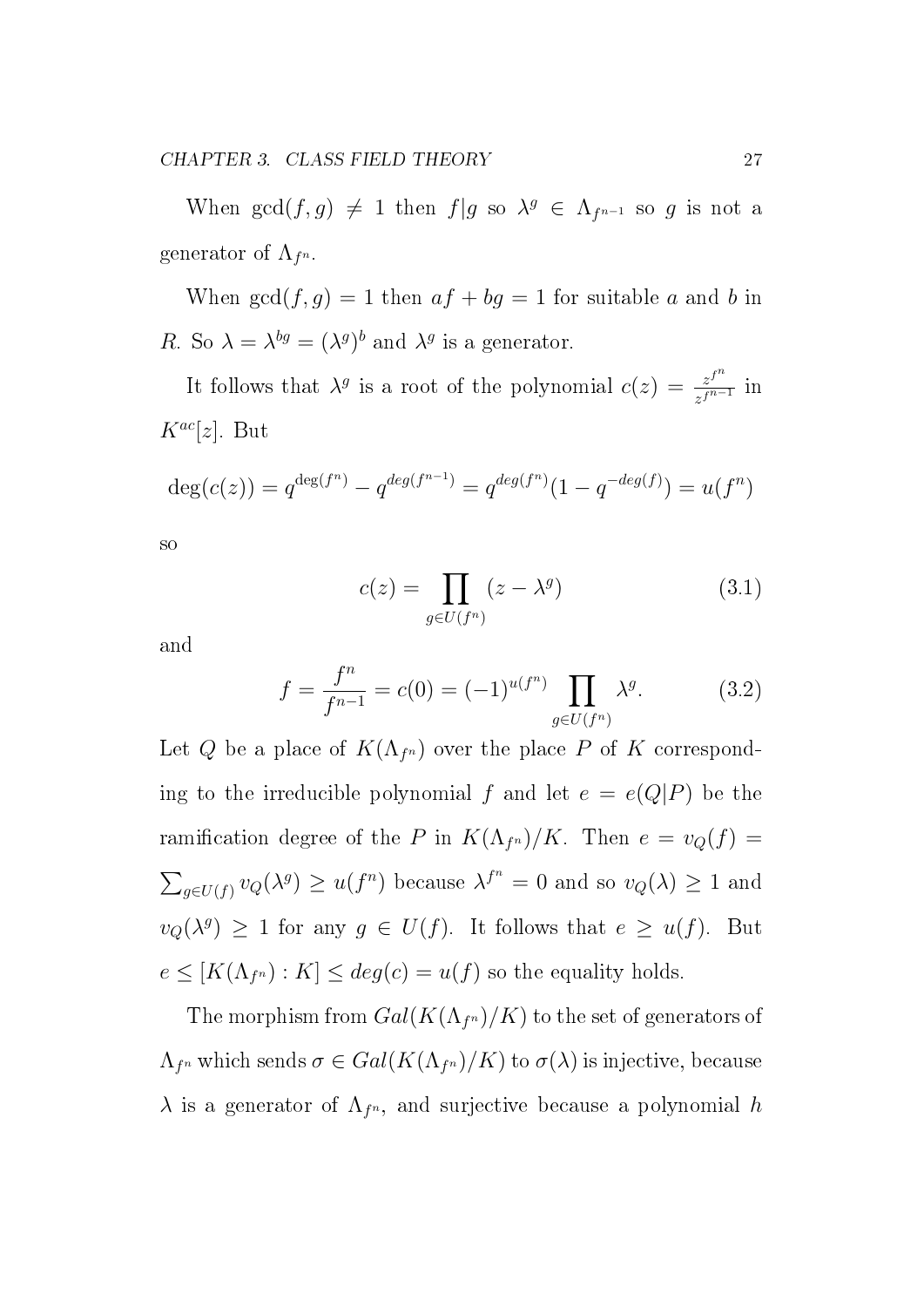determines an automorphism  $\sigma(z) = z^h$  in  $Gal(K(\Lambda_{f^n})/K)$  if and only if  $h \in U(f^n)$ . So

$$
Gal(K(\Lambda_{f^n})/K) \cong U(f^n).
$$

Finally let g be an irreducible prime polynomial in R prime to f. Let S be a place of  $K(\Lambda_{f^n})$  over the place of K corresponding to (g). We show that  $v_S(\lambda) \geq 0$ . In fact if  $v_S(\lambda) < 0$  then, by Lemma 3.4,

$$
v_S(\lambda^{f^n}) = v_S(\lambda^{q^{\deg(f^n)}}) < 0,
$$

because  $v_{S}([f^{n}, i]) = 0$  for  $i = 0, \ldots, \deg(f^{n})$ . But  $\lambda^{f^{n}} = 0$  so we get a contradiction. In a similar way we get that  $v_S(\lambda^h) \geq 0$  for any  $h \in R$ .

We apply the Lemma 3.4 to the relation  $c(z)z^{f^{n-1}} = z^{f^n}$  and we get  $c'(z)z^{f^{n-1}} + c(z)f^{n-1} = f^n$ . It follows that

$$
c'(\lambda)\lambda^{f^{n-1}} = f^n
$$

and so the valuation  $v_S(c'(\lambda)) = v_S(f^n) - v_S(\lambda^{f^{n-1}}) = -v_S(\lambda^{f^{n-1}}) \le$ 0. But  $v_S(c'(\lambda)) \geq 0$  because  $v_S(\lambda) \geq 0$  so the equality follows. It follows from [4], Chapter I, Section 4, that the place S is not ramified.  $\Box$ 

**Lemma 3.8.** Let f and g two monic coprime polynomials in  $R$ . Then  $K(\Lambda_{fg})$  is the compositum field  $K(\Lambda_f)K(\Lambda_g)$ .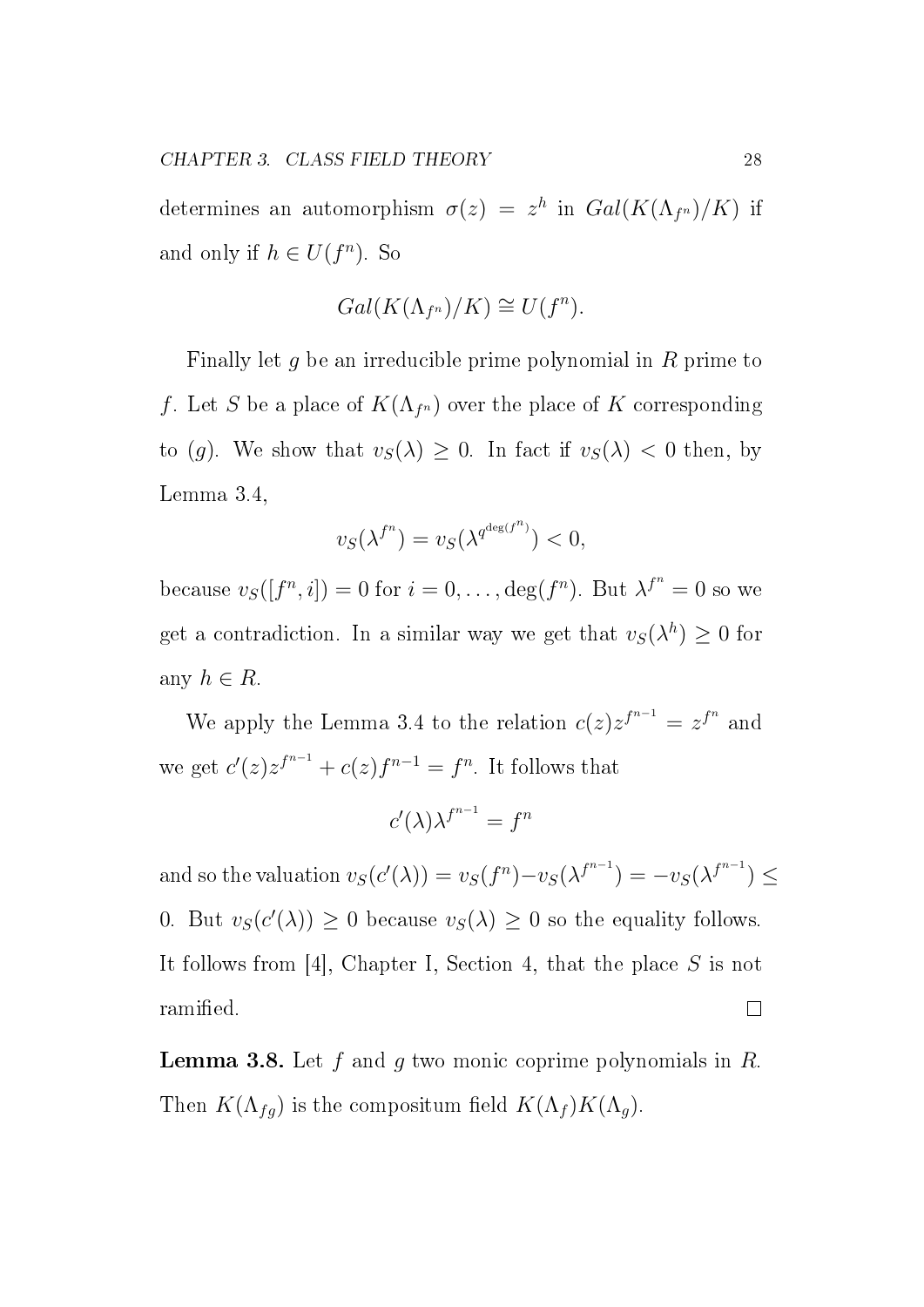Proof. It follows from Corollary 3.1 and 3.2.

Corollary 3.3. Let  $f \in R$  be a monic polynomial.

1. The degree  $[K(\Lambda_f) : K]$  is equal to  $u(f)$  and

$$
Gal(K(\Lambda_f)/K) \cong (R/(f))^*.
$$

2. Let  $g \in R$  be an irreducible monic polynomial and let P the finite place corresponding to  $q$ . Then P is unramified in  $K(\Lambda_f)/K$  if g does not divide f. In this case the Frobenius morphism  $Frob(P) \in Gal(K(\Lambda_f)/K)$  satisfies

$$
Frob(P)(\lambda) = \lambda^g,
$$

where  $\lambda$  is a generator of  $\Lambda_f$  as R-module. The inertia degree of P in  $K(\Lambda_f)/K$  is the multiplicative order of the image of g in  $R/(f)$ .

3. If  $g \in R$  is an irreducible monic polynomial that divides f then the corresponding place P is ramified in  $K(\Lambda_f)/K$  and the ramification degree is equal to  $u(g^n)$  where  $g^n$  is the maximum power of g such that  $g^n$  divides f. The inertia degree of the place P in  $K(\Lambda_f)/K$  is equal to the multiplicative order of the image of g in the quotient group  $R/(\frac{f}{q^2})$  $\frac{f}{g^n}$ .

 $\Box$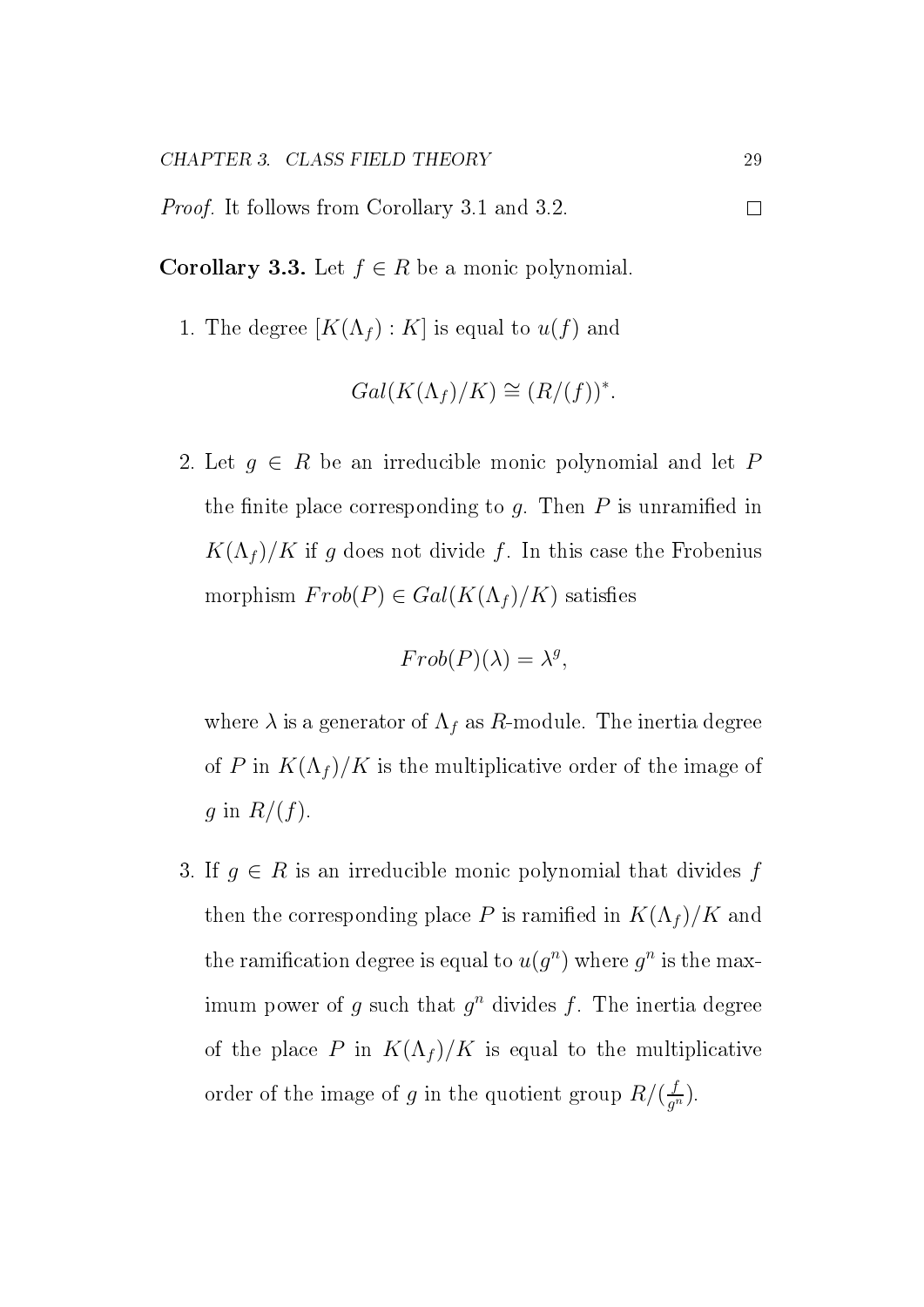*Proof.* The first part follows from the last two Lemmas.

For the second part, we know by definition that  $Frob(P)(\lambda) \equiv$  $\lambda^{q^{\deg g}}$ mod Q, where Q is a place of  $K(\Lambda_f)$  over the place P. In particular  $\lambda^g \equiv \text{Frob}(P)(\lambda) \mod Q$  by Lemma 3.4 and by property 3 of  $[g, i]$ . By Lemma 3.7 we know that  $Frob(P)(z) = z^h$ for a suitable polynomial  $h\in U(f).$  We have to show that  $\lambda^h\equiv\lambda^g$ mod Q implies  $h = g$ . But this follows from the equation (3.1), in fact if we take the derivative of both sides then

$$
f = c'(z) = \sum_{t' \in R/(f)} \prod_{t \neq t'} (z - \lambda^t)
$$

and valuating  $c'$  in  $z = \lambda^g$  we get

$$
f = \prod_{t \in R/(f), t \neq \overline{g}} (\lambda^g - \lambda^t) \neq 0,
$$

where  $\overline{g}$  is the image of g in  $R/(f)$ . Then

 $g \not| f$ 

implies that

$$
\lambda^t \not\equiv \lambda^g \mod Q
$$

whenever  $t \not\equiv \overline{g}$  in  $R/(f)$ . So

$$
Frob(P)(z) = z^g
$$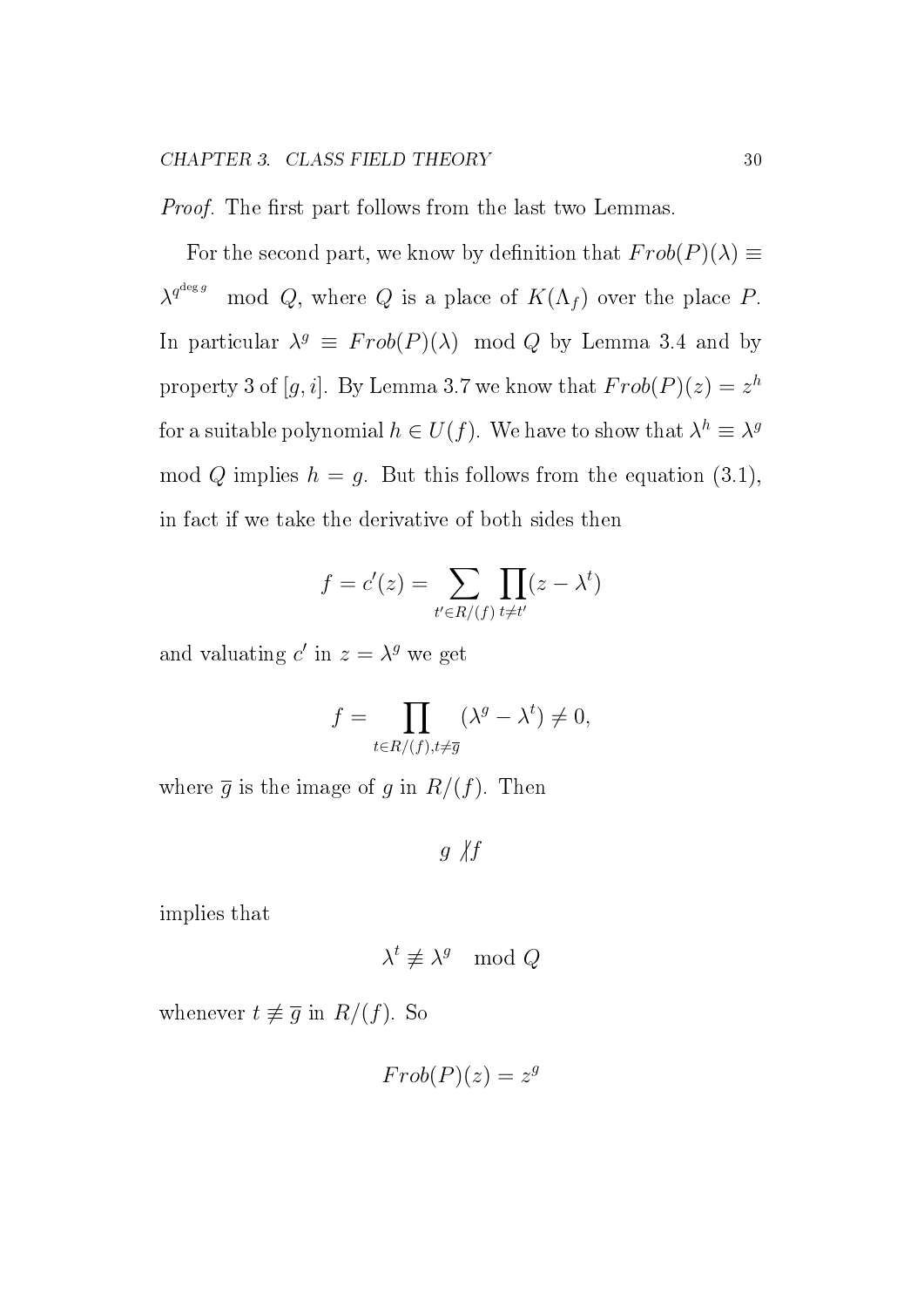and the inertia degree is the order of the Frobenius automorphism in  $Gal(K(\Lambda_f)/K)$ . By Lemma 3.7 the order of  $Frob(P)$  is the order of  $\overline{g}$  in  $R/(f)$ .

Finally if  $f = g^n g'$  and  $gcd(g, g') = 1$ , then P is totally ramified in  $K(\Lambda_{g^n})/K$  and unramified in  $K(\Lambda_{g'})/K.$  The result follows from part 2 and from the previous Lemma.  $\Box$ 

A different result holds for the infinite place  $P_{\infty}$ .

**Proposition 3.2.** Let  $f \in R$  be a monic irreducible polynomial of degree d. Then the place  $P_{\infty}$  is partially ramified in  $K(\Lambda_f)/K$ . The inertia group  $I(P_{\infty})$  has order  $e(P_{\infty}) = q - 1$  and there are  $q^d-1$  $q_{q-1}^{r-1}$  places over  $P_{\infty}$  so  $f(P_{\infty}) = 1$  and  $I(P_{\infty}) = D(P_{\infty})$ .

*Proof.* Let Q be a place of  $K(\Lambda_f)$  over the place  $P_{\infty}$ . Let  $\lambda$  be a generator of  $\Lambda_f$  and let L be the completion of  $K(\Lambda_f)$  over the place Q. Let  $Q'$  be the place of L over Q. Let  $c(z)$  be the minimal polynomial of  $\lambda$  in K. Then  $e(Q'|P_\infty) = e(Q|P_\infty) = e(P_\infty)$ because the extension is Galois and

$$
c(z) = c_0 + c_1 z^{q-1} + \ldots + c_d z^{q^d-1}
$$

with  $c_i \in R$  and  $\deg(c_i) = (d-i)q^i$  for  $i = 0, \ldots, d$  by Lemma 3.4. So the Newton polygon over  $L$  has vertexes

$$
(qi - 1, vQ'(ci)) = (qi - 1, -(d - i)qie(P\infty)),
$$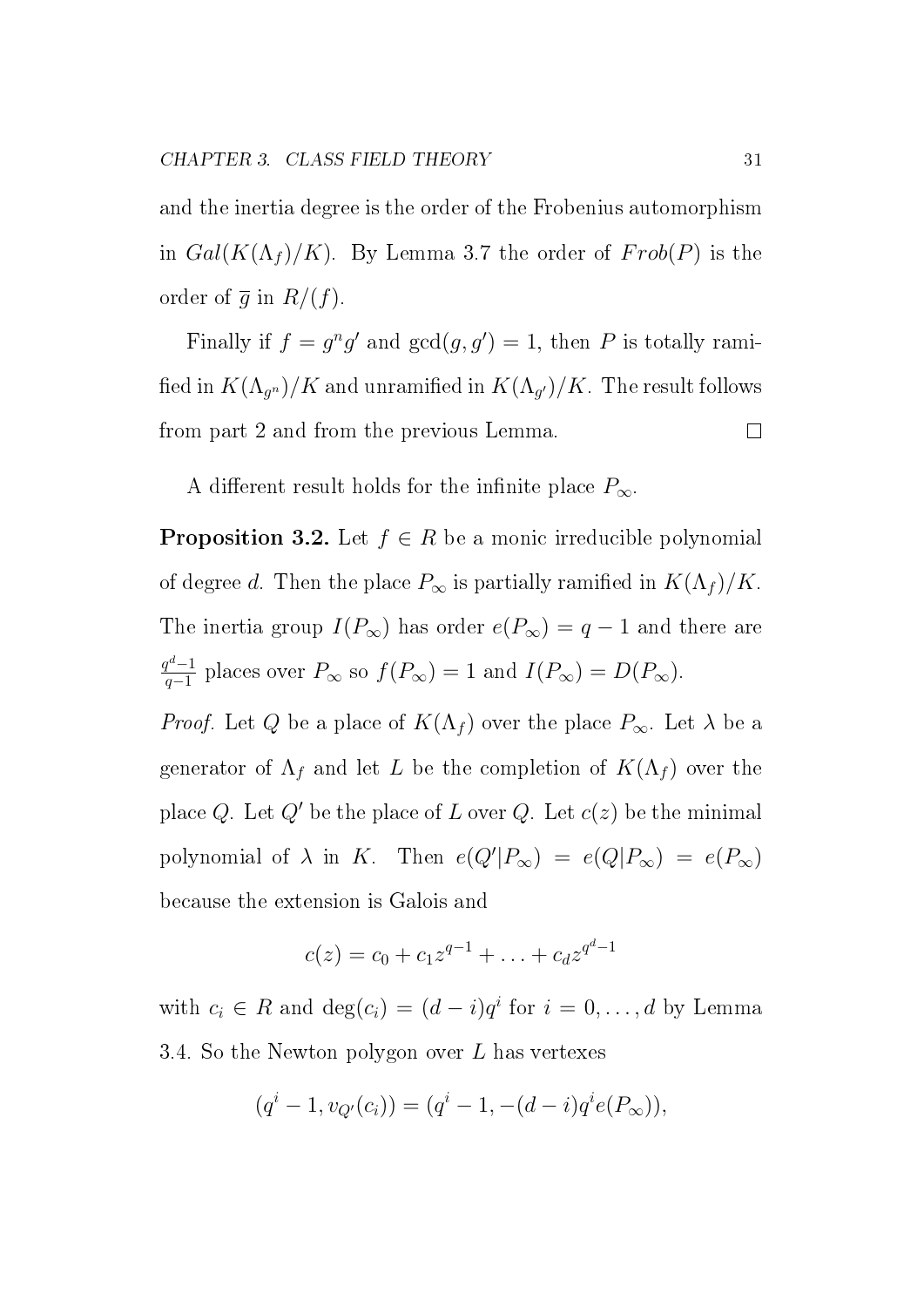for  $i = 0, 1, \ldots, d$ . We apply the Lemma 3.2 to the segment I connecting  $(0, -de(P_{\infty}))$  and  $(q - 1, -(d - 1)qe(P_{\infty}))$  so there are exactly  $q-1$  roots  $\alpha_1, \ldots, \alpha_{q-1} \in L^{ac}$  of  $c(z)$  of valuation  $e(P_{\infty})\frac{q(d-1)-d}{q-1}$  $\frac{q-1}{q-1}$ . But  $q(d-1) - d \equiv d-1-d \equiv -1 \mod q-1$  so  $q-1|e(P_\infty).$ 

Let F be the completion of K respect to the valuation  $v_{P_\infty}$ . We apply Lemma 3.2 to the polynomial  $c(z)$  over the field F. The polynomial  $h(z) = \prod_{i=1}^{q-1} (z - \alpha_i)$  belongs to  $F[z]$  and  $h(z)|c(z)$ . But the extension  $F/K$  is Galois so  $c(z)$  splits in factors of degree  $q-1$  and there are at least  $\frac{q^d-1}{q-1}$  $q^{\frac{q^{\alpha}-1}{q-1}}$  places in  $K(\Lambda_f)$  over  $P_{\infty}$ . It follows that  $e(P_{\infty}) = q - 1$ .  $\Box$ 

**Corollary 3.4.** Let  $f \in R$  be a monic irreducible polynomial and let  $n > 0$  be a positive integer. Then the place  $P_{\infty}$  is partially ramified in  $K(\Lambda_{f^n})/K$ . The inertia group  $I(P_\infty)$  has order  $e(P_{\infty}) = q - 1$  and there are  $\frac{u(f^n)}{q-1}$  $\frac{\mu(I^{n})}{q-1}$  places over  $P_{\infty}$  so  $f(P_{\infty})=1$ and  $I(P_\infty) = D(P_\infty)$ . In particular the constant field of  $K(\Lambda_{f^n})$ is  $\mathbb{F}_q$ .

Proof. Similar to Corollary 3.3.  $\Box$ 

From now on, given a monic polynomial  $f \in R$ , we consider the subfield  $K(\Lambda_f)^{I(P_\infty)}$  fixed by  $I(P_\infty)$ , where  $I(P_\infty)$  is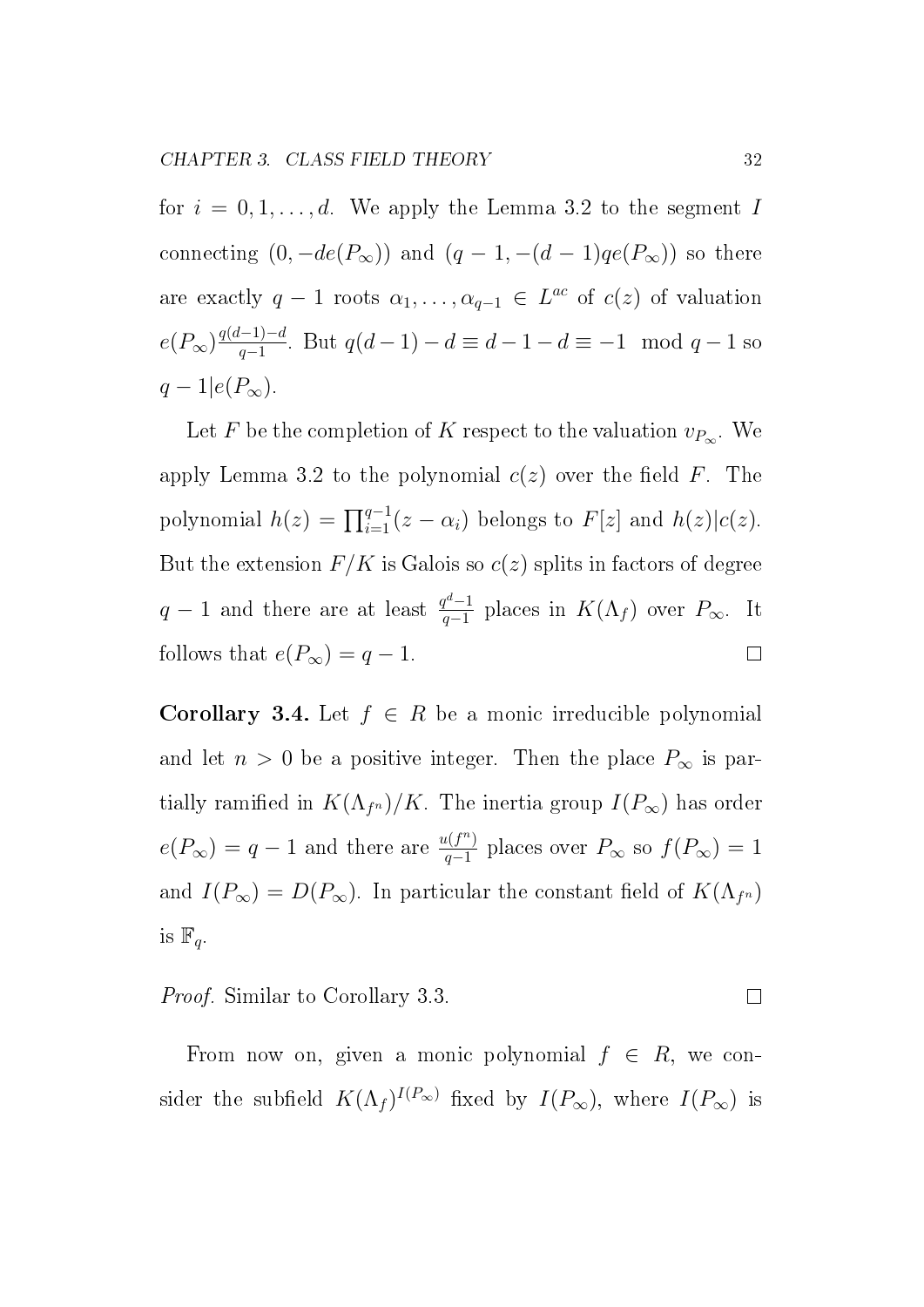the inertia group of  $P_{\infty}$ . By the previous Corollary, the extension  $K(\Lambda_f)^{I(P_\infty)}/K$  is a Galois extension of degree  $\frac{u(f)}{q-1}$ , unramified outside the finite places dividing f, such that the infinite place  $P_{\infty}$  is completely split. In other words  $K(\Lambda_f)^{I(P_\infty)}$  is the ray class field  $K_I^{\mathfrak f}$  $P_{\infty}$ , where  $f \in \mathcal{D}_K$  is the positive part  $(f)_+ = (f) + deg(f)P_{\infty}$ of the principal divisor  $(f)$ .

**Example 3.1.** Let  $q = 2$  and  $f = x^3 + x + 1$ . Then

$$
y^{f} = y^{8} + (x^{4} + x^{2} + x)y^{4} + (x^{4} + x^{3} + x^{2} + 1)y^{2} + (x^{3} + x + 1)y.
$$

Let  $z \in K^{ac}$  be a non-zero element in  $\Lambda_f$ . So

$$
z7 + (x4 + x2 + x)z3 + (x4 + x3 + x2 + 1)z + (x3 + x + 1) = 0.
$$

Then  $K(\Lambda_f) = K_I^{\dagger}$  $P_{P_{\infty}}^{\dagger} = \mathbb{F}_q(x, z)$  and the function field extension  $K_I^{\mathfrak f}$  $P_{\infty}/K$  has degree  $u(f) = 2^3(1 - \frac{1}{8})$  $\frac{1}{8}$ ) = 7. By the Hurwitz genus formula (2.1), the genus of  $K_P^f$  $P_{\infty}$  is

$$
g = 1 - u(f) + \frac{1}{2}deg(f)(u(f) - 1) = 3
$$

because the place f is totally ramified and the ramification is tame.

A similar construction holds when  $P_{\infty}$  is not the infinite place. We will see in a later section that we can get finitely many different field extensions (see Theorem  $4.1$ ).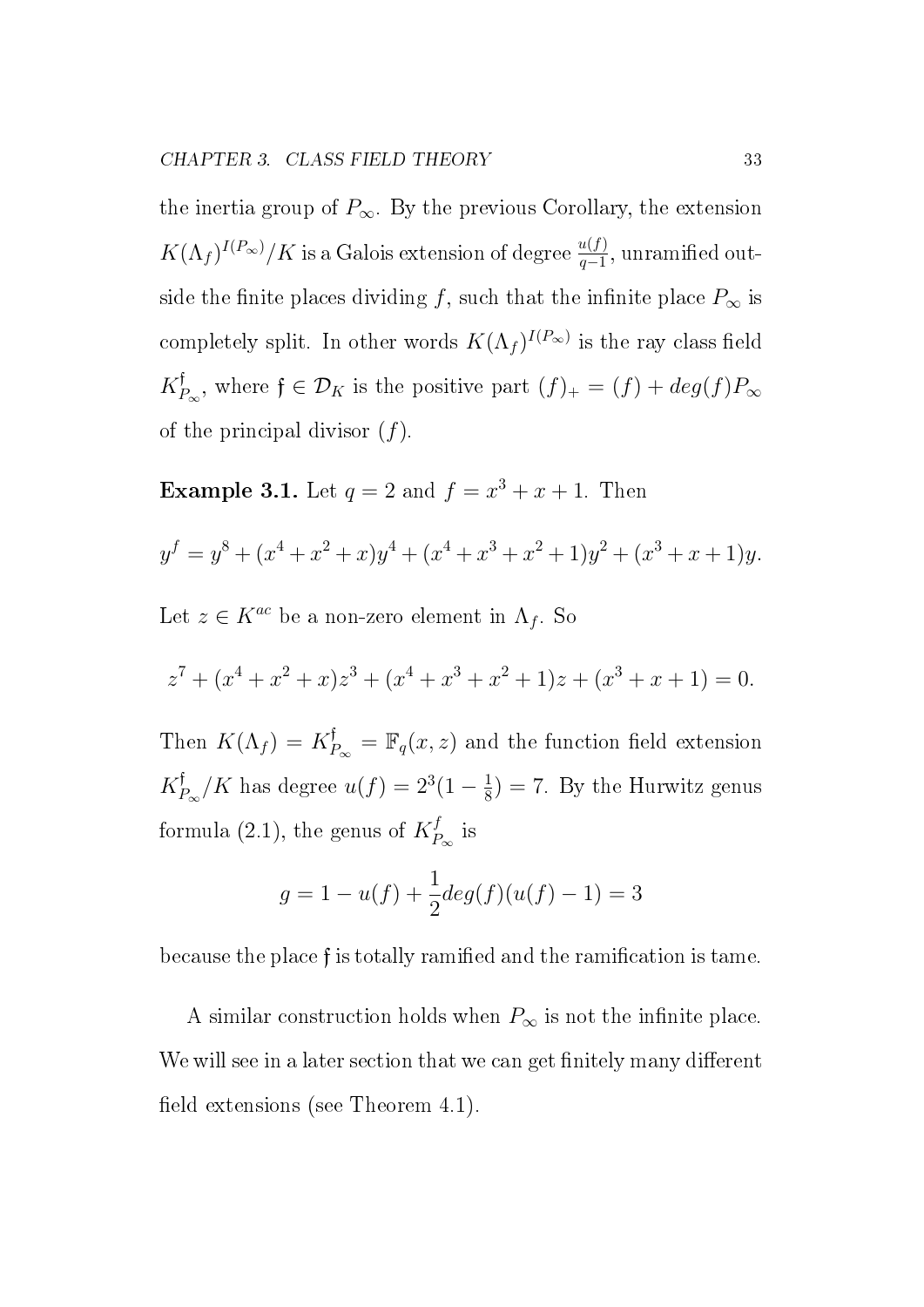When  $K$  is not the rational function field, the previous construction can be generalized by means of the Drinfeld modules.

#### 3.3 Drinfeld modules

In this section we generalize the previous results in order to construct a ray class field of an arbitrary function field  $K$ . For the proofs we refer to [8].

Let K be a function field over  $\mathbb{F}_q$  and let be P be a place of K. We assume that  $P$  is a rational place, otherwise we can extend the constant field. Let  $H/K$  be the maximal unramified extension of K such that the place  $P$  is completely split and let  $\pi : H \to H$  be the Frobenius automorphism of H and let  $H[\pi]$ the left twisted polynomial ring with coefficients in  $H$  and with multiplication given by the rule  $\pi y = y^p \pi$  for all  $y \in H$ , where p is the characteristic of  $\mathbb{F}_q$ . For any polynomial  $f(\pi) \in H[\pi]$  we denote by  $D(f)$  the constant term  $f(0) \in H$ . We denote by R the ring

$$
R = \{ y \in K | \ v_Q(y) \ge 0, \text{ for any place } Q \ne P \}.
$$

**Definition 3.9.** A Drinfeld module of rank 1 is a ring morphism  $\phi: R \to H[\pi]$  such that: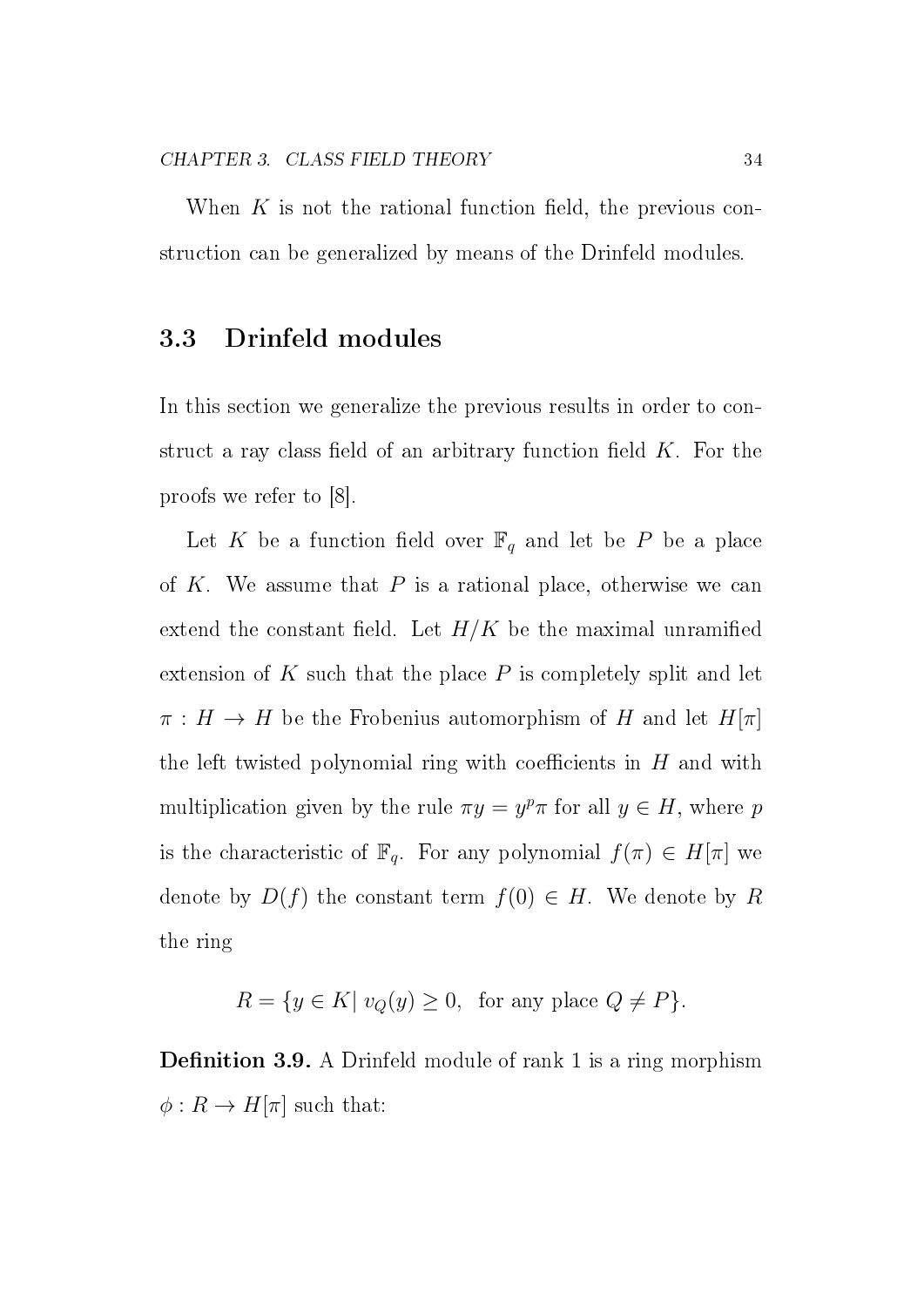- 1. the image of  $\phi$  contains at least one non-constant polynomial;
- 2.  $D(\phi(y)) = y$  for all  $y \in R$ ;
- 3. the degree of the polynomial  $\phi(y)$  is  $-\log_p(q)v_P(y)$  for any  $y \in R$ .

It follows from the definition that a Carlitz module is a particular Drinfeld module with  $K = H = \mathbb{F}_q(x)$  and  $\phi(y) = \pi y + xy$ .

As in the previous section we denote by  $H^{ac}$  the algebraic closure of H. Then  $H^{ac}$  is a  $H[\pi]$ -module with action induced by  $\pi y = y^p$  for  $y \in H^{ac}$ . We can give to  $H^{ac}$  an R-module structure by the map  $\phi$ .

Let  $\psi: H^* \to \mathbb{F}_q^*$  $_{q}^{*}$  a group homomorphism such that  $\psi$  is the identity on  $\mathbb{F}_q^*$  $_q^*$  and

$$
\psi(U_P^{(1)})=1,
$$

where  $U_P^{(1)}$  $P_P^{(1)}$  is the 1-st unit group in P.

**Definition 3.10.** Let  $\phi$  be a Drinfeld module and let M be an ideal of  $R$ . We define the  $M$ -torsion module

$$
\Lambda_M = \{ y \in H^{ac} | \phi(M)(y) = 0 \}.
$$

As in previous section the module  $\Lambda_M$  is a finite R-module isomorphic to  $R/M$ . The corresponding function field extension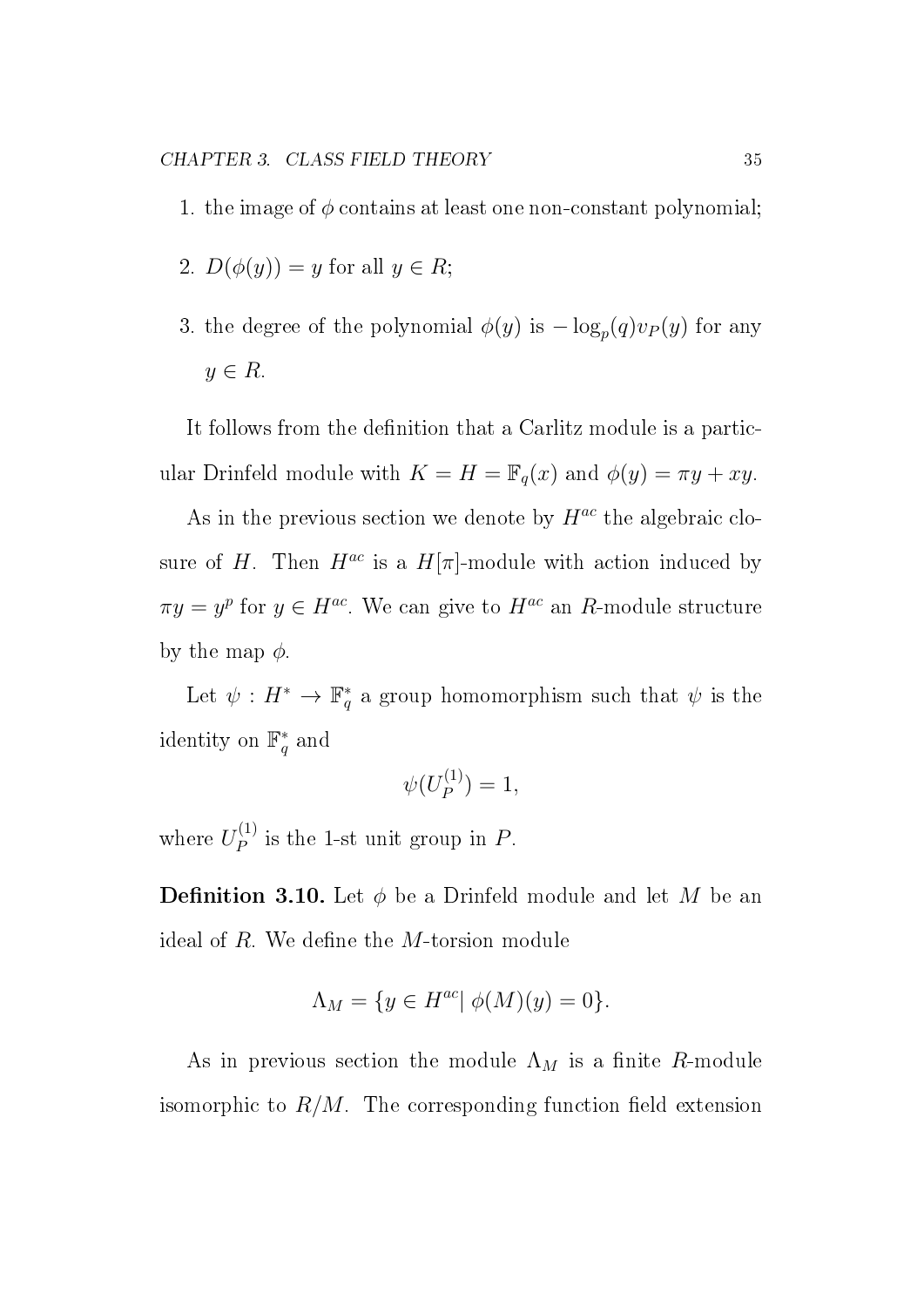$H(\Lambda_M)/H$  has degree  $[H(\Lambda_M):H] = |(R/M)^*|$  (see [8] or [13], Chapter 3, for more details). It turn out that  $H(\Lambda_M)/K$  is a finite extension of degree  $h(q^{deg(M)} - 1)$ , where h is the degree of  $[H: K]$  and  $deg(M)$  is the sum

$$
\sum_{P|M} v_P(M) deg(P)
$$

over the prime ideal dividing  $M$ . The places of  $K$  not dividing M and different from P are unramified. Let  $I = I(P) \subset$  $Gal(H(\Lambda_M)/K)$  be the inertia group of P. Then I has exactly  $q-1$  elements and the subfield fixed by I is a finite extension of K of degree  $h \frac{q^{deg(M)}-1}{q-1}$  $\frac{q_{q-1}}{q-1}$  unramified outside the places dividing M and such that  $P$  is totally split.

The following Theorem resumes all the previous results (see [2] Chapter 2, Section 5).

**Theorem 3.3.** Let  $K$  be a function field over the constant field  $\mathbb{F}_q$  of genus  $g_K$  and let  $h_K$  be the divisor class number of K. Let S be a place of degree d and  $\mathfrak{m} = \sum_{i=1}^{k} m_i P_i$  be an effective divisor of K where  $P_i$  are distinct places of degree  $n_i$  for  $i = 1, ..., k$  such that  $S \notin Supp(\mathfrak{m})$  and  $k \geq 0$  is a non negative integer (we set  $\mathfrak{m} = 0$  when  $k = 0$ ). Then the ray class field  $K_S^{\mathfrak{m}}$  is a function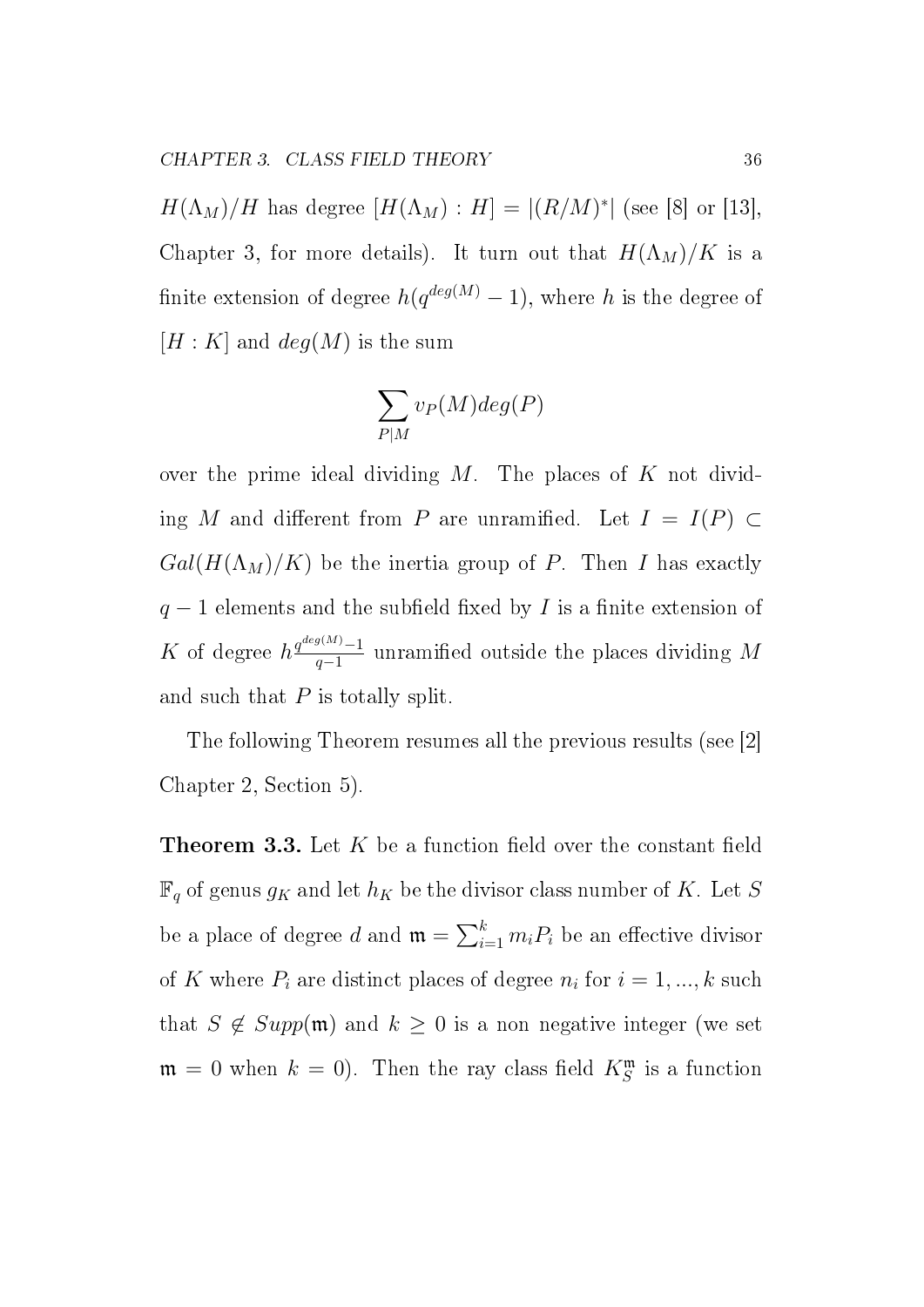field over  $\mathbb{F}_{q^d}$ . The degree  $[K^{\mathfrak{m}}_S : K]$  is equal to

$$
dh_K \prod_{i=1}^k \frac{(q^{n_i} - 1)q^{(m_i - 1)n_i}}{q - 1}
$$

if  $k > 0$  and  $dh_K$  otherwise. The genus  $g_{K_S^{\mathfrak{m}}}$  of  $K_S^{\mathfrak{m}}$  is given by

$$
g_{K_S^{\mathfrak{m}}} = 1 + h_K(g_K - 1), \tag{3.3}
$$

if  $deg(\mathfrak{m}) \leq 1$ ,

$$
g_{K_S^{\mathfrak{m}}} = 1 + \frac{h_K(q^n - 1)(g_K - 1)}{q - 1} + \frac{h_K n(q^n - q)q^{n(m - 1)}}{2(q - 1)}, \quad (3.4)
$$

if  $k = 1$ , the degree of P is n and  $\mathfrak{m} = mP$  with  $deg(\mathfrak{m}) > 1$ ,

$$
g_{K_S^{\mathfrak{m}}} = 1 + \frac{h_K \prod_i (q^{n_i} - 1)}{2(q - 1)} (2g_K - 2 + deg(\mathfrak{m}) - \sum_i \frac{deg(P_i)q^{(m_i - 1)n_i}}{q^{n_i} - 1}),
$$
\n(3.5)

otherwise.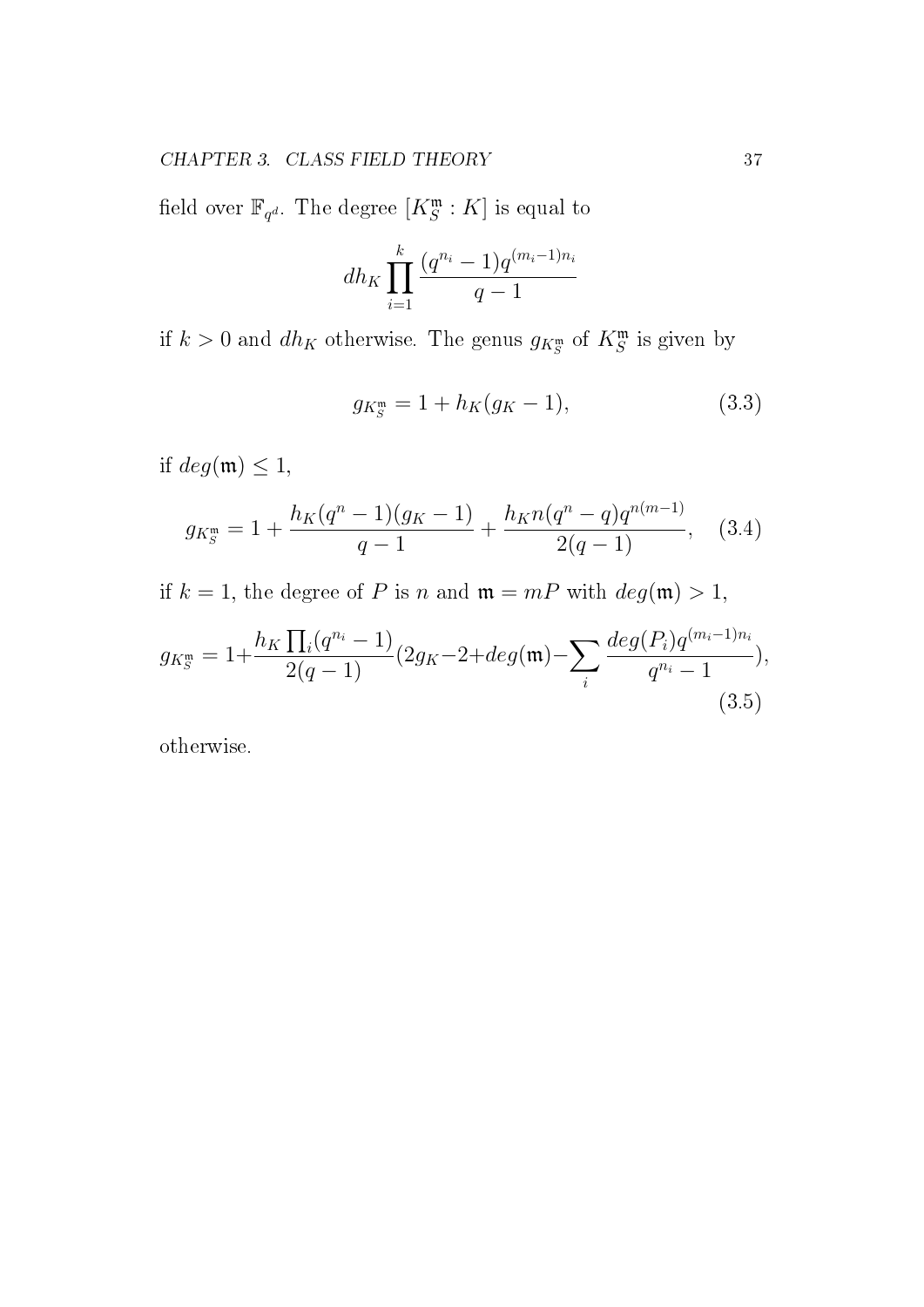### Chapter 4

### Ray class fields

In the sequel K is a function field with constant field  $\mathbb{F}_q$ .

It is a well-known fact that the maximal unramified abelian extension of  $K$  is infinite because it contains all the possible constant field extension. From now on we consider only unramified abelian extensions of K with constant field  $\mathbb{F}_q$ . Let  $h = h_K$  be the divisor class number of K. Then h is the degree of every maximal unramified abelian extension of K with constant field  $\mathbb{F}_q$ . There are exactly h such extensions of  $K$  (see [1], Chapter 8). We denote them by  $K_1^0, \ldots, K_h^0$ .

In this section we prove a similar result concerning also ramified extensions and point out some consequences.

**Theorem 4.1.** Let  $\mathfrak{m} = \sum_{i=1}^{t} m_i P_i$  be an effective divisor and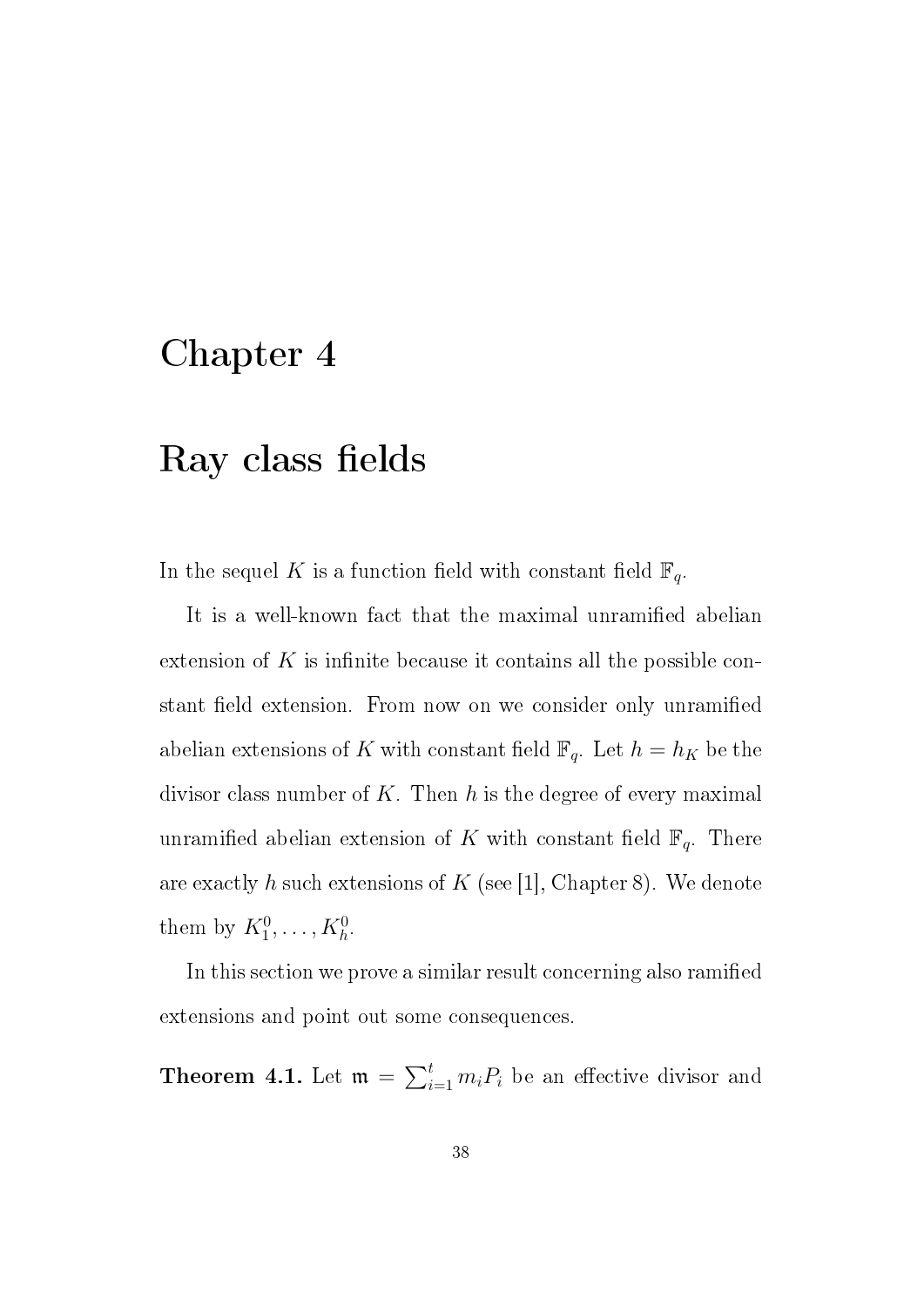let  $n_i$  be the degree of  $P_i$  for  $i = 1, \ldots, t$ . We set  $\mathfrak{m} = 0$  if  $t = 0$ . Let  $d = \frac{h_K}{a}$  $\frac{h_K}{q-1} \prod_{i=1}^t (q^{n_i} - 1) q^{(m_i - 1)n_i}$  if  $t > 0$  and  $d = h_K$  otherwise. Then there are exactly  $d$  abelian extensions of  $K$  of degree  $d$  with conductor **m** and constant field  $\mathbb{F}_q$ .

As before we denote such extensions by  $K_1^{\mathfrak{m}}, \ldots, K_d^{\mathfrak{m}}$ . There is no conflict with the previous notation because the result concerning unramified extensions can be seen as a special case of the previous Theorem.

Proof. In order to apply the Artin reciprocity Theorem 3.1 we construct suitable subgroups of the Class group  $C_K$ .

Let  $U_0$  be the subset of  $J_K$  given by

$$
U_0 = \{(x_P)_{P \in \mathcal{P}_K} \in J_K | x_P \in \hat{U}_P^* \text{ for all places } P \in \mathcal{P}_K \}
$$

and let  $U_m$  be the subset of  $U_0$  given by

$$
U_{\mathfrak{m}} = \{(x_P)_{P \in \mathcal{P}_K} \in U_0 | x_P \equiv 1 \mod t_i^{m_i} \text{ for all } i = 1, \ldots, t\},\
$$

where  $t_i$  is an uniformizer at  $P_i$  for  $i = 1, \ldots, t$ . As before we set  $U_{\mathfrak{m}} = U_0$  if  $\mathfrak{m} = 0$ . The field  $K^*$  is canonically embedded in  $J_K$ . We denote it again with K<sup>\*</sup>. Let  $C_{\mathfrak{m}} = U_{\mathfrak{m}}/(K^* \cap U_{\mathfrak{m}})$  be the classes of  $U_{\mathfrak{m}}$  in  $C_K$ .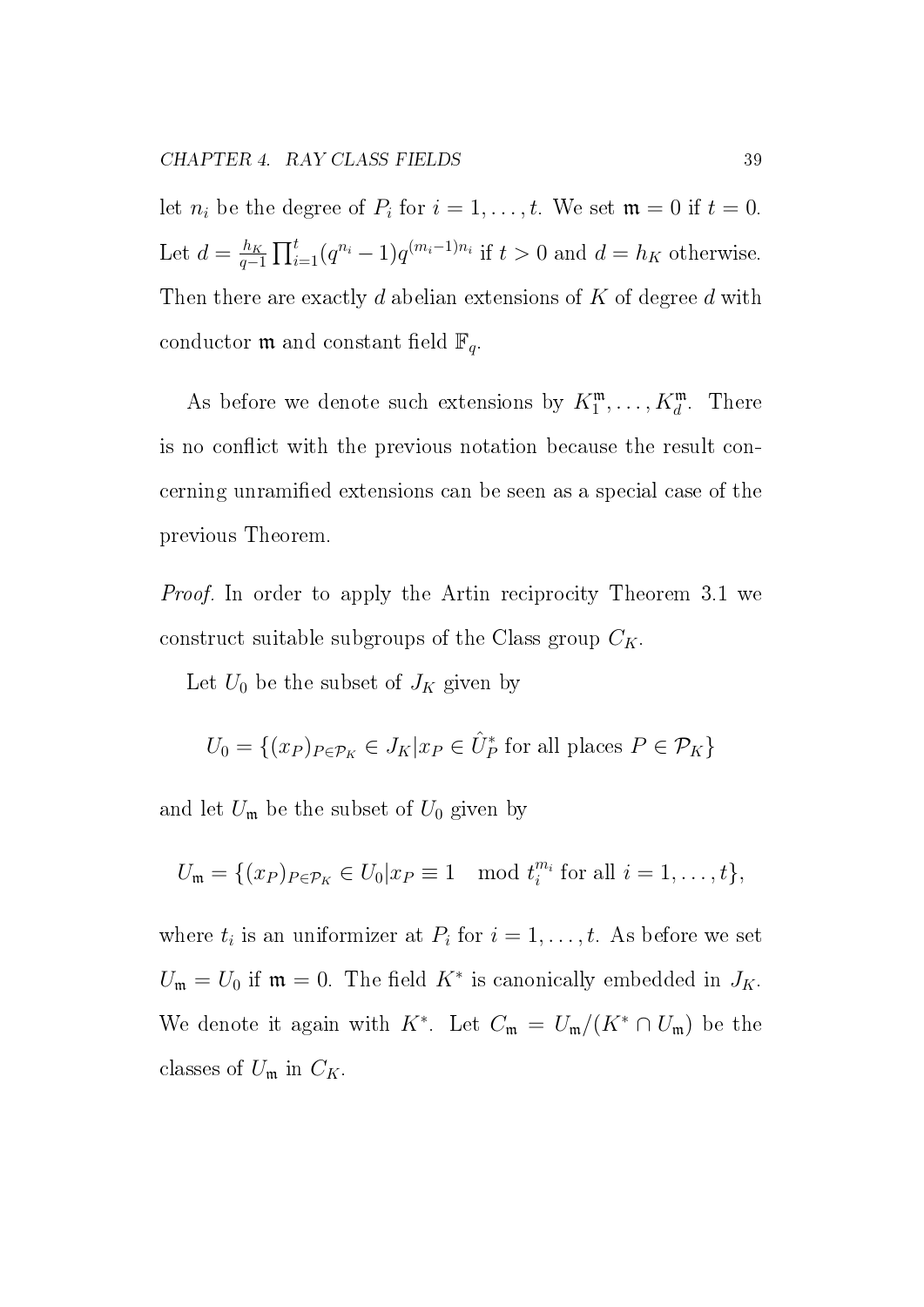Let  $D_0$  be the subgroup of  $C_K$  of classes of ideles  $x = (x_P)_{P \in \mathcal{P}_K}$ such that the divisor

$$
Div(x) = \sum_{P \in \mathcal{P}_K} v_P(x_P) P
$$

has degree 0. It follows from the definition of idele that  $Div(x)$  is a finite sum for all non zero  $x \in J_K$  and  $D_0$  is well-defined because the principal divisors have degree 0. Moreover  $U_0 \subseteq D_0$ .

The following sequence is exact (see [1], Chapter 8):

$$
0 \to D_0 \to C_K \to \mathbb{Z} \to 0,\tag{4.1}
$$

where the map  $C_K \to \mathbb{Z}$  is the degree of the divisor and it is surjective by the Schmidt Theorem (see [15], Chapter V). Let D be a divisor of degree 1. It is very easy to construct a class  $x \in J_K$  such that  $Div(x) = D$ . Let  $[x] \in C_K$  be the class of x in  $C_K$ . The subgroup generated by  $C_m \cup [x]$  in  $C_K$  has finite index  $c = |D_0/C_{\rm m}| = \frac{h_K}{a^{-1}}$  $\frac{h_K}{q-1} \prod_{i=1}^t (q^{n_i} - 1) q^{(m_i - 1)n_i}$  if  $t > 0$  and  $c = h_K$  if  $t = 0$ . In particular  $c = d$ . Let  $a_1, \ldots, a_d$  be the representatives of the cosets of G in  $D_0/C_m$ . Then the subgroups  $B_i$  of  $C_K$  generated by  $C_m \cup ([x] + a_i)$  are d distinct subgroups of  $C_K$  of index d such that the image onto  $\mathbb Z$  in (4.1) is surjective.

Let  $K_1^{\mathfrak{m}}, \ldots, K_d^{\mathfrak{m}}$  be the function fields corresponding to the subgroups  $B_1, \ldots, B_d$  by the Artin map. By Theorem 3.1 they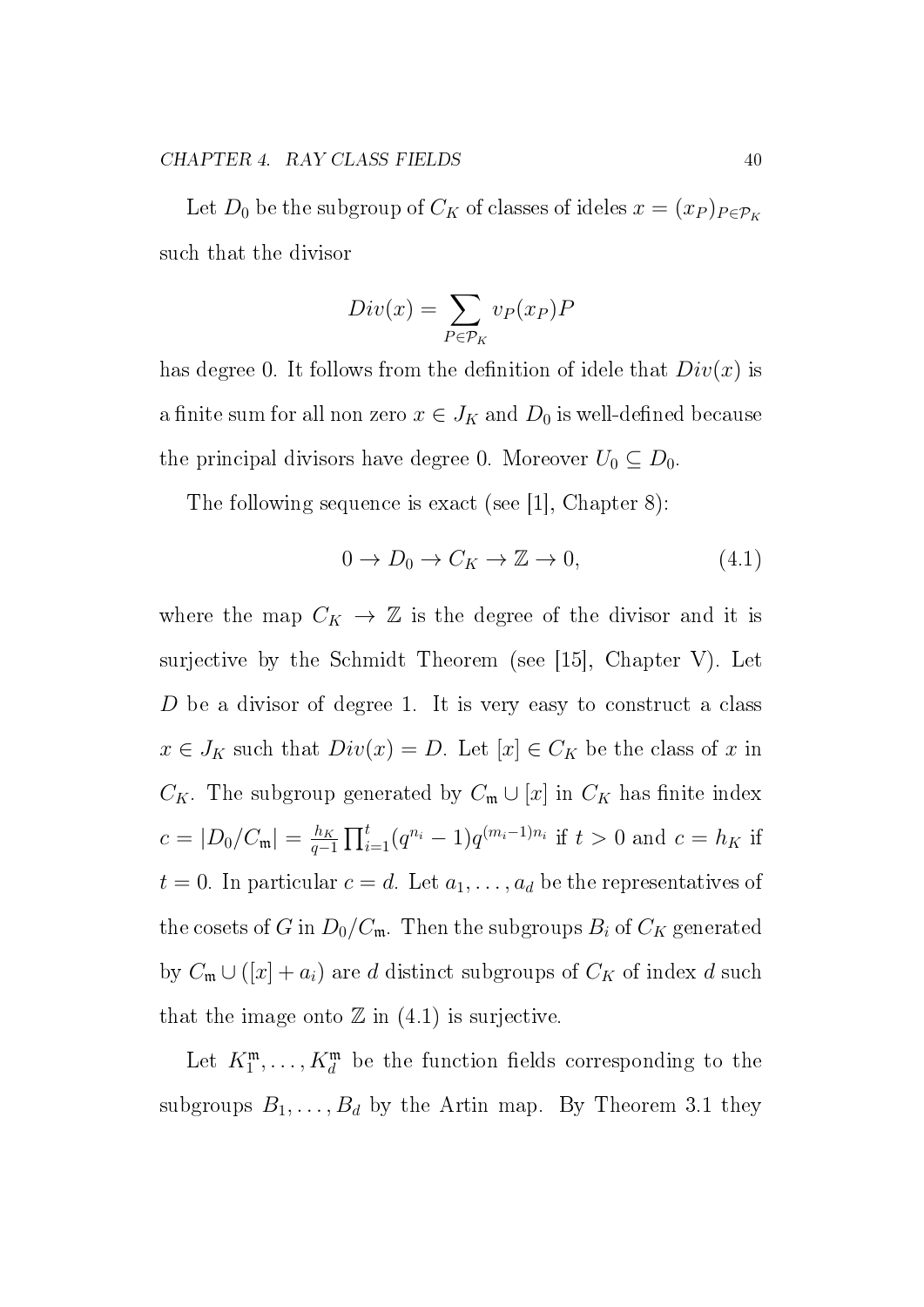are abelian extensions of K of degree d. The constant field is  $\mathbb{F}_q$ by Theorem 3.1 because  $B_i$  contains the element  $[x]+a_i$  of degree 1 for  $i = 1, \ldots, d$  and so it is not contained in the norm group  $\mathcal{N}_K^{\mathbb{F}_{q^j} K}$  for any  $j > 1$ . Moreover they are unramified outside m by Theorem 3.2.

We show that  $K_1^{\mathfrak{m}}, \ldots, K_d^{\mathfrak{m}}$  are all the abelian extensions of K satisfying the hypothesis of the Theorem. Let  $L/K$  be an other such extension and let G be the Galois group of  $L/K$ . Let M be the norm group  $\mathcal{N}_K^L$ . By Theorem 3.1 G is isomorphic to  $C_K/M$ and M is a subgroup of  $C_K$  of index d containing  $C_m$  such that there is an idele  $y \in J_K$  such that the class [y] is in M and  $deg(Div(y)) = 1.$  Then  $D - Div(y)$  has degree 0 and so  $[x] - [y]$ belongs to one coset  $a_i + C_m$  for a suitable  $i \in \{1, 2, ..., d\}$ . But  $M' = C_{\mathfrak{m}} \cup [y]$  is a subgroup of  $M \cap B_i$  and the index of  $M'$  in  $C_K$  is d so  $M = M' = B_i$  and  $L \cong K_i^{\mathfrak{m}}$ .  $\Box$ 

Remark 4.1. The proof of the previous Theorem shows that the extensions  $K^{\mathfrak{m}}_{1},\,K^{\mathfrak{m}}_{2},\ldots,K^{\mathfrak{m}}_{d}$  of  $K$  are all contained in the constant field extension of degree d of any one of them, say  $K_1^{\mathfrak{m}}\mathbb{F}_{q^d}$ . In fact the compositum of function fields  $K_i^{\mathfrak{m}} K_j^{\mathfrak{m}}$  corresponds to the intersections  $B_{i,j} = B_i \cap B_j$  in  $C_K$  by the Artin reciprocity map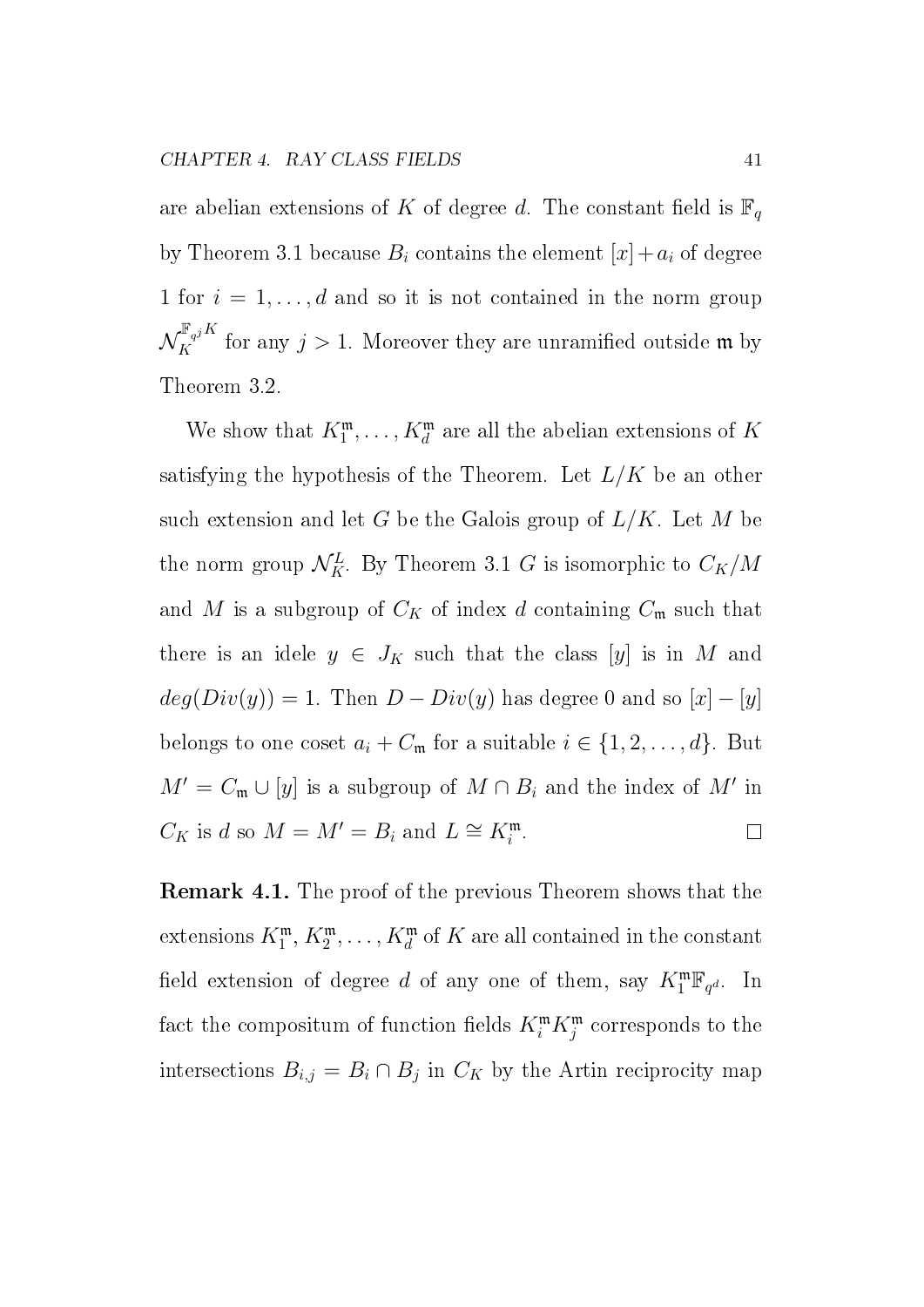for  $i, j \in \{1, ..., d\}$ . The image of the valuation of  $B_{i,j}$  by the degree map in (4.1) is a subgroup of  $\mathbb Z$  of finite index  $d' | d$ . In particular  $K_i^{\mathfrak{m}} K_j^{\mathfrak{m}} = K_i^{\mathfrak{m}} \mathbb{F}_{q^{d'}}$ .

**Remark 4.2.** When the quotient group  $D_0/C_m$  is cyclic we can say something more about the subextensions of  $K^{\mathfrak{m}}_{i}$  containing  $K$ for  $i = 1, \ldots, d$ . In fact let l be a divisor of d. Then there is only one subgroup G of  $D_0/C_m$  of index l. Let  $g_1, \ldots, g_l$  be the cosets representatives of G in  $D_0/C_{\mathfrak{m}}$ . We denote by  $F_i$  the fields corresponding by the Artin reciprocity map to the subgroups  $G_i$  of  $C_K$  generated by  $G\cup([x]+g_i)$  for  $i=1,\ldots,l$ . The field extensions  $F_i/K$  are all the abelian extensions of degree l unramified outside **m** with constant field  $\mathbb{F}_q$  for  $i = 1, \ldots, l$ .

**Corollary 4.1.** Let  $\mathfrak{m}$  be an effective divisor and d a positive integer as in the previous Theorem. Let  $P$  be a place of  $K$  of degree d', let  $l = \gcd(d, d')$  be a positive integer and  $P_i | P$  be a place of  $K_i^{\mathfrak{m}}$  over P for  $i \in \{1, ..., d\}$ . If  $D_0/C_{\mathfrak{m}}$  is a cyclic group then  $f(P_i|P) = 1$  in at most l such extensions  $K_i^{\mathfrak{m}}/K$ .

*Proof.* Assume that the place P is totally split in  $K_i^{\mathfrak{m}}/K$  for at least one  $i \leq d$ , otherwise the proof would be trivial. Then P is split in  $K_j^{\mathfrak{m}}/K$  for  $j \neq i$  if and only if P is totally split in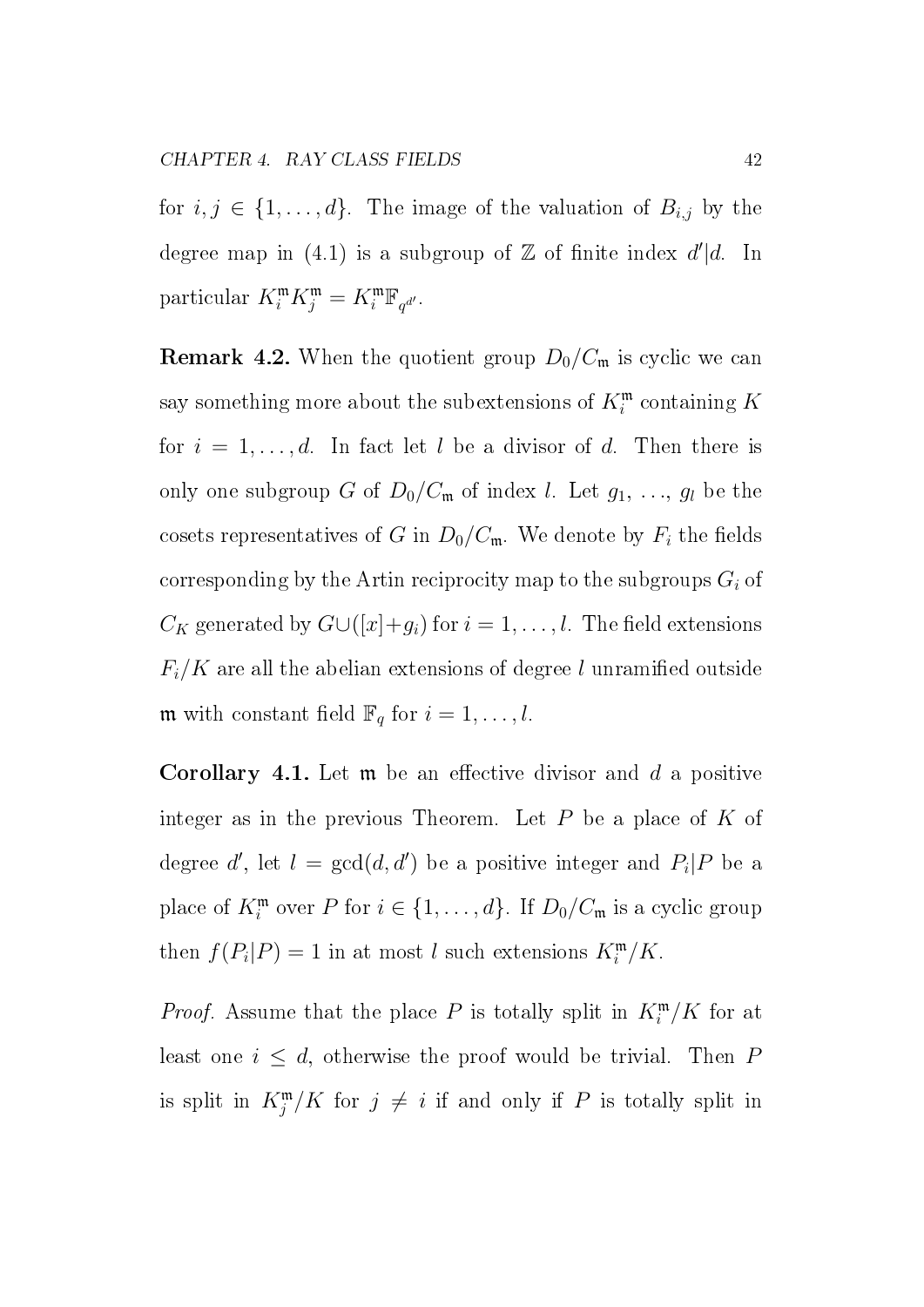the compositum  $K_i^{\mathfrak{m}} K_j^{\mathfrak{m}} / K$ . But  $K_i^{\mathfrak{m}} K_j^{\mathfrak{m}} / K = K_i^{\mathfrak{m}} \mathbb{F}_{q^a} / K$  for a suitable integer  $a/d$  by the previous Remark. By the properties of the constant field extensions this is possible only when  $a|d'$  and so  $a|l$  and so  $K_j^{\mathfrak{m}} \subseteq K_i^{\mathfrak{m}} \mathbb{F}_{q^l}$ .

It follows from the proof of the previous Theorem that  $l \cdot (x) +$  $a_i) \subseteq B_j$  and so  $l \cdot (a_i - a_j) \in C_{\mathfrak{m}}$  and the class of  $l \cdot a_j$  in the quotient group  $D_0/C_{\mathfrak{m}}$  is the class of  $l \cdot a_i$ . It is very easy to see that when  $D_0/C_m$  is a cyclic group generated by g the only classes  $a_j$  such that the class of  $l \cdot a_j$  is the same class of  $l \cdot a_i$  are the classes of the elements  $a_i + \frac{td}{l}$  $\frac{d}{l} \cdot g$  for  $t = 0, \ldots, l - 1$  so there are at most l such classes  $a_j \in D_0/C_{\mathfrak{m}}$  and there are at most l corresponding fields extensions by the previous Theorem.  $\Box$ 

**Remark 4.3.** When  $D_0/C_m$  is not a cyclic group the Theorem does not hold. As an example consider m be a sum of two places of degree m of the rational function field  $\mathbb{F}_q(x)$ . Then a place P of degree d' with  $\frac{q^m-1}{q-1}$  $\frac{m-1}{q-1}$ |d' can be split in all the d extensions  $K_i^{\mathfrak{m}}/K_i$ where  $d = \frac{(q^m - 1)^2}{q - 1}$  $\frac{(-1)^2}{q-1}$ .

The previous Corollary can be generalized in the following result.

**Corollary 4.2.** Assume the quotient group  $D_0/C_m$  be cyclic as in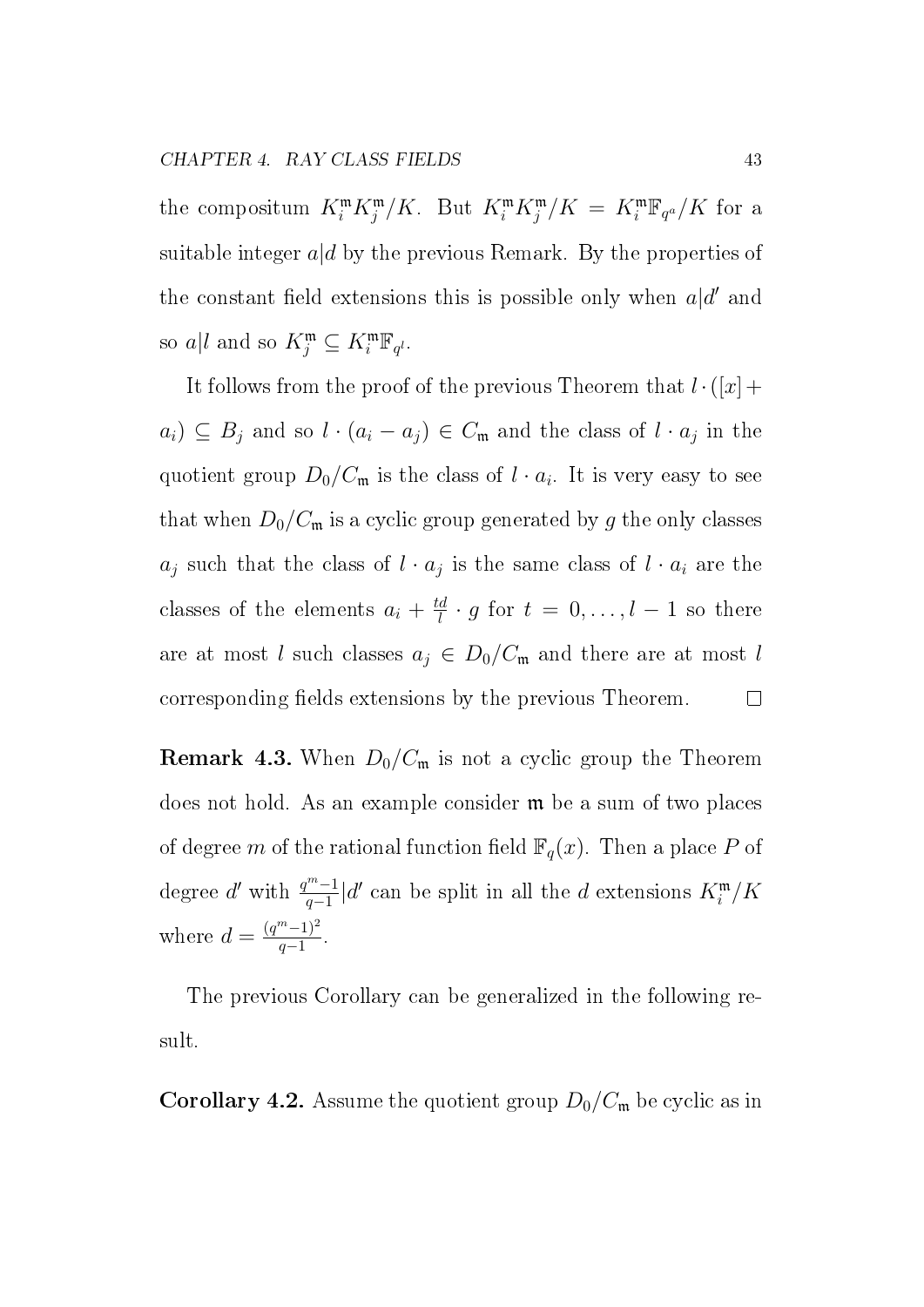Corollary 4.1 and let s be a prime dividing d and let t the maximal power of s dividing d. Let  $F_i/K$  be the extensions of degree t for  $i = 1, \ldots, t$  as in the Remark 4.2. Let P be a place of K of degree d' and  $P_i$ |P be a place of  $F_i$  over P. Let l be the  $gcd(d', t)$  and let  $c \geq 0$  be the exponent such that  $\frac{t}{l} = s^c$ . Assume  $c \geq 1$ . Then for each positive integer  $j \leq c$ , the integer  $s^j$  divides  $f(P_i|P)$ in at least  $l(s^c - s^{j-1})$  such extensions  $F_i/K$ .

*Proof.* Let j' denote the number  $ls^{c-j+1}$  and  $E_1/K, \ldots, E_{j'}/K$ be the extensions of  $K$  unramified outside  $\mathfrak m$  of degree  $j'$  over  $K$ by Corollary 4.1. If  $s^j$   $\langle f(P_i|P)$  for a certain  $i \in \{1, \ldots, t\}$  then the Frobenius  $Frob(P)$  of P in  $F_i/K$  has order dividing  $s^{j-1}$ . Let  $E_{i'}/K$  be the only subfield of  $F_i$  of degree j' over K and let  $P_i'$  $_{i^{\prime }}^{\prime }$  be the place under  $P_i$  in  $E_{i'}$ . Then  $Frob(P'_i)$  $P'_{i'}$ ) =  $Frob(P_i)^{j-1} = 1$  so  $f(P'_i)$  $\mathcal{C}'_{i'}|P) = 1$ . By Corollary 4.1 there are at most l such extensions  $E_i/K$  such that  $f(P'_i)$  $E'_i|P) = 1$ , say,  $E_1/K, \ldots, E_l/K$ . There are exactly  $s^{j-1}$  extensions  $F_i/K$  over each  $E_{i'}$  so  $s^j$   $\langle f(P_i|P)$  in at most  $ls^{j-1}$  extensions  $F_i/K$  and the Corollary follows.  $\Box$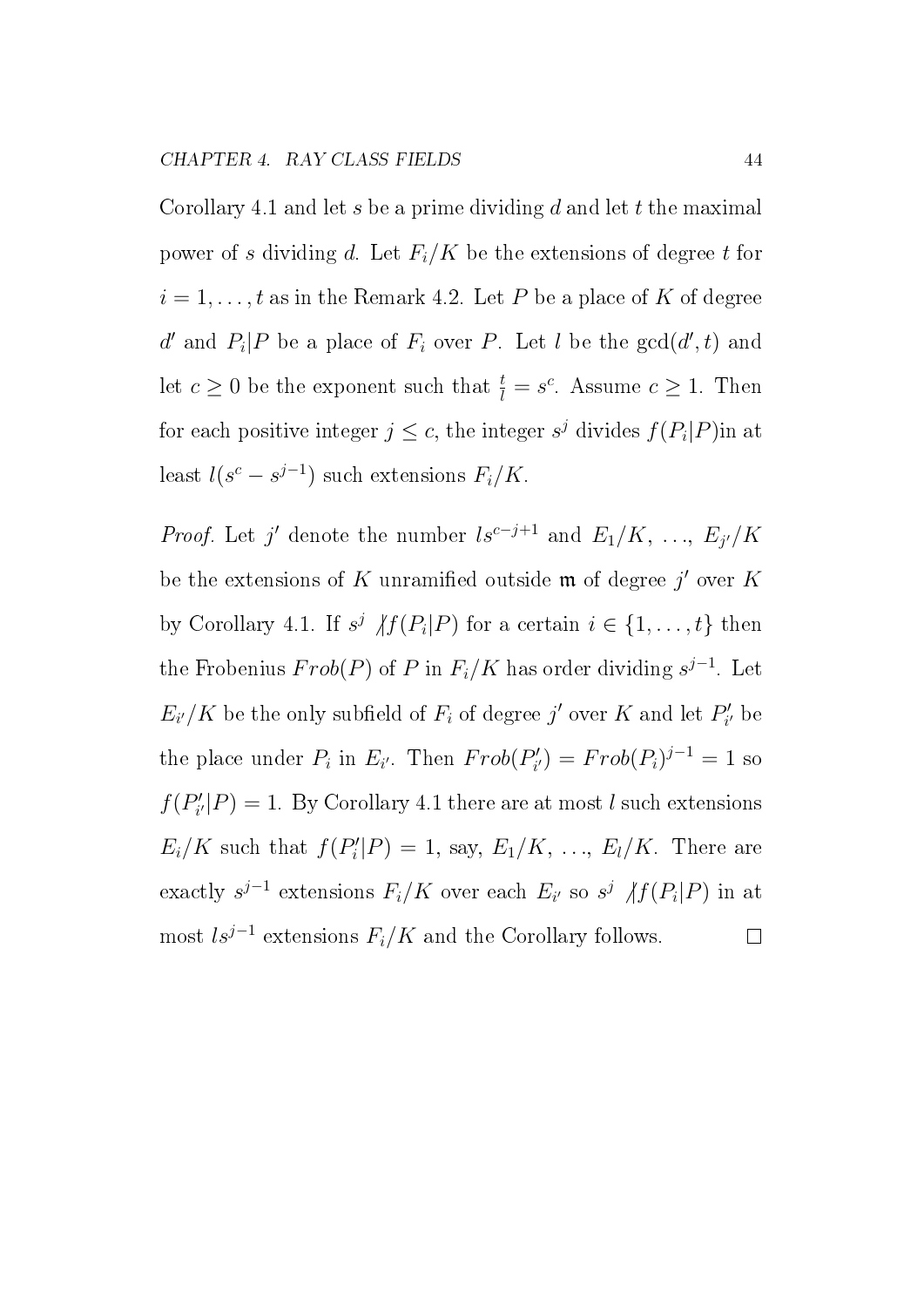#### 4.1 An other proof of the Clark Elkies bound

When K is the rational field  $\mathbb{F}_q(x)$ , we get as a Corollary a result similar to the one of Clark and Elkies cited in [9].

In what follows we denote by  $a_d$  the number of places of  $\mathbb{F}_q(x)$ of degree d. Of course we have  $\sum_{d \leq n} a_d \leq 1 + \sum_{d=1}^n a_d$  $\frac{q^d}{d} \leq \frac{q^n-1}{q-1}$  $q-1$ but this bound is too rough.

**Lemma 4.1.** The number of places of  $\mathbb{F}_q(x)$  of degree strictly smaller than *n* is at most  $q \cdot \frac{q^n}{n}$  $\frac{q^n}{n}$  when  $n \geq 1$ .

*Proof.* We prove it by induction over n. When  $n = 1$  the result is trivial. When  $n = 2$  we have

$$
a_1 = q + 1 \le \frac{q(q+1)}{2} \le q \cdot \frac{q^2}{2}
$$

and the result holds for every  $q \ge 2$ . When  $n = 3$  there are

$$
a_1 + a_2 = q + 1 + \frac{q^2 - q}{2} = \frac{q^2 + q + 2}{2} \le q \cdot \frac{q^3}{3}
$$

places of degree smaller than 3 and the result still holds when  $q\geq 2.$ 

Suppose that  $\sum_{d \leq n} a_d \leq q \cdot \frac{q^n}{n}$  $\frac{1}{n}$ , then

$$
\sum_{d \le n+1} a_d \le q \cdot \frac{q^n}{n} + \frac{q^n}{n} = (q+1)\frac{q^n}{n} \le q \cdot \frac{q^{n+1}}{n+1}
$$

when  $n \geq 3$ .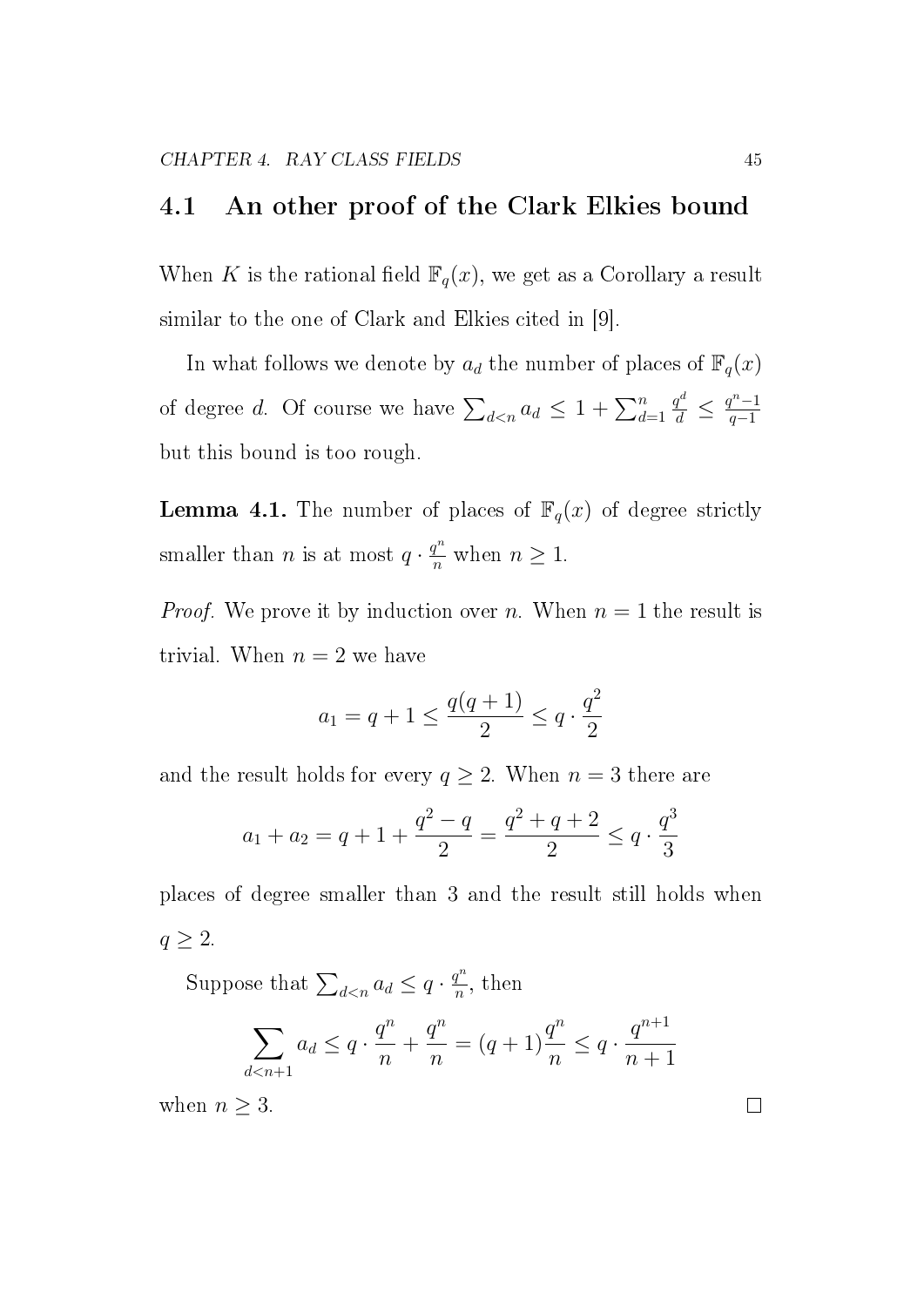**Corollary 4.3.** For any finite field  $\mathbb{F}_q$  there is a positive integer  $n_0$  such that, for any  $n > n_0$ , there is a projective curve over  $\mathbb{F}_q$ of genus  $g < \frac{(n-2)q^n}{2(q-1)}$  without points of degree strictly smaller than  $n$ .

*Proof.* Let **m** be a finite place of  $K = \mathbb{F}_q(x)$  of degree  $n > 1$ corresponding to the polynomial  $f \in \mathbb{F}_q[x]$  and let  $d = \frac{q^n - 1}{q - 1}$  $\frac{q^{n}-1}{q-1}$ . The quotient group  $D_0/C_{\mathfrak{m}}$  is isomorphic to  $\mathbb{F}_q[x]^*/(f)$  (see also [14], Chapter 1). In particular  $D_0/C_m$  is a cyclic group. By Remark 4.2 there are  $d$  distinct totally ramified subextensions  $K_i^{\mathfrak{m}}$  of  $K$  of degree d with constant field  $\mathbb{F}_q$  for  $i = 1, \ldots, d$ .

We count the number of ray class field extensions  $K_i^{\mathfrak{m}}/K$  with at least one partially split place P of degree  $deg(P) < n$  and  $f(P_i|P) < \frac{n}{deq}$  $\frac{n}{deg(P)}$  where  $P_i$  is a place of  $K_i^{\mathfrak{m}}$  over  $P$ .

Let t be a positive integer smaller than n such that  $t|d$ . Let P be a place of K of degree  $d' < n$  and let  $l = \gcd(t, d')$ . By Corollary 4.1 there are at most l extensions  $K_i^{\mathfrak{m}}/K$  for  $i = 1, \ldots, d$ such that  $P$  is totally split in a subextension of degree  $t$  and so  $f(P_i|P) \leq \frac{d}{t}$  $\frac{d}{t}$ . We sum the number of all these possible subextensions with (potentially) at least one place of degree smaller than n for all P of degree d' and t dividing d. There are at most  $\frac{q \cdot q^{n/t}}{n/t}$  $n/t$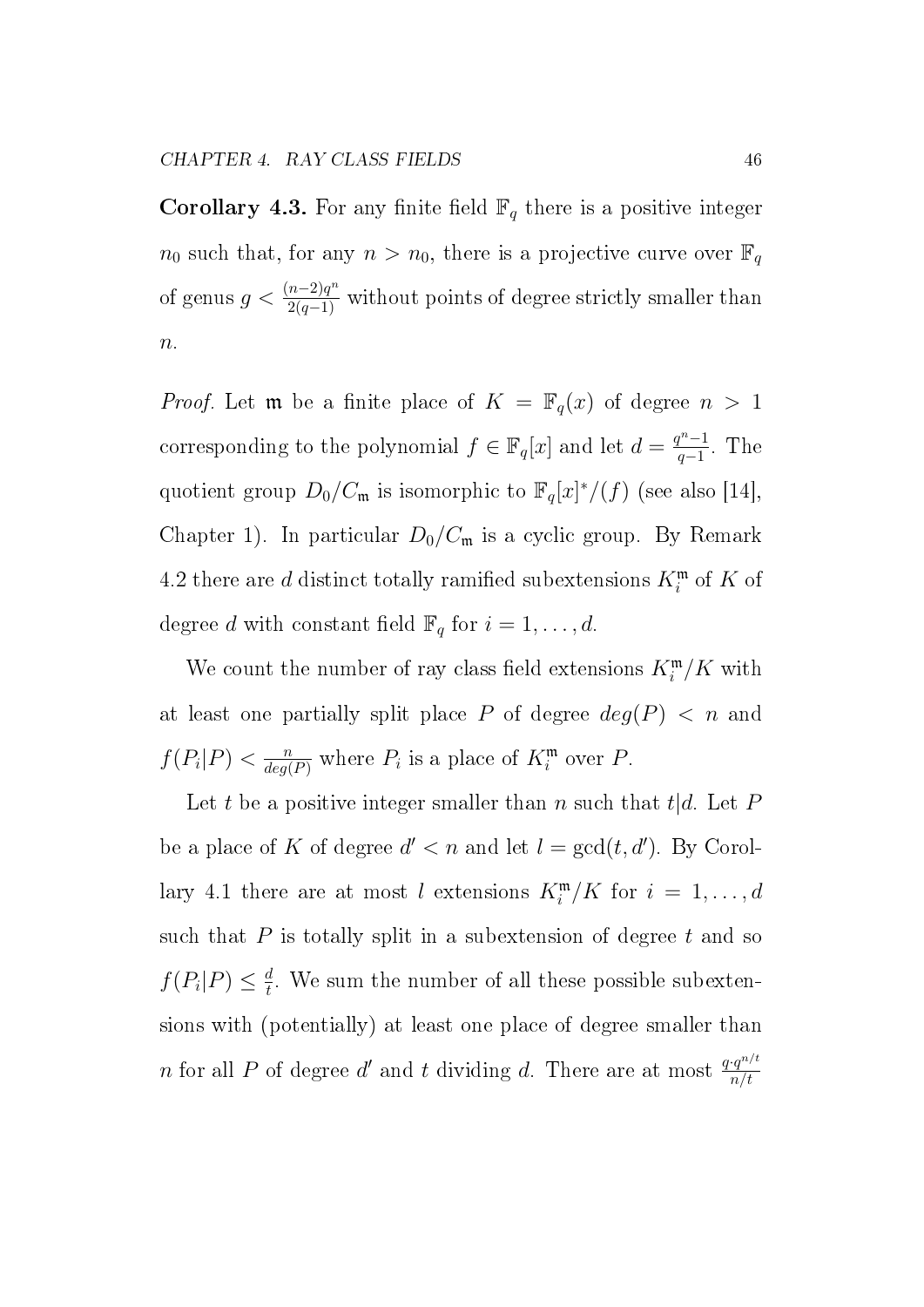places of degree smaller than  $\frac{n}{t}$  so there is at least one  $K^{\mathfrak{m}}_{i}$  without place of degree smaller than  $n$  whenever

$$
\sum_{t|k, t < n} \sum_{d'=1}^{[n/t]} \gcd(t, d') a_{d'} < d \tag{4.2}
$$

But the last formula holds when  $n$  is large because the left hand side in (4.2) is smaller than

$$
\sum_{t|k, t
$$
\frac{q \cdot q^n}{n} + \sum_{t=2}^{n-1} t \cdot \frac{q \cdot q^{n/t}}{n/t} \le
$$

$$
\frac{q \cdot q^n}{n} + 2q(n-2)\frac{q^{n/2}}{n/2},
$$
$$

where the last inequality follows from

$$
t\cdot \frac{q^{n/t}}{n/t}\leq 2\cdot \frac{q^{n/2}}{n/2}
$$

whenever  $t \geq 2$  and n is large. In particular we get

$$
\sum_{t|k, t < n} \sum_{d'=1}^{[n/t]} \gcd(d', t) a_{d'} \le \frac{q \cdot q^n}{n} + 4q \cdot q^{n/2} < \frac{q^n - 1}{q - 1} = d,
$$

when  $n$  is large.

The divisor class number of the rational function field is  $h_K =$ 1, by the Hurwitz genus formula (2.1), so the genus g of  $K_i^{\mathfrak{m}}$  may be computed by the formula (3.4)

$$
g = 1 - \frac{q^n - 1}{q - 1} + \frac{n(q^n - q)}{2(q - 1)} = \frac{nq^n - 2q^n - nq + 2q}{2(q - 1)} < \frac{(n - 2)q^n}{2(q - 1)}.
$$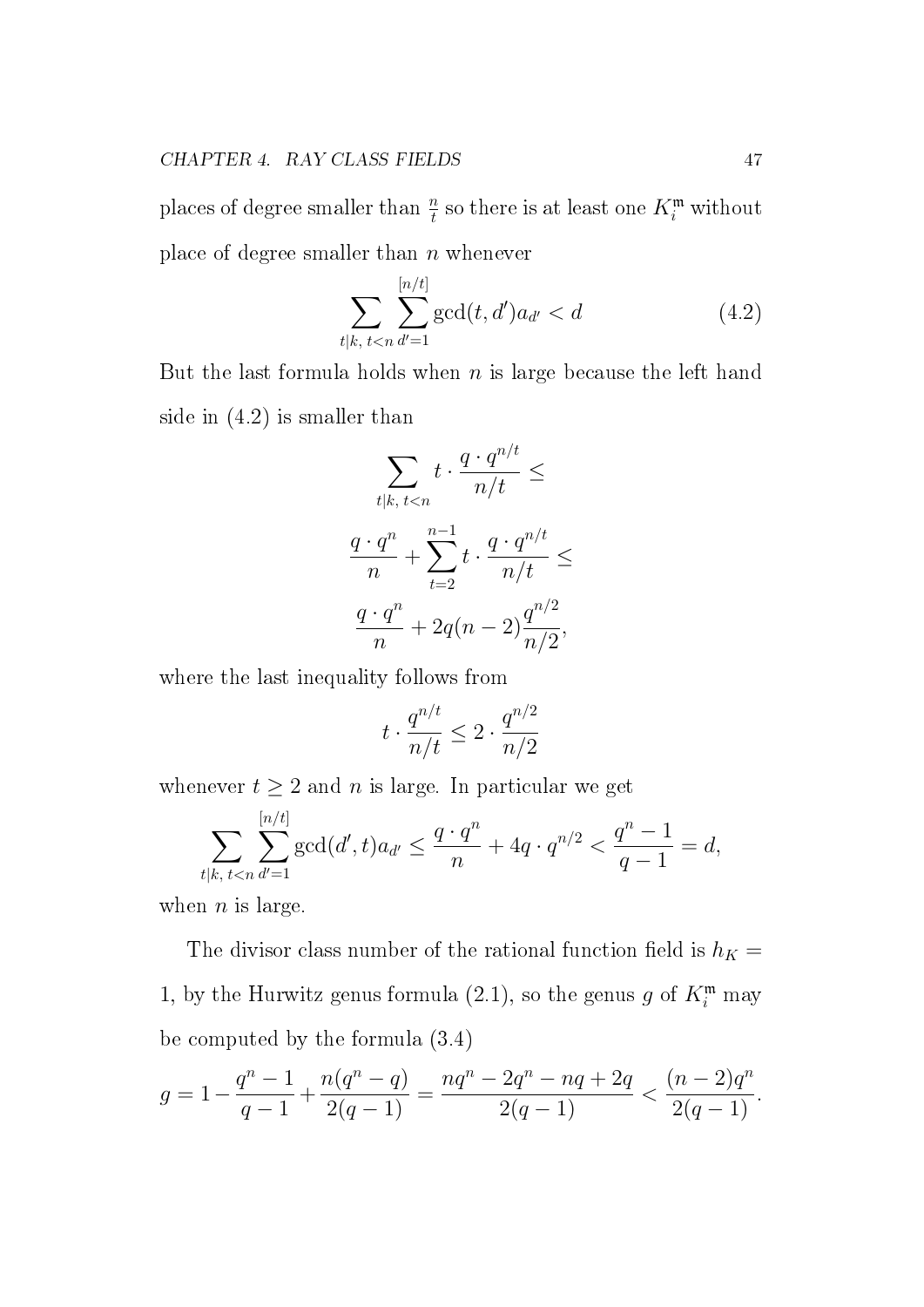The result now follows.

**Remark 4.4.** It is very easy to estimate the integer  $n_0$ . In fact one can prove that  $n_0 = [6\log_q(9/4)] < 14$  is a possible value of  $n_0$ .

**Example 4.1.** Let  $q = 2$  and  $n = 2$ . Let **m** be the place

$$
\mathfrak{m} = (x^3 + x + 1)
$$

of  $K = \mathbb{F}_2(x)$ . There are 7 distinct, totally ramified at m, subextensions  $K_i^{\mathfrak{m}}/K$  of degree 7 with constant field  $\mathbb{F}_2$ . These fields, up to the order, satisfy  $K_i^{\mathfrak{m}} \subseteq K_{S_i}^{\mathfrak{m}}$  where  $S_1 = \{(x)\}\$ ,  $S_2 = \{(x+1)\}\$ ,  $S_3 = \{(x^2 + x + 1)\}, S_4 = \{(x^4 + x + 1)\}, S_5 = \{(x^4 + x^3 + 1)\},$  $S_6 = \{(x^4 + x^3 + x^2 + x + 1)\}\$ and  $S_7 = \{(\frac{1}{x})\}$  $(\frac{1}{x})\}$  is the infinite place.

The reader can easily check that all the places of degree prime to 7 split exactly in one of the extensions  $K_i^{\mathfrak{m}}$  given above, see also the following Example. We have already seen in the Example 3.1 that the genus of  $K_i^{\mathfrak{m}}$  is 3 for  $i = 1, \ldots, 7$ .

In this manner we obtain three distinct curves (corresponding to the function fields  $K_4^{\mathfrak{m}}, K_5^{\mathfrak{m}}$  and  $K_6^{\mathfrak{m}}$ ) of genus 3 without points of degree 1 or 2. These examples of curves without points of degree 1 or 2 are the one with the smallest genus.

 $\Box$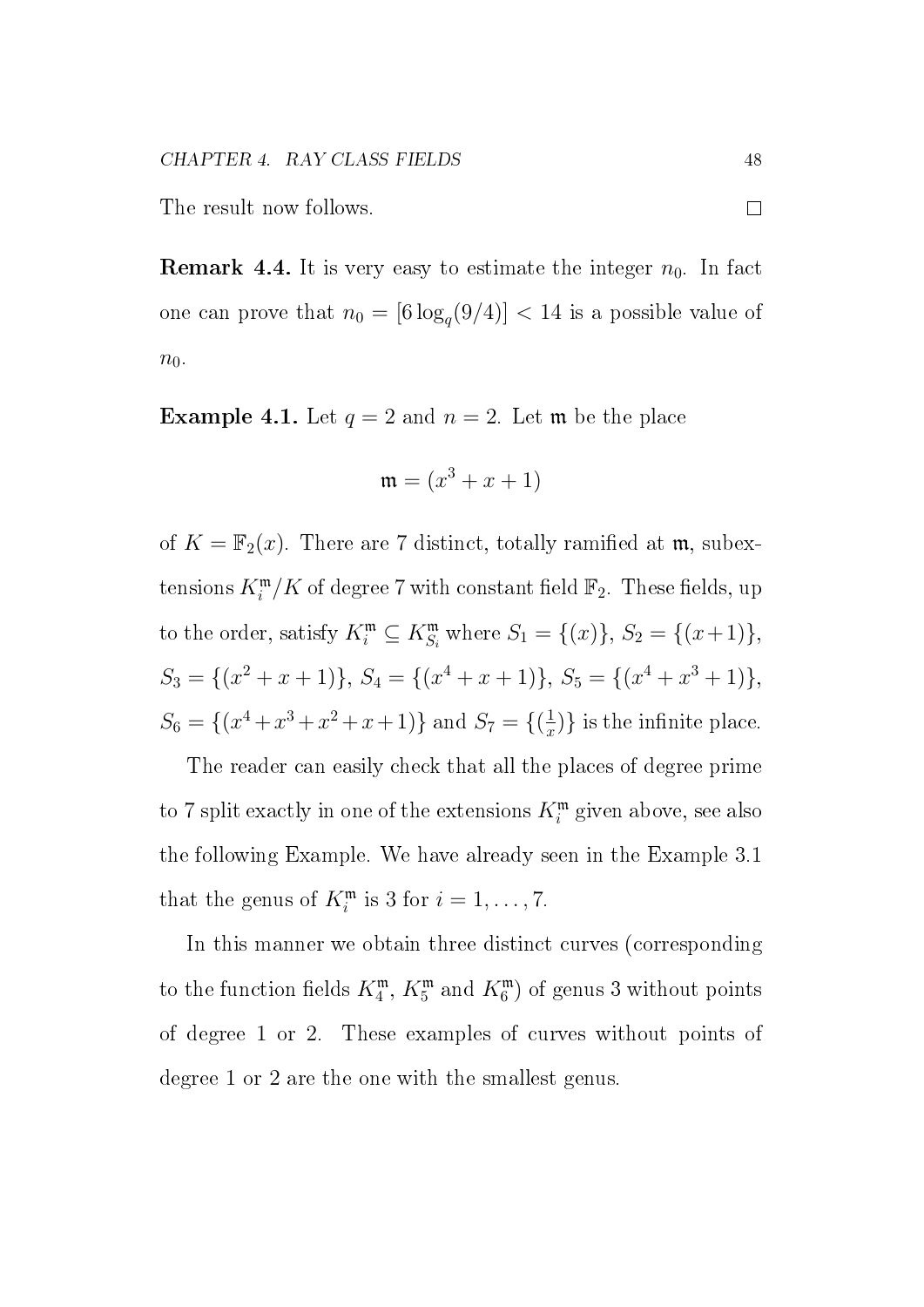Example 4.2. In the previous Example we check that the place  $P = (x^3 + x^2 + 1)$  is split in  $K_3^{\mathfrak{m}}/K$ . Let  $z \in \hat{K}_P^* \subseteq J$  be the element

$$
z = \frac{(x^3 + x^2 + 1)^2}{(x^2 + x + 1)^3}.
$$

By the local Artin map z corresponds to

$$
Frob(P)^{v_P(z)} = Frob(P)^2 \in D(P) \subseteq Gal(K_3^m/K)
$$

because  $P$  is unramified in  $K_3^{\mathfrak{m}}/K$ . By Proposition 2.2 it is enough to see that  $Frob(P)$  is the trivial automorphism but z is in the kernel of the Artin map via the embedding  $\hat{K}_P^* \subseteq J_K$  because  $z \equiv 1 \mod x^3 + x + 1$  so [z], the class of z in  $C_K$ , belongs to  $C_S^{\mathfrak{m}}$  $S_3^{\mathfrak{m}}$  as in Definition 3.6. So the Frobenius automorphism at P is trivial. The result follows from Proposition 2.2.

**Example 4.3.** Let  $q = 2$  and  $n = 4$ . Let **m** be the place  $(x^4 +$  $x+1$ ) of  $K = \mathbb{F}_2(x)$ . A similar argument as in Example 4.1 above shows that the ray class field of conductor  $\mathfrak m$  with constant field  $\mathbb{F}_2$  such that the place  $P = (x^7 + x^4 + 1)$  splits completely gives a function field of genus 14 without points of degree smaller than  $n$ . This is not the best possible, in fact the subextension  $F \subseteq K_P^{\mathfrak{m}}$  of degree 5 over K has the same property but the genus is 4. This is the best possible example when  $n = 3$  and  $q = 2$ .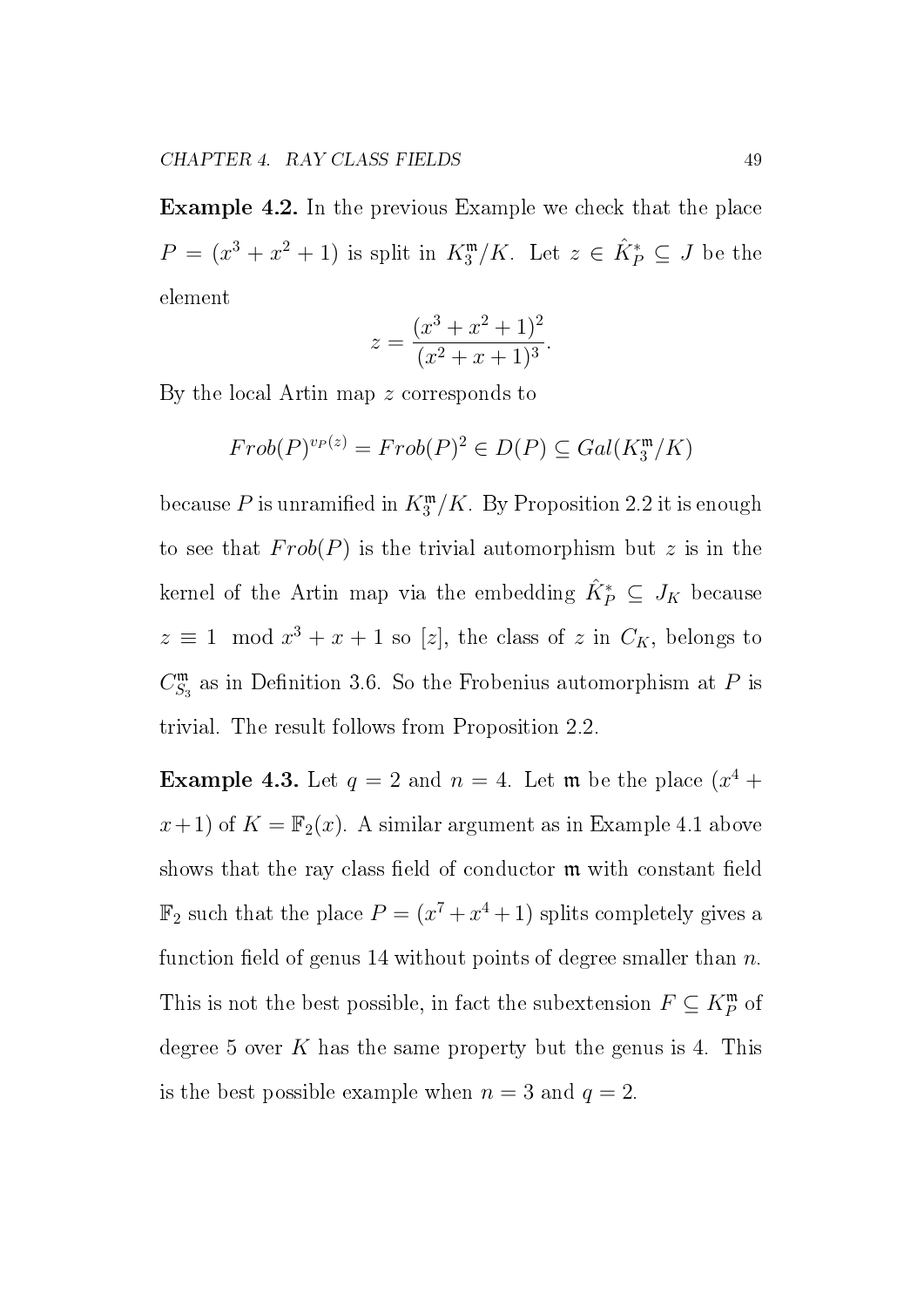### Chapter 5

## A refinement of the Clark-Elkies bound

We can improve the result of Corollary 4.3 for large n by considering Carlitz modules with conductor given by a sum of different places.

In the sequel we assume that  $K = \mathbb{F}_q(x)$  is the rational function field over  $\mathbb{F}_q$ . As in the previous section the number of places of degree t of K is denoted by  $a_t$  for any integer  $t > 0$ .

The next Lemma shows that there are many function fields without places of small degree when we consider the compositum of several ray class field extension of  $K$ .

**Lemma 5.1.** Let  $C_1 > 0$  and  $C_2 > 0$  be two positive constants (not depending on *n*) with  $C_2 < 1$ . Let  $m > \log_q(n)$  be a prime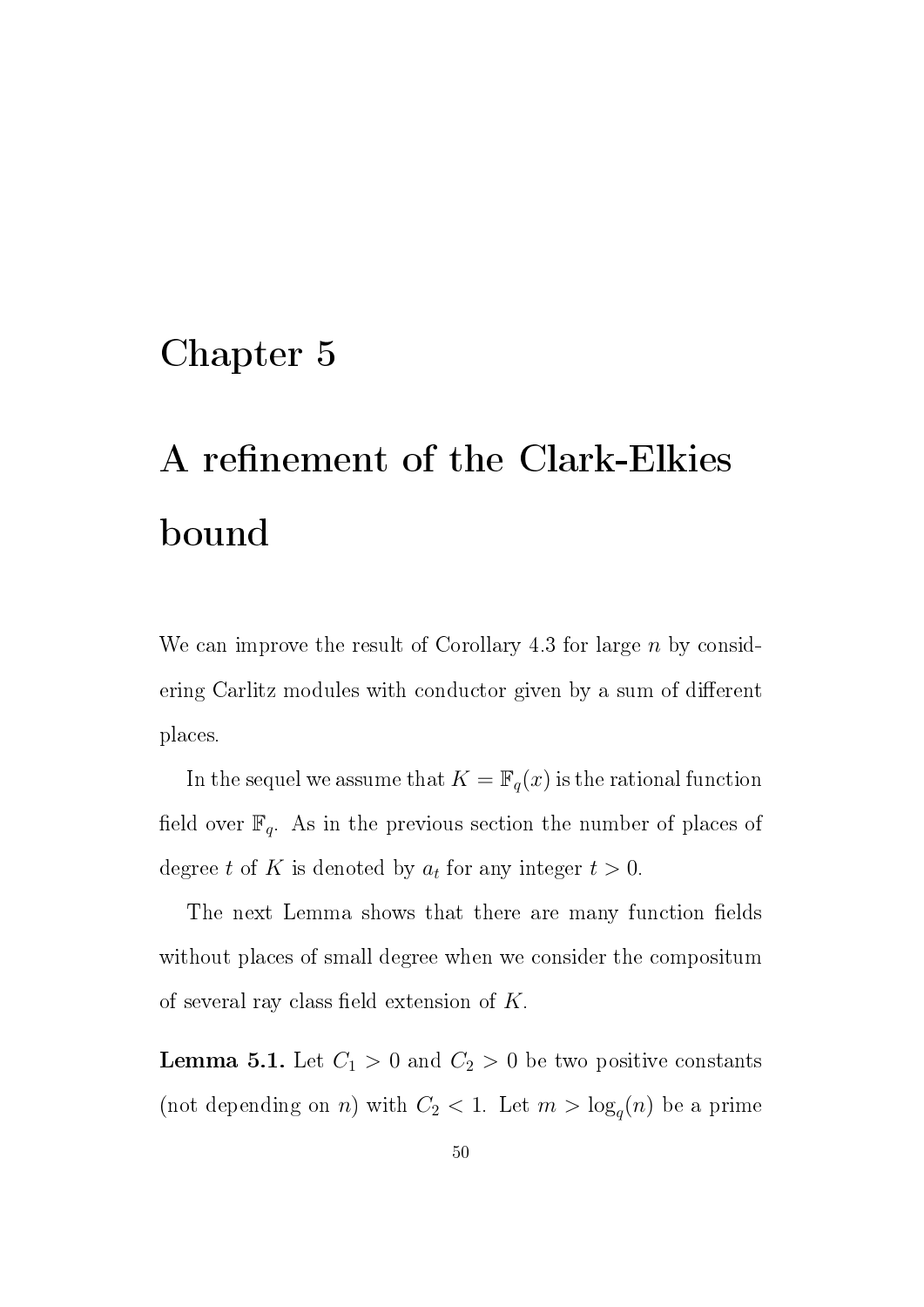CHAPTER 5. A REFINEMENT OF THE CLARK-ELKIES BOUND 51

number and let  $\alpha \leq a_m$  be a positive integer. Let  $\mathfrak{q}_1, \ldots, \mathfrak{q}_\alpha$  be distinct places of K of degree m and  $\mathfrak{m} = \sum_{i=1}^{\alpha} \mathfrak{q}_i$ . Let  $d =$  $(q^m-1)^{\alpha}$  $\frac{n-1}{q-1}$ . Let  $K_1^{\mathfrak{m}}, \ldots, K_d^{\mathfrak{m}}$  be the abelian extensions of degree d unramified outside  $m$  as in Theorem 4.1.

Then there is a constant  $n_0$  such that when  $n > n_0$  and  $\alpha >$  $C_1 \frac{n}{\log n}$  $\frac{n}{\log_q(n)}$  then there are at least  $C_2d$  function field extensions  $K_i^{\mathfrak{m}}$ of K such that the inertia index  $f(P_i|P)$  is greater than  $\frac{n}{deg(P)}$ whenever P is a place of K of degree  $deg(P) < \frac{n}{\log P}$  $\frac{n}{\log_q(n)}$  and  $P_i$  is a place of  $K_i^{\mathfrak{m}}$  over P.

In the proof we use an elementary and well known Lemma.

**Lemma 5.2.** Let s and m be odd prime numbers and let q be a prime power such that  $s\left|\frac{q^m-1}{q-1}\right|$  $\frac{m-1}{q-1}$  but s  $\sqrt{q-1}$ . Then  $s = 2am + 1$ for a suitable integer  $a > 0$ . In particular  $s > 2m$ .

**Corollary 5.1.** There is a constant  $c_q > 0$  such that when  $m > c_q$ is a prime then there are at most m distinct primes dividing  $\frac{q^m-1}{q-1}$  $q-1$ and these primes are all greater than 2m.

*Proof of Lemma 5.1.* Let  $i \in \{1, ..., d\}$  such that  $K_i^m/K$  is a function field extension with  $f(P_i|P) < \frac{d}{deq}$  $\frac{d}{deg(P)}$  for at least one place P of K of degree smaller than  $\frac{n}{\log_q(n)}$ . As in the proof of Corollary 4.3 we estimate the number of such extensions.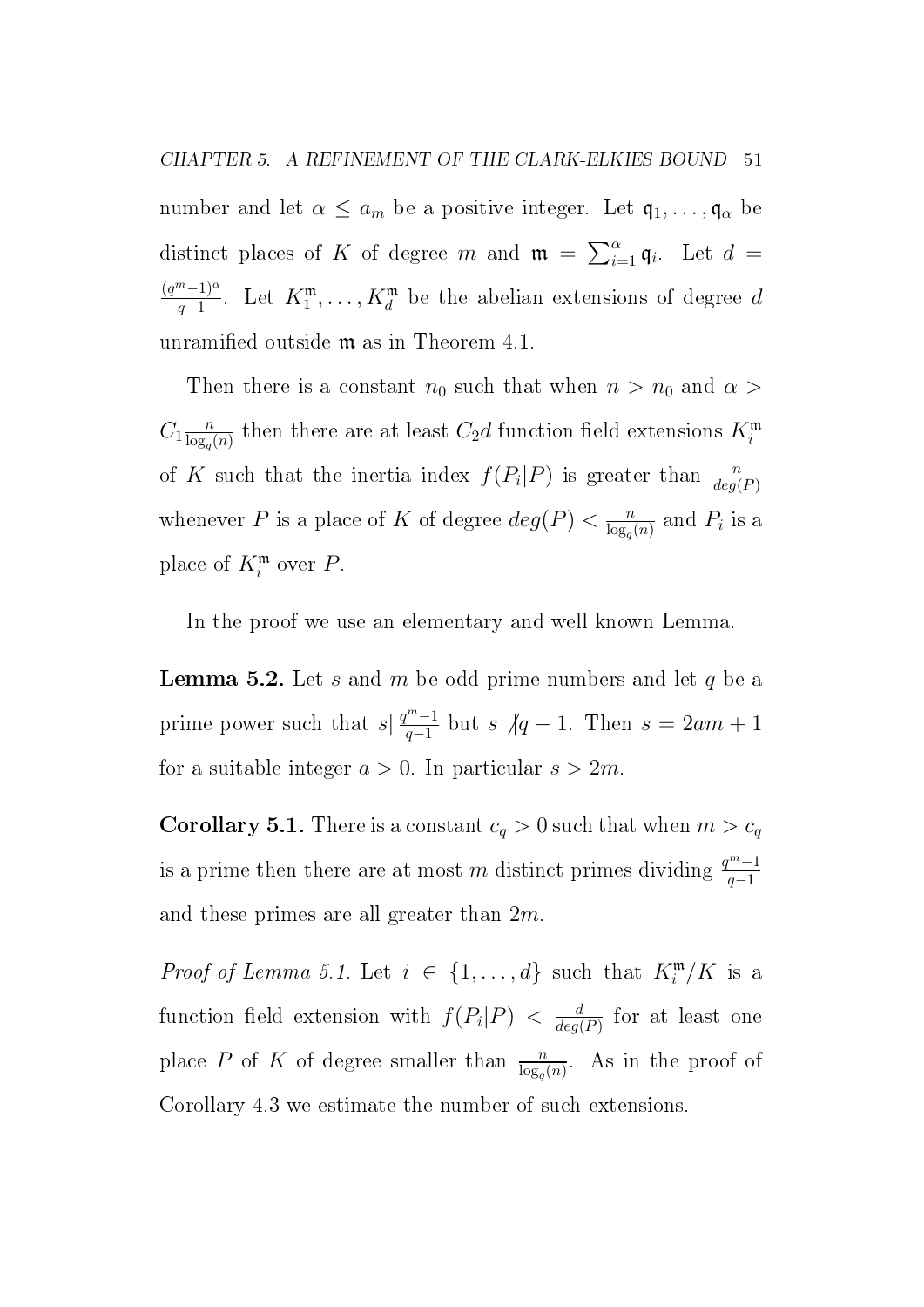CHAPTER 5. A REFINEMENT OF THE CLARK-ELKIES BOUND 52

Let k be the integer  $\frac{q^m-1}{q-1}$  $\frac{m-1}{q-1}$  and let t be a prime power dividing k. Consider the subextensions of  $K_i^{\mathfrak{q}_j} \subseteq K_i^{\mathfrak{m}}$  totally ramified in  $\mathfrak{q}_j$ of degree t for  $j \in \{1, ..., \alpha\}$ . Let P be an unramified place of K of degree  $d' < \frac{n}{\log n}$  $\frac{n}{\log_q(n)}$  and let  $P_{i,j}$  be the place of  $K_i^{\mathfrak{q}_j}$  $i^{q_j}$  under  $P_i$ with  $P_{i,j}|P$ . Of course  $f(P_{i,j}|P)|f(P_i|P)$ .

Assume that  $f(P_{i,j}|P) < \frac{n}{t}$  $\frac{n}{t}$  for a certain  $j \in \{1, \ldots, \alpha\}$ . Let  $l = \gcd(t, d')$ . It is easy to see, multiplying all the maximal prime power t dividing k, that if for every prime power divisor t of k the number  $\frac{t}{l}$  divides  $f(P_{i,j}|P)$  for at least one  $j \leq \alpha$  then

$$
k|f(P_i|P)\gcd(k,d')
$$

and so

$$
f(P_i|P) \ge \frac{n}{d'},
$$

because  $k > n$  and  $d' \ge \gcd(k, d')$ .

It follows that there is at least one prime power  $t$  dividing  $k$ such that  $\frac{t}{l}$   $\langle f(P_{i,j} | P) \rangle$  for all  $j = \{1, \ldots, \alpha\}$ . For this reason, given a prime power  $t$  dividing  $k$ , it will be enough to estimate only the number of extensions  $K_i^{\mathfrak{m}}/K$  such that  $\frac{t}{l}$   $\langle f(P_{i,j} | P)$  for every  $j = 1, \ldots, \alpha$ .

Let t be a prime power of the prime s. The extensions  $K_i^{\mathfrak{q}_j}$  $\int_i^{\mathsf{q}_j}/K$ are cyclic for  $j \in \{1, \ldots, \alpha\}$ . By Corollary 4.2 there are at most  $\frac{t}{s}$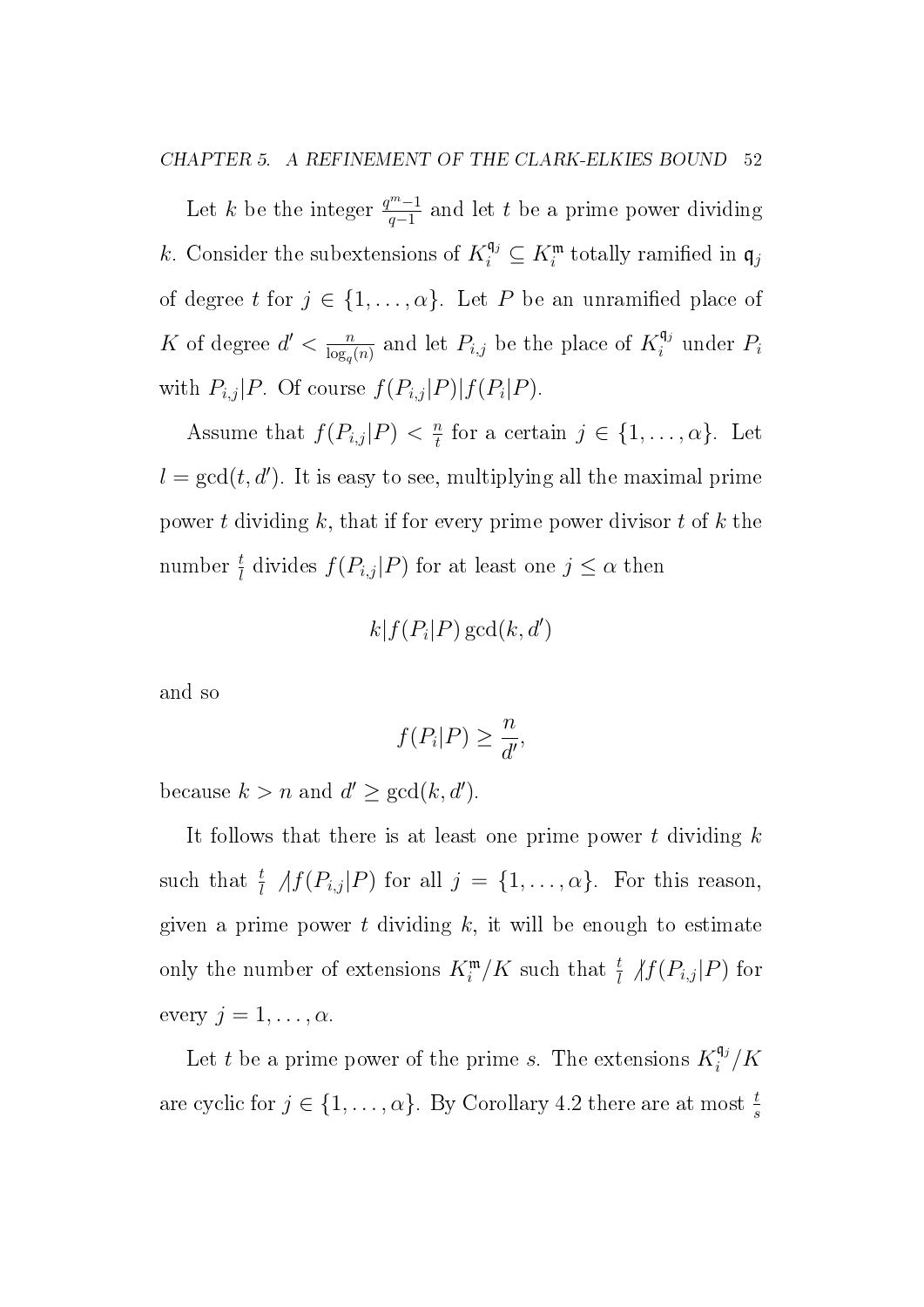distinct extensions  $K_i^{\mathfrak{q}_j}$  $\mathfrak{q}_i^{\mathfrak{q}_j}/K$  of degree t totally ramified in  $\mathfrak{q}_j$  such that  $\frac{t}{l}$   $\mathcal{H}(P_{i,j}|P)$ .

It follows that there are at most

$$
\left(\frac{k}{s}\right)^{\alpha}
$$

extensions  $K_i^{\mathfrak{m}}/K$  such that  $\frac{t}{l}$   $\mathcal{H}(P_i|P)$  when P is unramified.

Now we consider the case  $P = \mathfrak{q}_h$ , for a certain  $h \in \{1, \ldots, \alpha\}$ , is a ramified place. We consider  $\mathfrak{m}' = \mathfrak{m} - P$ . For a similar reasoning as above we get at most

$$
\left(\frac{k}{s}\right)^{\alpha-1}
$$

extensions  $K_j^{\mathfrak{m}'}$  for  $j \in \{1, \ldots, \frac{(q^m-1)^{\alpha-1}}{q-1} \}$  $\frac{(-1)^{\alpha-1}}{q-1}$ } such that  $f(P'_j)$  $\mathcal{C}'_j|P) <$  $\overline{n}$  $\frac{n}{deg(P)}$ , where  $P'_j$ '' is a place of  $K_j^{\mathfrak{m}'}$  over P. But  $K_j^{\mathfrak{m}'} \subseteq K_i^{\mathfrak{m}}$  for  $q^m-1$  suitable  $i \in \{1, \ldots, d\}$  and  $f(P'_i)$  $f(|P) \leq f(P_i|P)$  so there are at most

$$
(q^m-1)\frac{k^{\alpha-1}}{s^{\alpha-1}}
$$

extensions  $K_i^{\mathfrak{m}}/K$  of K with  $f(P_i|P) < \frac{n}{deq}$  $\frac{n}{deg(P)}$  when  $P \in Supp(\mathfrak{m})$ is ramified.

Now we sum the number of all such extensions for all the places P of K, ramified or not, of degree smaller than  $\frac{n}{\log_q(n)}$  and for all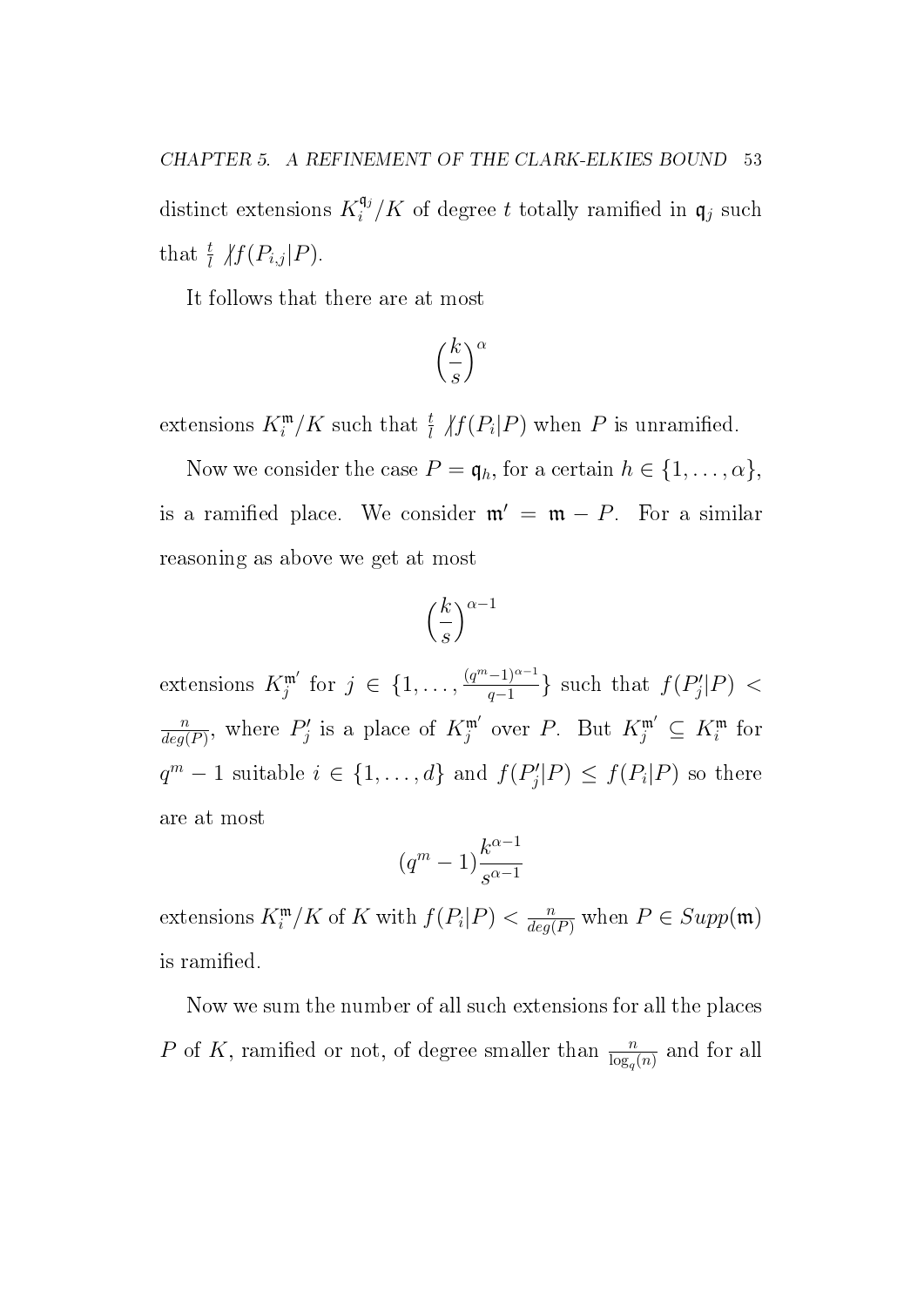prime  $s|k$ . So we prove the following inequality:

$$
\sum_{s|k} \sum_{i=1}^{\alpha} (q^m - 1) \frac{k^{\alpha - 1}}{s^{\alpha - 1}} + \sum_{deg(P) < \frac{n}{\log_q(n)}} \sum_{s|k} \frac{k^{\alpha}}{s^{\alpha}} < (1 - C_2)k^{\alpha}, \tag{5.1}
$$

where  $P$  runs over the unramified places of  $K$  of degree smaller than  $\frac{n}{\log_q(n)}$ . The left hand side in (5.1) is bounded by

$$
\alpha \sum_{s|k} (q-1) \frac{k^{\alpha}}{s^{\alpha-1}} + q^{\frac{n}{\log_q(n)}} \sum_{s|k} \frac{k^{\alpha}}{s^{\alpha}} \tag{5.2}
$$

So we prove that

$$
\alpha \sum_{s|k} \frac{q-1}{s^{\alpha-1}} + q^{\frac{n}{\log_q(n)}} \sum_{s|k} \frac{1}{s^{\alpha}} < 1 - C_2. \tag{5.3}
$$

By Corollary 5.1 there are at most  $m$  distinct prime numbers  $s$ dividing k and all such s are greater than  $2m$  by Lemma 5.2 when m is large so the left hand side in (5.3) is smaller than  $1 - C_2$ whenever

$$
m\alpha \frac{1}{(2m)^{\alpha-1}} + mq^{\frac{n}{\log_q(n)}} \frac{1}{(2m)^{\alpha}} < 1 - C_2,
$$

or, equivalently,

$$
(2m)^{\alpha} > \frac{m}{1 - C_2} (2m\alpha + q^{\frac{n}{\log_q(n)}}),
$$

or also

$$
\alpha \log_q(2m) \ge \log_q(q^{\frac{n}{\log_q(n)}} + 2m\alpha) + \log_q(\frac{m}{1 - C_2}).
$$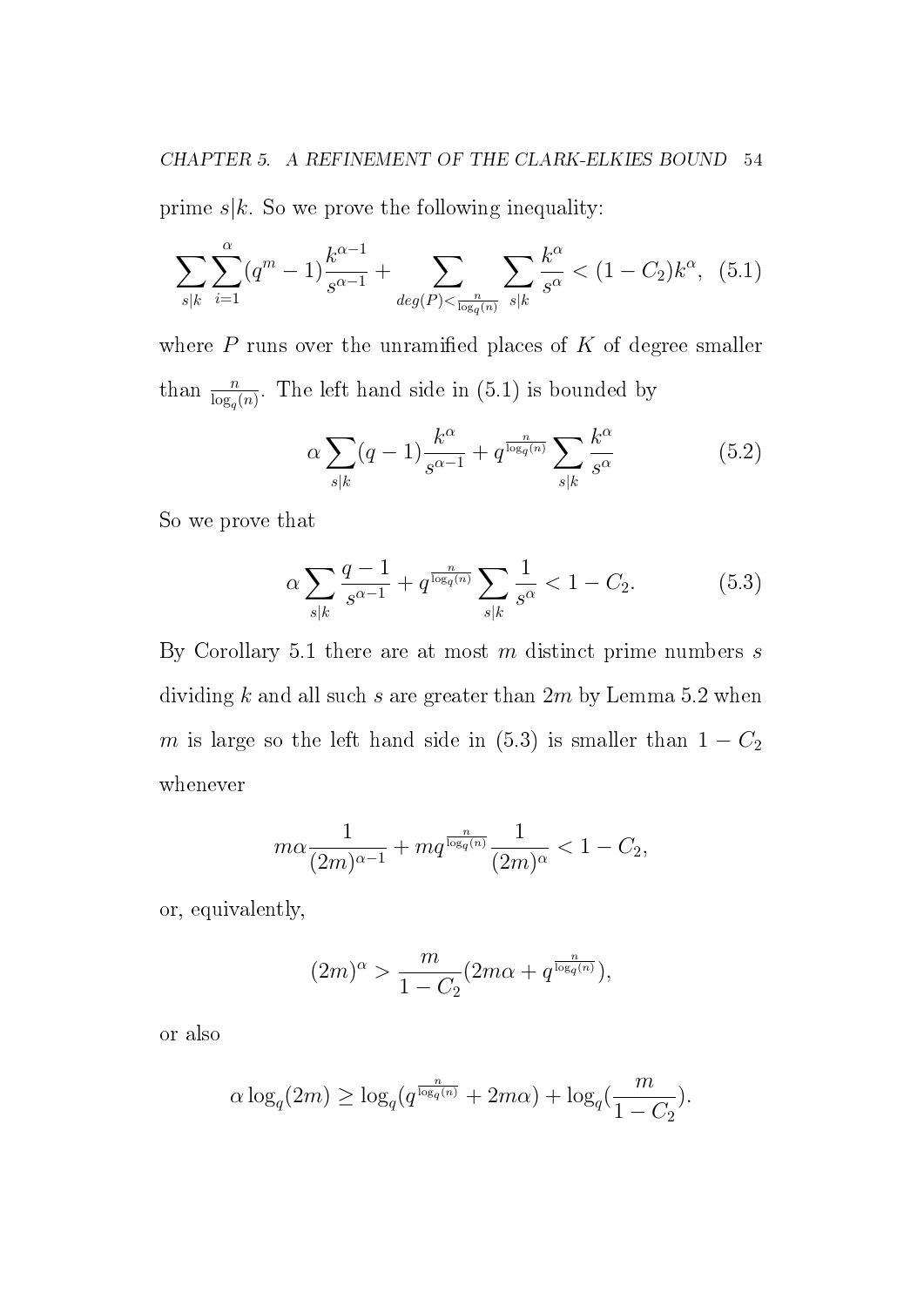CHAPTER 5. A REFINEMENT OF THE CLARK-ELKIES BOUND 55 It is very easy to check the last inequality in fact the right hand side is smaller than

$$
\frac{n}{\log_q(n)} + \log_q(2m\alpha) + \log_q(\frac{m}{1 - C_2}),
$$

because the logarithm is a convex function and

$$
\alpha \log_q(2m) \ge \frac{n}{\log_q(n)} + \log_q(2m\alpha) + \log_q(\frac{m}{1 - C_2})
$$

when *n* is large because  $\alpha > C_1 \frac{n}{\log n}$  $\frac{n}{\log_q(n)}$  by hypothesis.

This ends the proof because  $d > k^{\alpha}$ .  $\Box$ 

The proof of the following Lemma follows directly by the Hurwitz genus formula  $(2.1)$ . It is a generalization of  $(3.5)$ .

**Lemma 5.3.** Let  $K = \mathbb{F}_q(x)$  and let  $\mathfrak{q}_1, \ldots, \mathfrak{q}_h$  be distinct places of K of degree  $t_1, \ldots, t_h$  respectively. Let  $p_1, \ldots, p_h$  be positive integers such that  $p_i \left| \frac{q^{t_i}-1}{q-1} \right|$  $\frac{f^{n-1}}{q-1}$  for  $i=1,\ldots,h$ . Let  $F_i/K$  be ray class field extensions of degree  $p_i$  totally ramified in  $\mathfrak{q}_i$  for  $i = 1, \ldots, h$ . Then the genus  $g_L$  of the compositum field  $L = F_1 \cdots F_h$  is smaller than

$$
g_L \leq \frac{1}{2} \sum_{i=1}^h t_i \prod_{j=1}^h p_j.
$$

**Proposition 5.1.** Let m and l be distinct prime numbers with  $l$ and m greater than  $3\log_q(n)$  and let  $\alpha$  and  $\beta$  be positive integers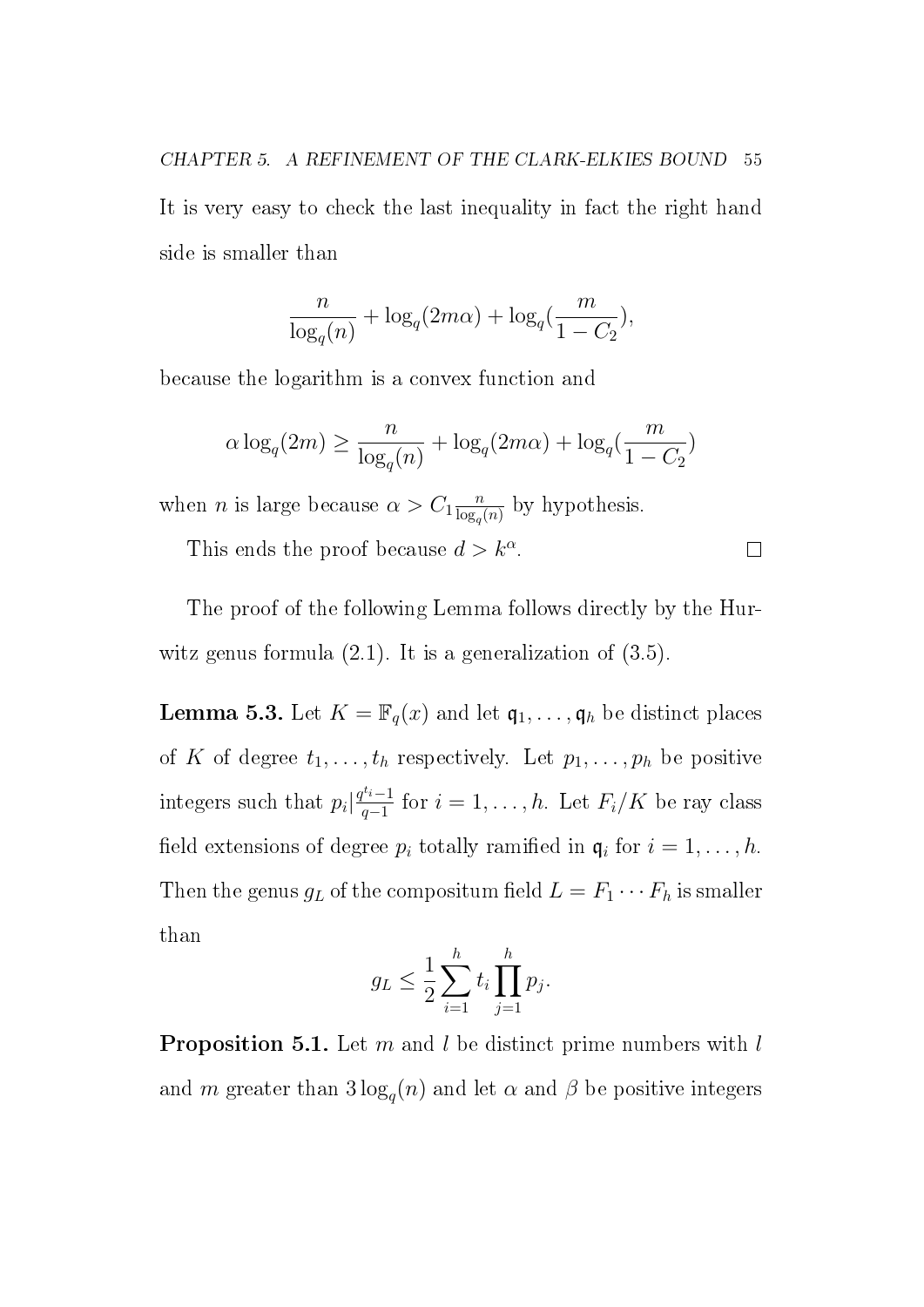with  $\alpha \leq a_m$  and  $\beta \leq a_l$ . Let  $C_1 > 0$  be a real constant and let  $C_2 > 0$  be a real constant with  $C_2 < 1$  as in Proposition 5.1. Let  $\mathfrak{q}_1, \ldots, \mathfrak{q}_\alpha$  (resp.  $\mathfrak{p}_1, \ldots, \mathfrak{p}_\beta$ ) be distinct places of K of degree m (resp. *l*) with  $\alpha > C_1 \frac{n}{\log n}$  $\frac{n}{\log_q(n)}$ . Let **m** be the effective divisor  $\sum_{i=1}^{\alpha} \mathfrak{q}_i + \sum_{j=1}^{\beta} \mathfrak{p}_j$ . Let  $k_1$  and  $k_2$  be the integers  $\frac{q^{m}-1}{q-1}$  $\frac{q^{m}-1}{q-1}$  and  $\frac{q^{l}-1}{q-1}$  $q-1$ respectively and  $d = \frac{(q^m-1)^{\alpha}(q^l-1)^{\beta}}{q-1}$  $\frac{q-1)^{\alpha}(q^{\alpha}-1)^{\beta}}{q-1}$ . Assume that  $k_1$  and  $k_2$  are both prime to  $q-1$ .

Then there is an integer  $n_0$  such that when  $n > n_0$  and

$$
\frac{C_2}{2}d > \frac{q \cdot q^n}{n},
$$

there is a function field extension  $K_i^{\mathfrak{m}}/K$  for a certain  $i \in \{1, \ldots, d\}$ without places of degree smaller than  $n$ .

*Proof.* We may assume that l and m are smaller than  $\frac{n}{\log_q(n)}$  otherwise the proof is more easy. By Lemma 5.1 there are at least  $C_2d$  function field extensions  $K_i^{\mathfrak{m}}/K$  for  $i = 1, \ldots, d$  such that  $deg(P)f(P_i|P) \geq n$  whenever  $deg(P) < \frac{n}{\log n}$  $\frac{n}{\log_q(n)}$  and  $P_i$  is a place over P. In one of these field extensions  $K_i^{\mathfrak{m}}$  of K there is a place of degree smaller than n only if there is a place  $P$  of  $K$  of degree  $d' < n$  with  $d' \geq \frac{n}{\log n}$  $\frac{n}{\log_q(n)}$  such that P is totally split in  $K_i^{\mathfrak{q}_j}$  $\int_i^{\mathsf{q}_j}/K$ for all  $j \in \{1, \ldots, \alpha\}$  and in  $K_i^{\mathfrak{p}_h}$  $\mathfrak{p}_i^{\mathfrak{p}_h}/K$  for all  $h \in \{1, \ldots, \beta\}$  by Lemma 5.2 where  $K_i^{\mathfrak{q}_j}$  $i^{q_j}$  and  $K_h^{\mathfrak{p}}$  $h h$  are the ray class fields of K with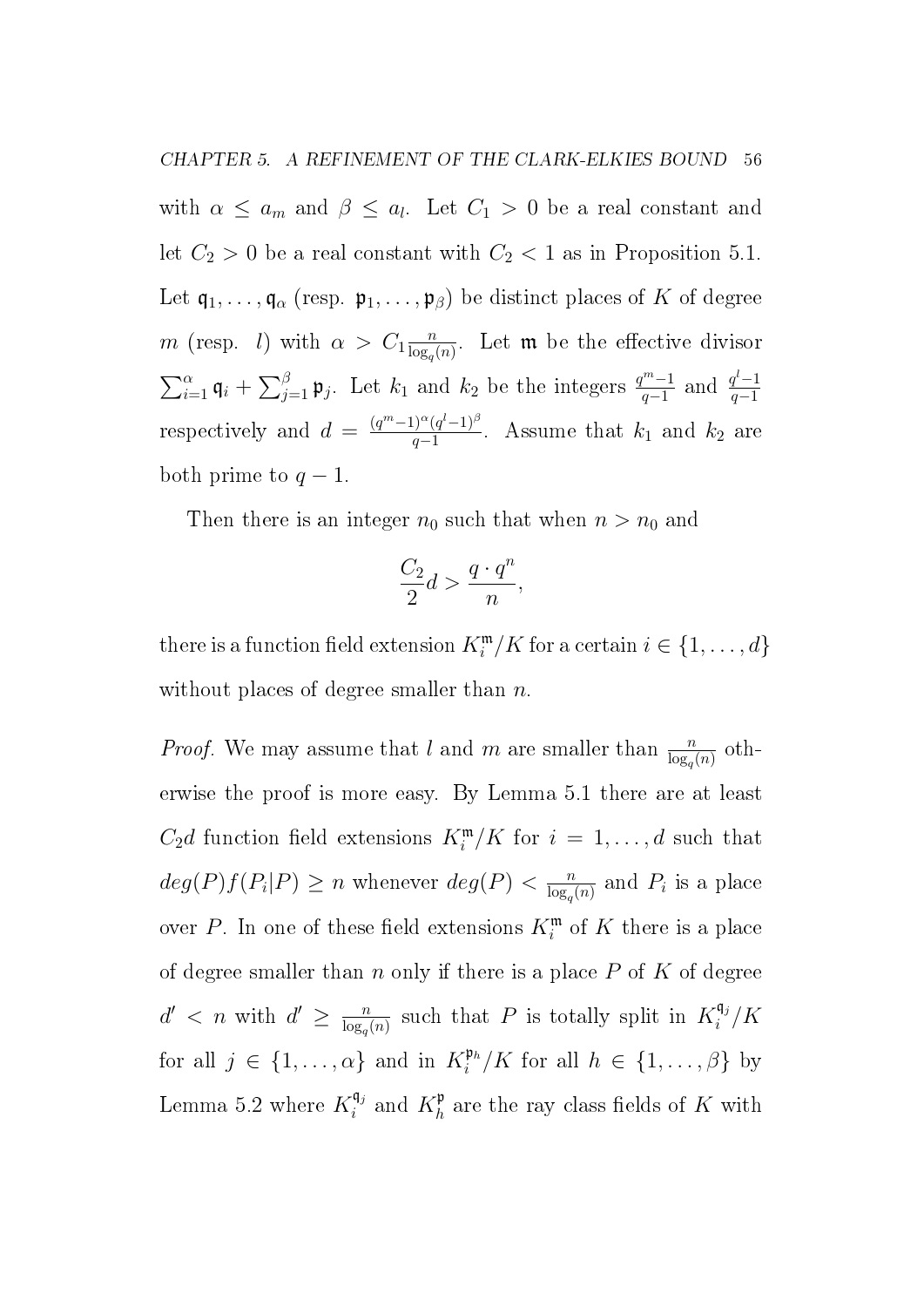CHAPTER 5. A REFINEMENT OF THE CLARK-ELKIES BOUND 57 conductor  $\mathfrak{q}_j$  and  $\mathfrak{p}_h$ , respectively, contained in  $K_i^{\mathfrak{m}}$ . We are going to estimate the number of such function field extensions  $K_i^{\mathfrak{m}}/K$ . The rest of the proof is similar to the proof of Corollary 4.3.

For a fixed  $j \leq \alpha$  we consider  $K_i^{\mathfrak{q}_j}$  $\binom{\mathfrak{q}_j}{i}$  K for  $i \in \{1, \ldots, k_1\}$ . There are at most  $d_1 = \gcd(d', k_1)$  function field extensions  $K_i^{\mathfrak{q}_j}$  $\int_i^{\mathsf{q}_j} / K$  such that P is totally split by Corollary 4.1. Similarly for a fixed  $h \leq \beta$ there are at most  $d_2 = \gcd(d', k_2)$  function field extensions  $K_i^{\mathfrak{q}_h}$  $\int_i^{\mathfrak{q}_h}/K$ with  $i \in \{1, \ldots, k_2\}$  such that P is totally split. We denote by  $d''$ the greatest common divisor  $gcd(q-1, d')$ . It follows that there are at most  $d^\alpha_1 d^\beta_2$  $a_2^{\beta} d^{\prime\prime \alpha + \beta - 1}$  extensions  $K_i^{\mathfrak{m}}/K$  with  $i \in \{1, ..., d\}$ such that  $P$  is totally split.

Let  $A_{d_1,d_2,d'}$  be the number of places of K of degree d' totally split in all the subextensions of degree  $d_1 d''$  (resp.  $d_2 d'$ ) of the ray class fields  $K_i^{\mathfrak{q}_j}$  $i_i^{\mathfrak{q}_j}$  for  $i \in \{1, \ldots, k_1\}$  and  $j \in \{1, \ldots, \alpha\}$  (resp.  $K_i^{\mathfrak{p}_h}$  $\mathbb{P}^h_i$  for  $i \in \{1, \ldots, k_2\}$  and  $h \in \{1, \ldots, \beta\}$ ). Then

$$
A_{d_1,d_2,d'} \leq \frac{q^{d'}}{d'd_1^{\alpha}d_2^{\beta}d''^{\alpha+\beta-1}} + 2\frac{g_F}{d_1^{\alpha}d_2^{\beta}d''^{\alpha+\beta-1}}q^{d'/2} + deg(\mathfrak{m})
$$

by Lemma 2.4 and so

$$
A_{d_1,d_2,d'} \le \frac{q^{d'}}{d'd_1^{\alpha}d_2^{\beta}d''^{\alpha+\beta-1}} + (q^{d'/2}+1)(m\alpha+l\beta)
$$

by Lemma 5.3.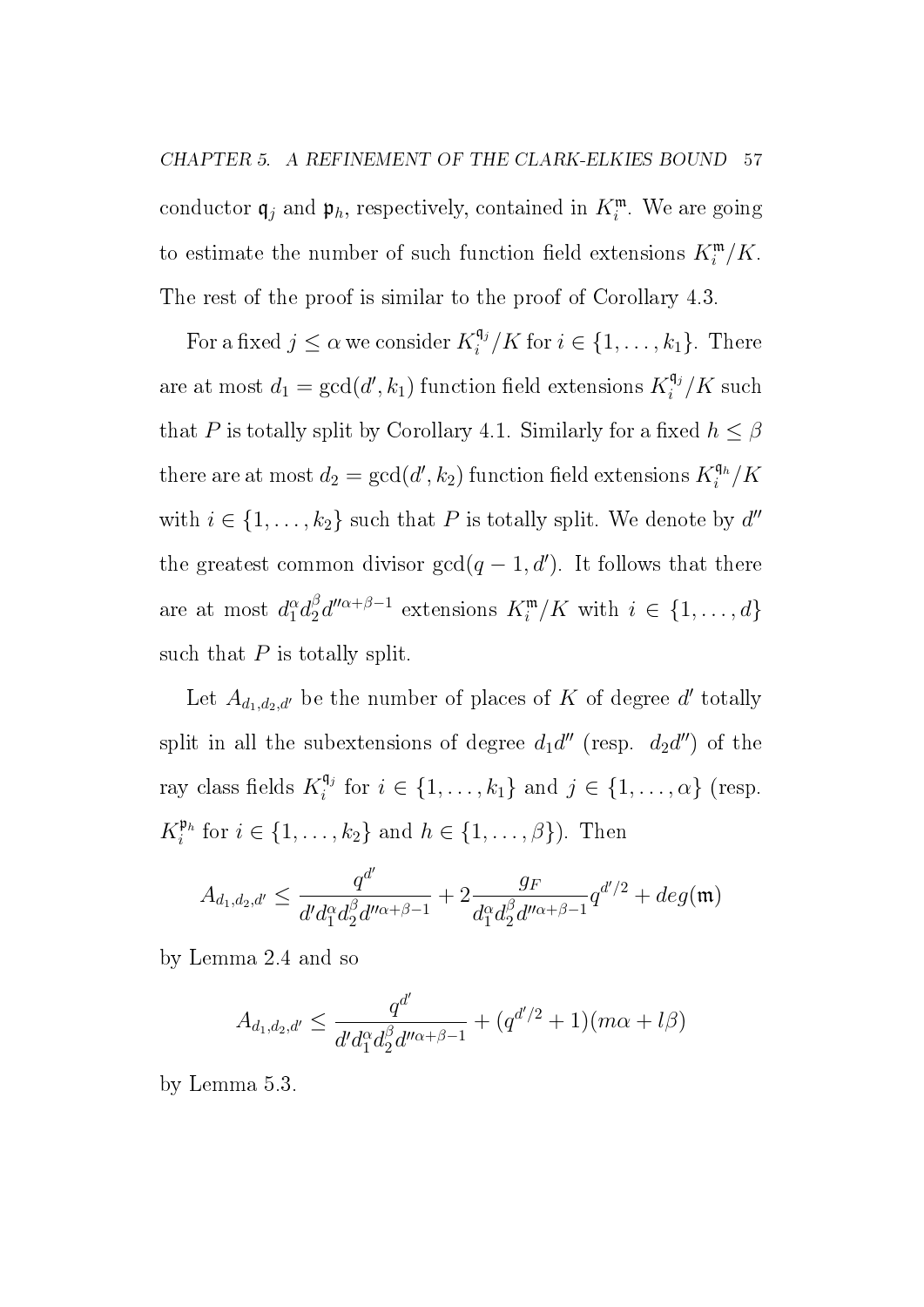By the previous Proposition there are at least  $C_2d$  distinct extensions  $K_i^{\mathfrak{m}}/K$  such that  $f(Q|P)deg(P) > n$  when  $deg(P) <$ n  $\frac{n}{\log_q(n)}$  but there are at most

$$
\sum_{d'=\frac{n}{\log_q(n)}}^{n-1}A_{d_1,d_2,d'}d_1^\alpha d_2^\beta d''^{\alpha+\beta-1}
$$

extensions  $K_i^{\mathfrak{m}}/K$  with at least one totally split place of degree n  $\frac{n}{\log_q(n)} \leq d' < n$  by Lemma 4.1. In particular this number is smaller than

$$
\sum_{d'=\frac{n}{\log_q(n)}}^{n-1} \frac{q^{d'}}{d'} + (q^{d'/2} + 1)(\alpha m + \beta l)d_1^{\alpha}d_2^{\beta}d''^{\alpha+\beta-1},\tag{5.4}
$$

by Lemma 2.4. But

$$
d_1d'' \le d' < n < k_1^{1/3}
$$

and similarly for  $d_2d''$ . Moreover  $\alpha m + \beta l < 2\log_q(d)$ . It follows that there are at most

$$
\sum_{d'=\frac{n}{2\log_q(n)}}^{n-1} \frac{q^{d'}}{d'} + q^{n/2}(\alpha m + \beta l)k_1^{\alpha/3}k_2^{\beta/3} \le
$$
  

$$
\le q\frac{q^n}{n} + 2nq^{n/2}\log_q(d)d^{1/3}
$$

extensions  $K_i^{\mathfrak{m}}/K$  such that at least one point of degree  $d' < n$  is totally split. The right hand side in the last equation is smaller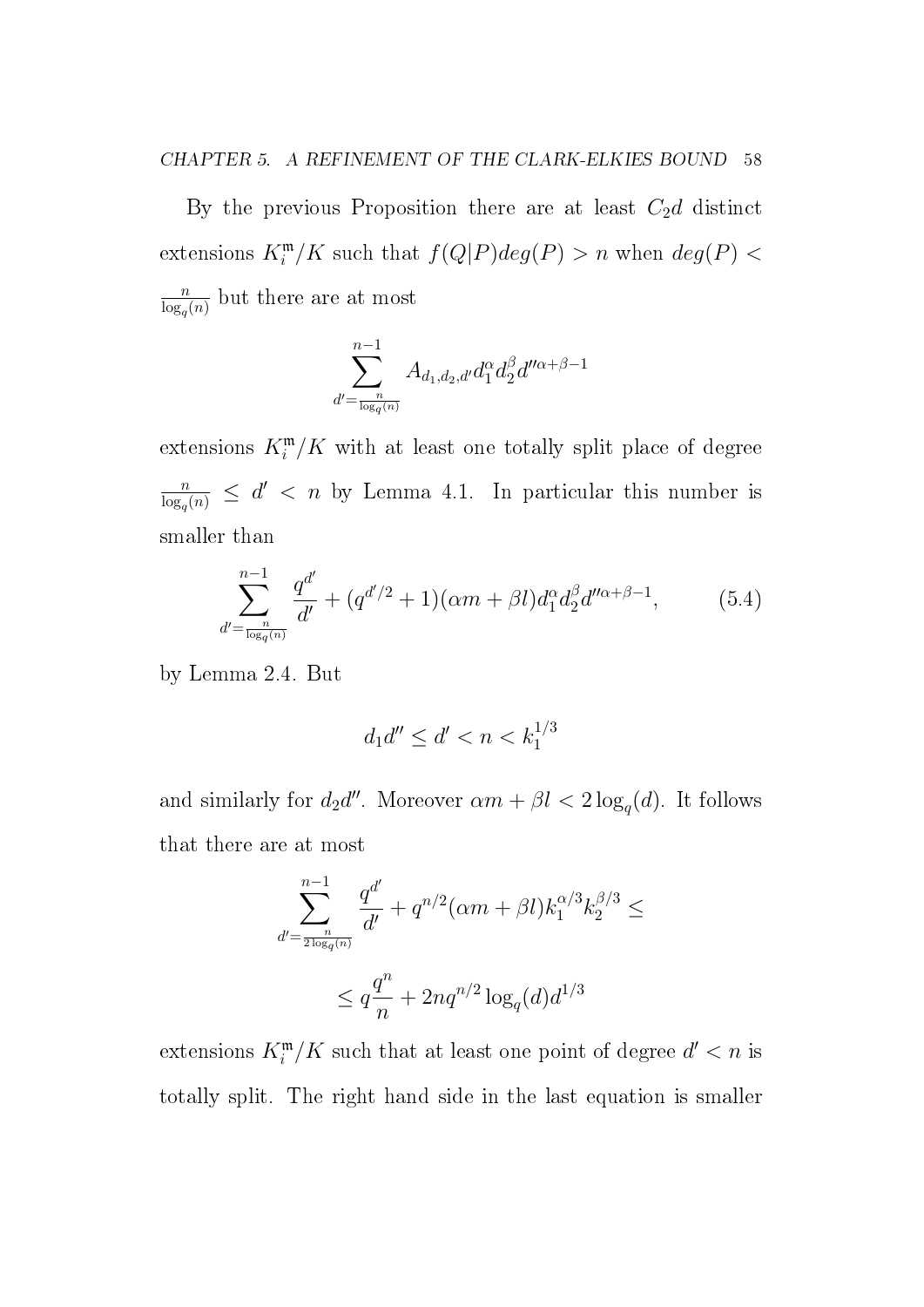$$
q\frac{q^n}{n} < \frac{C_2}{2}d
$$

and

$$
2nq^{n/2}\log_q(d)d^{1/3} < \frac{C_2}{2}d.
$$

The first condition holds by hypothesis, the second one holds when  $n$  is large because  $d > q^{\frac{n}{\log_q(n)}}$ . So there is at least one function field extension  $K_i^{\mathfrak{m}}/K$  without places of degree smaller than n.  $\Box$ 

In order to prove Theorem 1.1 we choose  $l$  and  $m$  greater than  $3\log_q(n)$  but smaller than  $C\log_q(n)$  for a suitable constant  $C>0$ and we find suitable  $\alpha$  and  $\beta$  smaller than n with  $\alpha$  or  $\beta$  greater than  $C_1 \frac{n}{\log n}$  $\frac{n}{\log_q(n)}$  for an other suitable  $C_1 > 0$  such that the integer

$$
d = \frac{(q^m - 1)^{\alpha} (q^l - 1)^{\beta}}{q - 1}
$$

is bigger than  $4q\frac{q^n}{n}$  $\frac{q^n}{n}$  but smaller than  $C' \cdot 4q \cdot \frac{q^n}{n}$  $\frac{q^n}{n}$  for a suitable constant  $C' > 1$  (not depending on n). In fact, when  $d \leq 4C'q \frac{q^n}{n}$ n then  $m\alpha + l\beta \leq n$  when n is large and the genus of  $K_i^{\mathfrak{m}}$  is bounded by  $g \leq \frac{m\alpha + l\beta}{2}$  $\frac{i}{2}$ d for all  $i \in \{1, \ldots, d\}$ , by  $(3.5)$ , so  $g \leq \frac{n}{2}$  $\frac{n}{2}d \leq$  $2C'q \cdot q^n$ . We will see that  $C' = q$  is a possible choice for  $C'$ .

The existence of suitable  $\alpha$  and  $\beta$  is proved by the next Lemma. **Lemma 5.4.** Let l and m be coprime numbers with  $l < m$ . Then there is a constant  $l_0$ , such that when  $l > l_0$  then for any real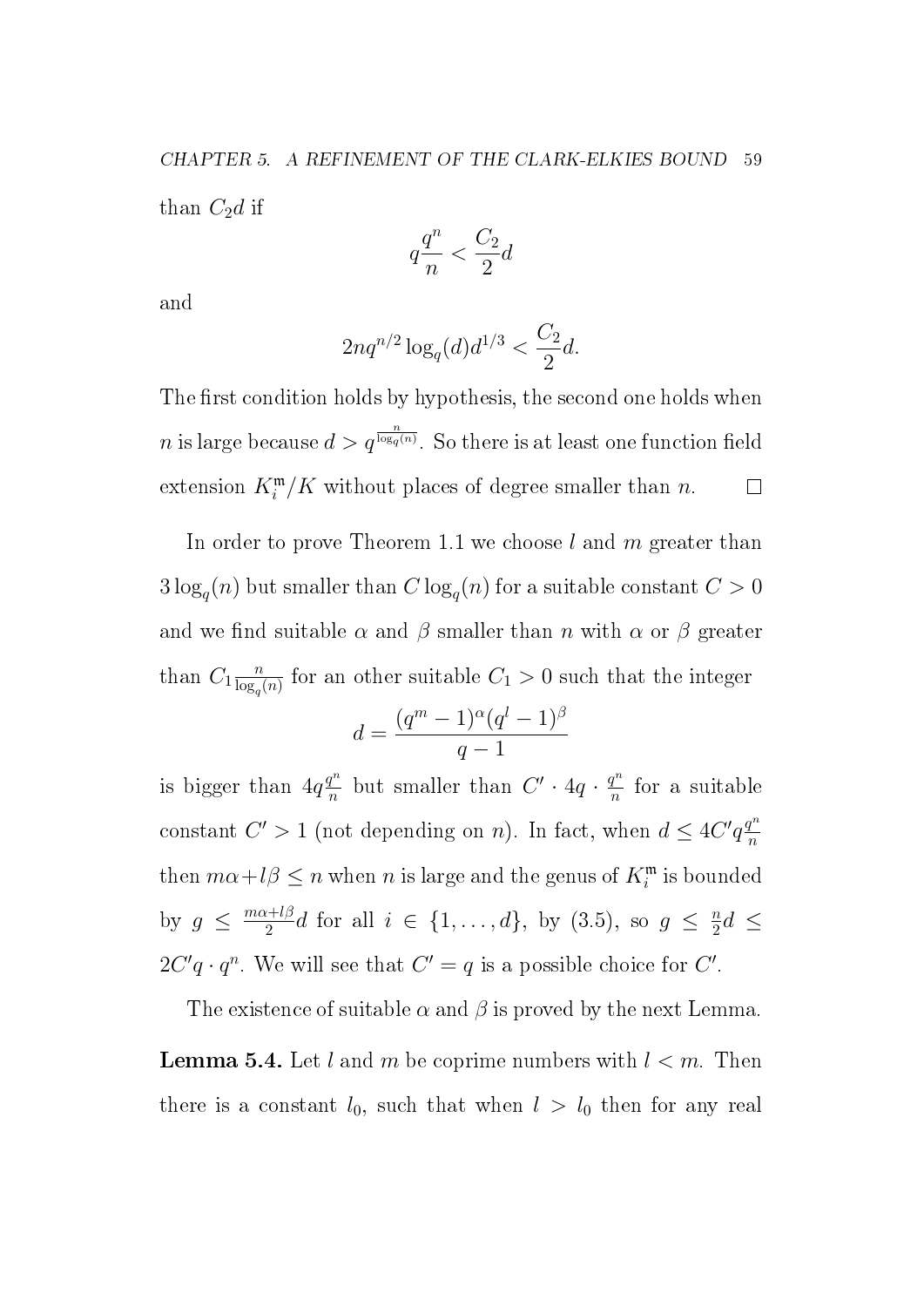CHAPTER 5. A REFINEMENT OF THE CLARK-ELKIES BOUND 60 number r greater than  $q^{2m^3}$  there are two positive integers  $\alpha$  and  $\beta$  such that

$$
r < \frac{(q^m - 1)^{\alpha}(q^l - 1)^{\beta}}{q - 1} < rq. \tag{5.5}
$$

*Proof.* Let R be the real number  $\log_q(rq) + \log_q(q-1)$ . Taking logarithm of both sides in (5.5) we get the equivalent condition

$$
R - 1 < \alpha q_m + \beta q_l \le R,\tag{5.6}
$$

where  $q_m$  and  $q_l$  denote the real numbers  $\log_q(q^m-1)$  and  $\log_q(q^l-1)$ 1).

Let  $L \subset \mathbb{R}^2$  be the lattice generated by  $\mathbf{w_1} = (q_m, 0)$  and  $\mathbf{w_2} = (0, q_l)$ . The statement of the Lemma is equivalent to say that there is a point of the lattice in the right-upper quarter of the plane between the lines  $\{x + y = R + 1\}$  and  $\{x + y = R\}$ . We denote by I such region of the plane  $\mathbb{R} \times \mathbb{R}$ .

We denote by  $|\cdot|$  the pseudo-norm over the vector space  $\mathbb{R}^2$ given by  $|(x, y)| = |x + y|$ . This is not a norm because  $|(x, -x)| =$ 0 also when  $x \neq 0$ .

We look for an element  $\mathbf{v} = h\mathbf{w}_1 - k\mathbf{w}_2 \in L$  with

$$
|\mathbf{v}| < 1 \tag{5.7}
$$

$$
|\mathbf{v}| > \frac{1}{2} \tag{5.8}
$$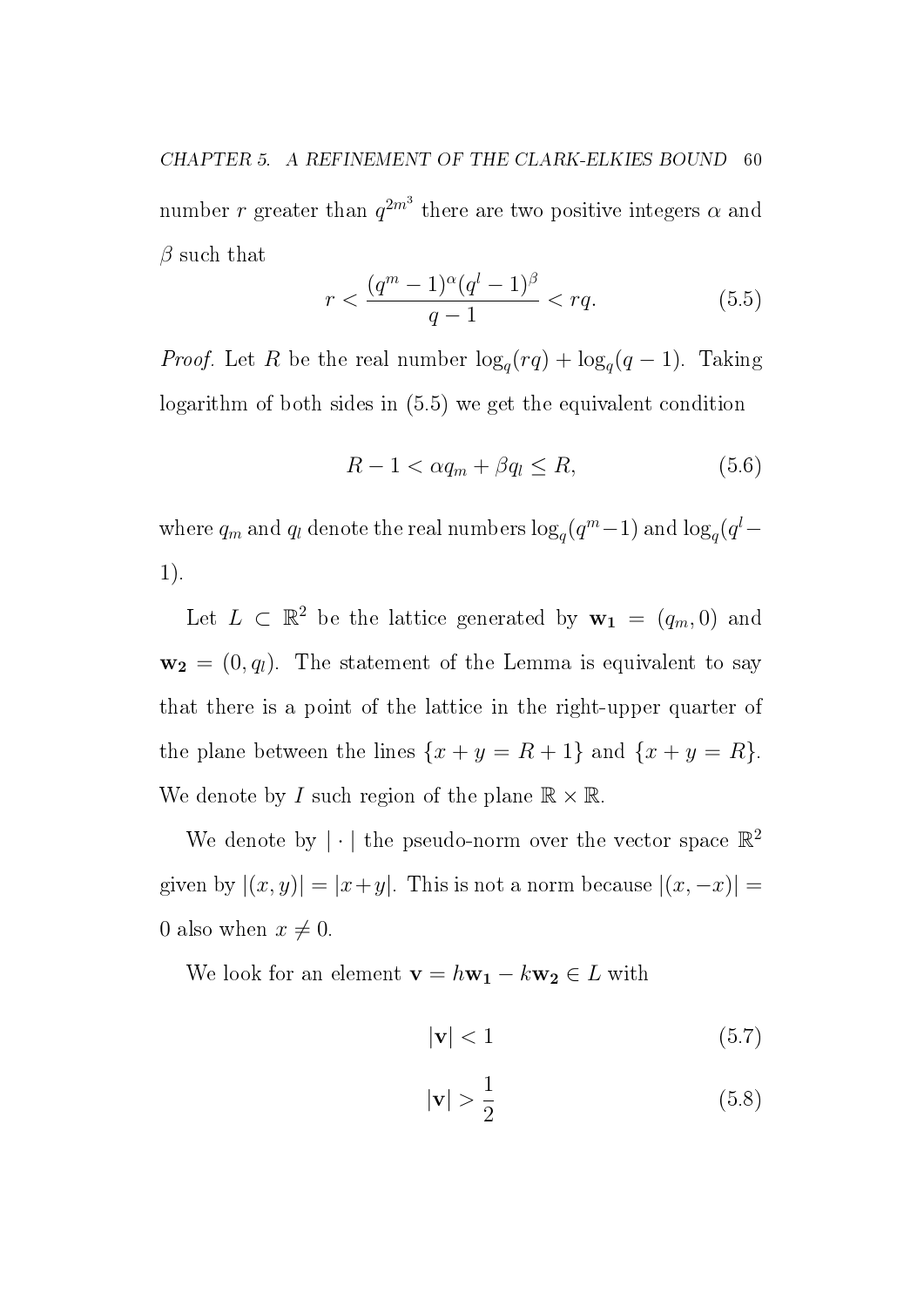CHAPTER 5. A REFINEMENT OF THE CLARK-ELKIES BOUND 61 and

$$
0 < h < k \le m. \tag{5.9}
$$

Let u be an integer and let  $\mathcal{F}_u$  be the Farey series of order u, that is the set of the ascending series of the irreducible fractions between 0 and 1 whose denominator does not exceed  $u$ . It is a well-known fact (see [7], Chapter III) that when  $\frac{h_1}{k_1}$  and  $\frac{h_2}{k_2}$  are two consecutive elements of the series then  $|h_1k_2 - k_1h_2| = 1$ .

When  $u = m$  is very easy to see that there is no element  $\frac{h}{k} \in \mathcal{F}_u$ such that  $\frac{q_l}{q_m} < \frac{h}{k} < \frac{l}{m}$  $\frac{l}{m}$  when m and l are large. In fact for any positive  $\epsilon < 1$ 

$$
\frac{l}{m} - \frac{q_l}{q_m} < \epsilon \frac{1}{m(m-1)},\tag{5.10}
$$

when m and l are large. Let  $\frac{h}{k} \in \mathcal{F}_m$  the element preceding  $\frac{l}{m}$  in  $\mathcal{F}_m$ . Then

$$
\frac{h}{k} < \frac{q_l}{q_m} < \frac{l}{m}.
$$

Choose  $\mathbf{v} = (hq_m, -kq_l) \in L$ .

It follows that  $|\mathbf{v}| < 1$  otherwise

$$
\frac{q_l}{q_m} - \frac{h}{k} \ge \frac{1}{kq_m} \ge \frac{1}{km} = \frac{l}{m} - \frac{h}{k}
$$

and  $|\mathbf{v}| > \frac{1}{2}$  $\frac{1}{2}$  otherwise

$$
\frac{q_l}{q_m} - \frac{1}{2}(\frac{h}{k} + \frac{l}{m}) = \frac{q_l}{q_m} - \frac{h}{k} - \frac{1}{2}(\frac{l}{m} - \frac{h}{k}) < \frac{1}{2kq^m}
$$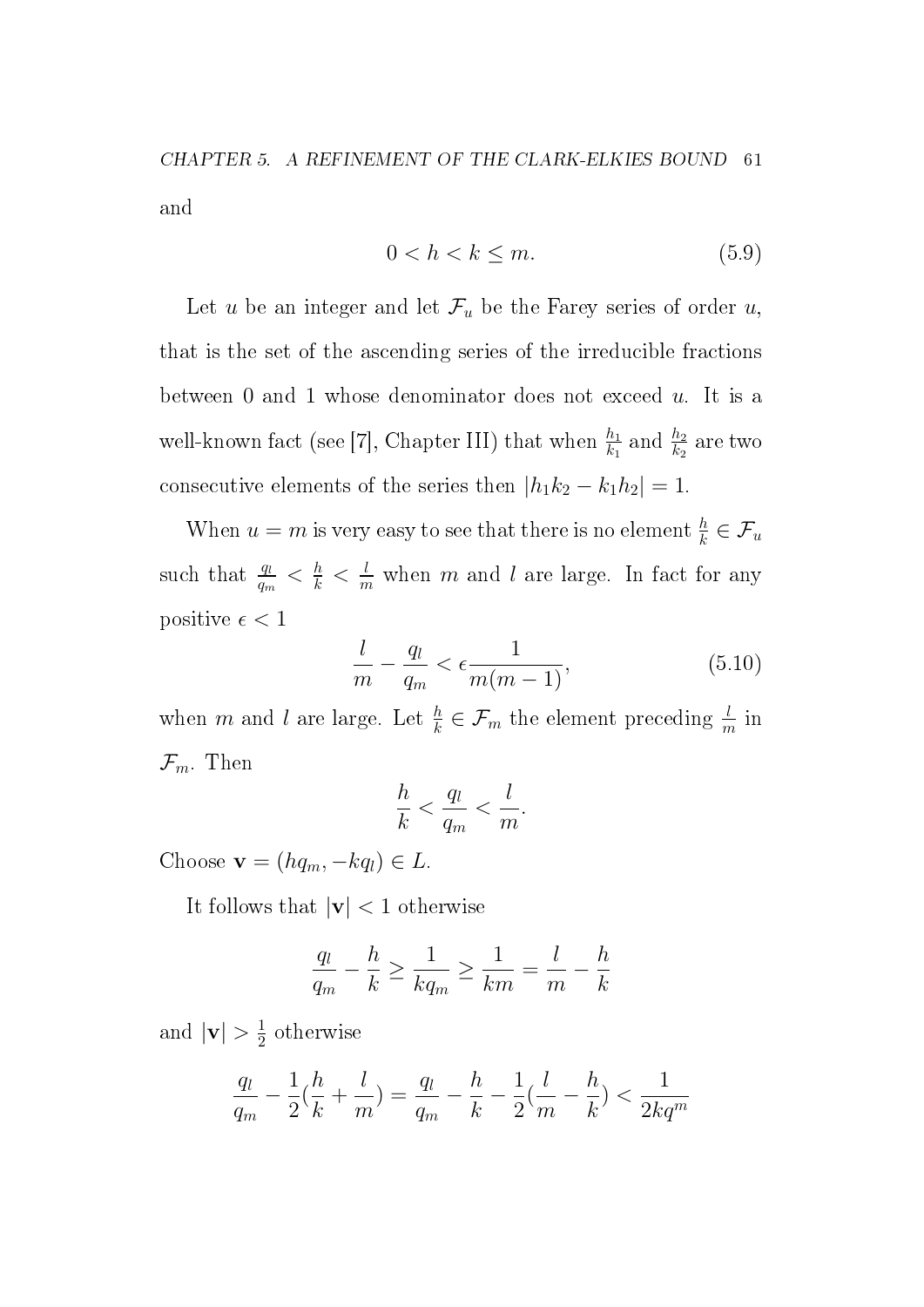Let  $z = c w_1$  be the maximum point of L over the y-axis such that c is a positive integer and  $|z| < R$ . If  $R - 1 < |z|$  we choose  $\alpha = c$  and  $\beta = 0$  and the Lemma follows.

Otherwise consider the points  $z_i = z + iv \in L$  for all integers  $i > 0$ . Then  $\mathbf{z}_i$  is in the right-upper quarter if  $i < \frac{c}{h} < \frac{R}{lq_r}$  $\frac{R}{lq_m}$ . Let t be the integer  $\left[\frac{c}{h}\right]$  $\left\lfloor \frac{c}{h} \right\rfloor > 0$ . We prove that  $R - 1 < |\mathbf{z}_t|$ . In fact by  $(5.8)$   $t|\mathbf{v}| > \frac{1}{2}$  $\frac{1}{2} \left[ \frac{c}{h} \right]$  $\frac{c}{h}$  and so  $t|\mathbf{v}| \geq |\mathbf{w_1}| = q_m$  because  $R > 2q_m^2 m$ . So

$$
R < (c+1)|\mathbf{w}_1| < |\mathbf{z}_t|.\tag{5.11}
$$

Let *i* be the minimal integer such that  $R - 1 < |\mathbf{z}_i|$ . |. Then i is smaller than t by  $(5.11)$  and greater than 0 by assumption. Moreover

$$
|\mathbf{z}_{i-1}|+1 < R
$$

because  $i$  was supposed to be minimal. So  $R$  is greater than  $|\mathbf{z}_{i-1}| + |\mathbf{v}| = |\mathbf{z}_i|$  by (5.7) and so

$$
R-1<|\mathbf{z}_i|
$$

Let  $\alpha = c - ih$  and  $\beta = ik$  be the coordinates of  $z_i$ . The real number  $\alpha q_m + \beta q_l$  verifies (5.6). This concludes the proof.  $\Box$ *Proof of Theorem 1.1.* We assume before  $q = p$  is a prime.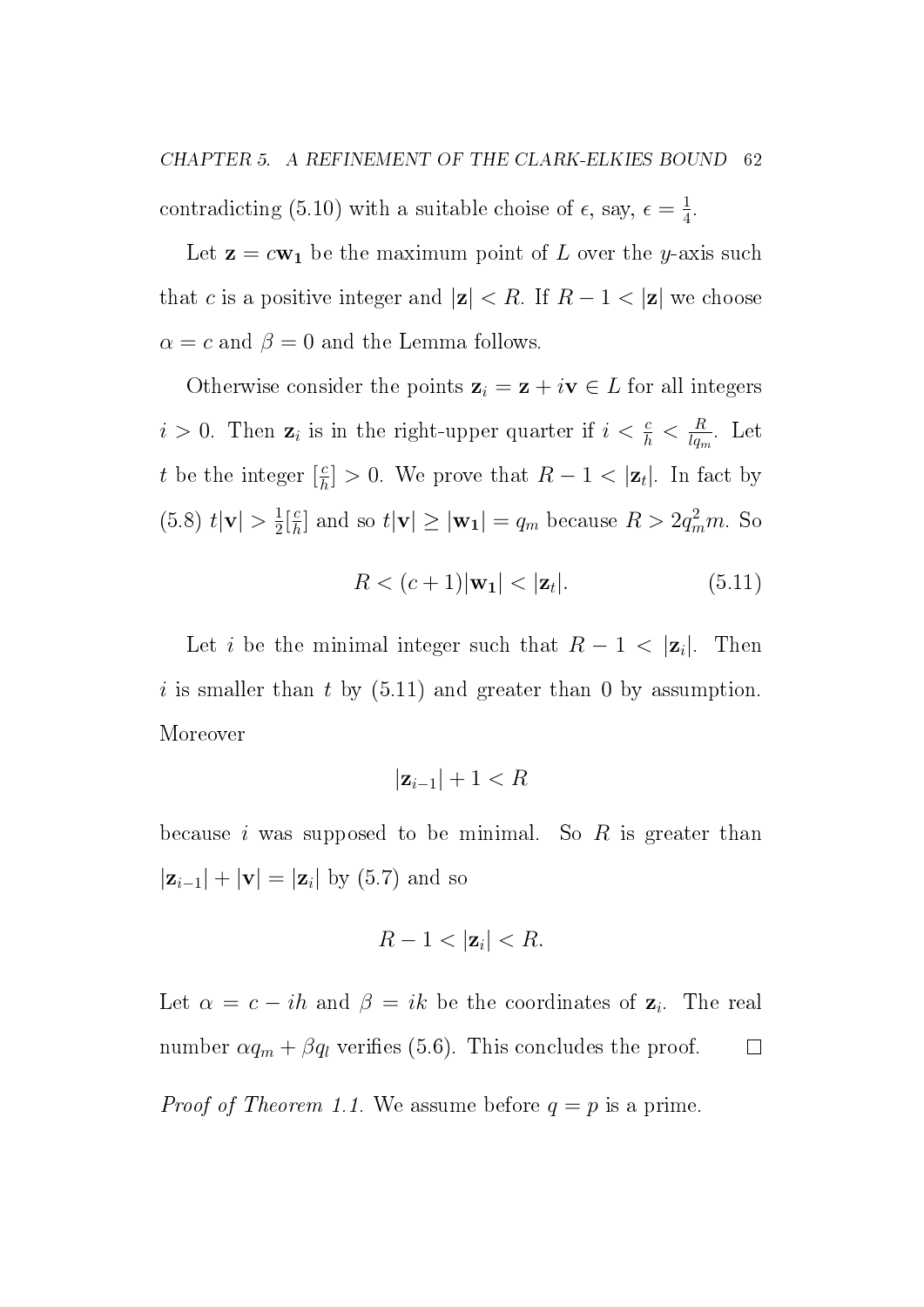Choose prime numbers l and m and two positive integers  $\alpha$ and  $\beta$  satisfying (5.5) in the previous Lemma with  $r = 4p^{\frac{p^n}{n}}$  $\frac{p^n}{n}$ . Such choice of r verifies the hypothesis of the Lemma when  $n$  is large and  $l$  and  $m$  are smaller than  $C\log_p(n)$  for a constant  $C>0.$ By the Bertrand postulate there are at least two primes smaller than  $C \log_p(n)$  when  $C \geq 12$  so there are such integers.

It is easy to see that  $\alpha < a_m$  and  $\beta < a_l$  if l and m are greater than  $3\log_p(n)$  otherwise  $p^{m\alpha+l\beta}$  would be greater than  $p^{n^3}$  and it would not satisfy (5.5). In a similar way we see that  $\alpha$  or  $\beta$ is greater than, say,  $\frac{1}{48}$  $\overline{n}$  $\frac{n}{\log_p(n)}$  otherwise  $p^{m\alpha+l\beta}$  would be smaller than  $p^{n/2}$  in contrast with (5.5). So we can apply Proposition 5.1 with  $C_1 = \frac{1}{48}$ . We get a function field without places of degree smaller than *n* for all  $n > n_0$  for a suitable constant  $n_0$ . We have already seen that the genus of such function field is smaller than  $\frac{1}{2(p-1)}p^n$  by (3.5). Let  $C_p$  be the constant  $\frac{1}{2(p-1)}p^{n_0}$ . Then there is a function field with constant field  $\mathbb{F}_p$  without places of degree smaller than *n* of genus smaller than  $C_p p^n$  for all integer  $n > 0$ .

Now let  $q = p^c$  be a prime power of p. By the previous case there is a function field K of genus  $g_K \leq C_p p^{cn} = C_p q^n$  over  $\mathbb{F}_p$  without places of degree smaller of cn. The constant field extension  $K\mathbb{F}_q$  is a function field over  $\mathbb{F}_q$  with the same genus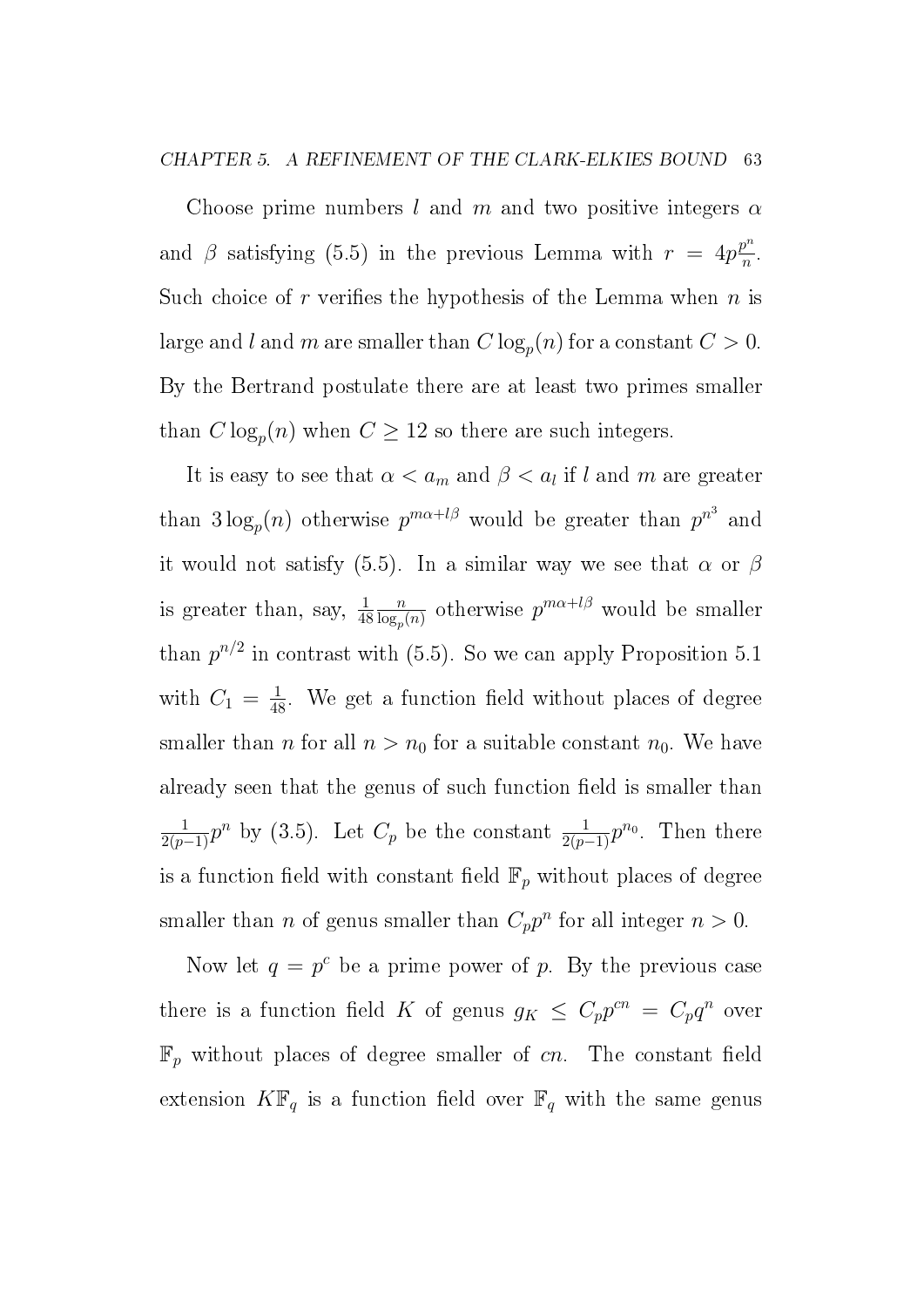without places of degree smaller than  $n$ . This concludes the proof.

 $\hfill \square$ 

5.1 Tables

We list examples of curves over  $\mathbb{F}_q$  without points of degree d' such that  $d' \leq n$  when  $q = 2$  and  $n < 20$ .

The integer  $d$  in the table is the degree of a function field extension  $K/\mathbb{F}_q(x)$  of the rational function field with genus g and constant field  $\mathbb{F}_q$ . In this table the field K is always a subfield of the ray class field  $K^{\mathfrak{m}}_S$  of conductor  $\mathfrak{m}$ . The irreducible polynomials in the forth column correspond to the places in the support of **m** with multiplicity. The place S totally split in  $K_S^{\mathfrak{m}}/\mathbb{F}_q(x)$ corresponding to a polynomial of  $\mathbb{F}_q(x)$  is also included.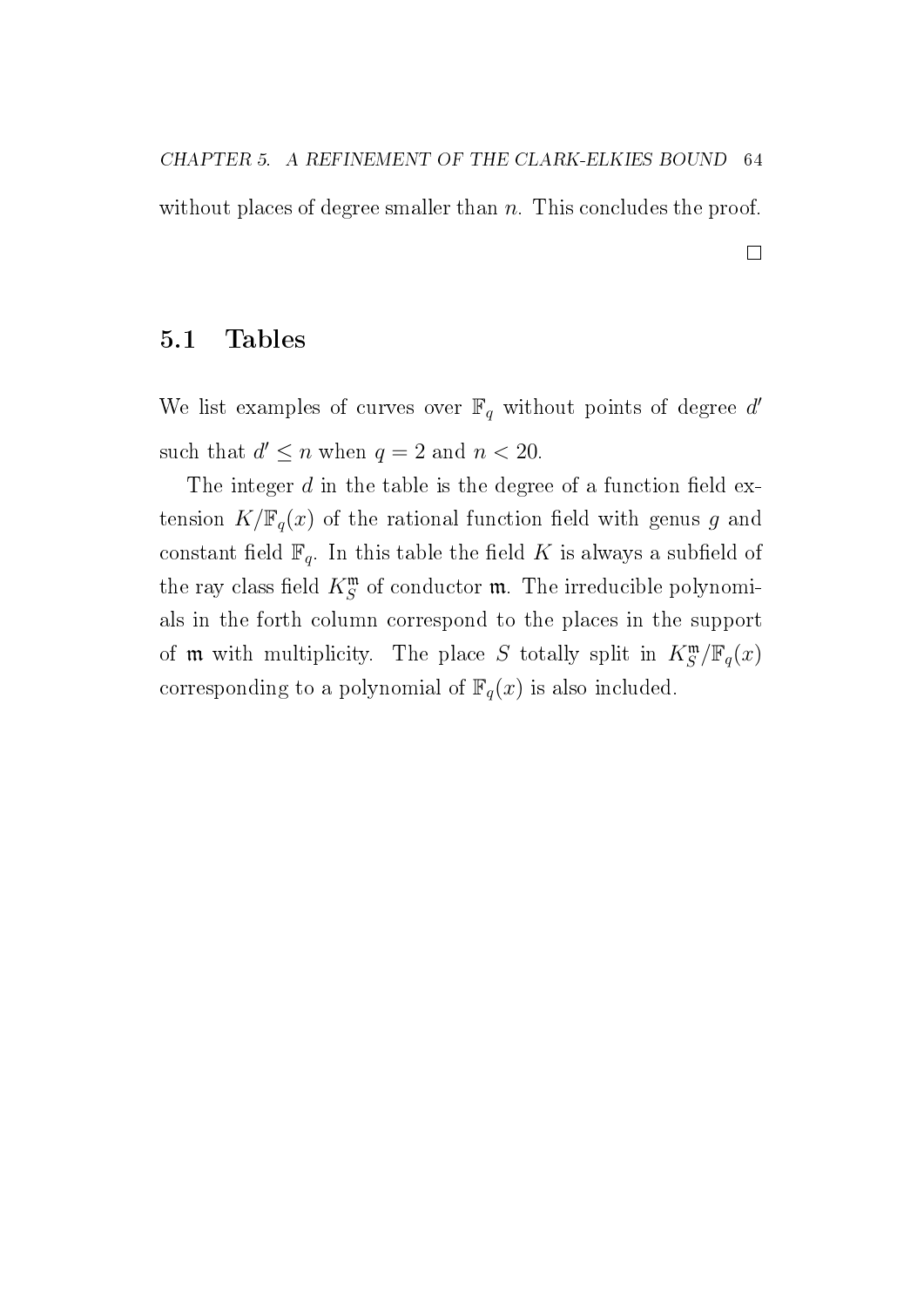| $\mathbf n$    | g              | $\mathbf d$     | m                                                        | $\mathbf S$                                                        |
|----------------|----------------|-----------------|----------------------------------------------------------|--------------------------------------------------------------------|
| $\mathbf{1}$   | $\overline{2}$ | $\overline{2}$  | $(x^3 + x + 1)^2$                                        | $(x^3+x^2+1)$                                                      |
| 2              | $\overline{3}$ | $\overline{7}$  | $(x^3 + x + 1)$                                          | $(x^4 + x + 1)$                                                    |
| $\overline{3}$ | $\overline{4}$ | $\overline{5}$  | $(x^4+x+1)$                                              | $(x^7 + x^4 + 1)$                                                  |
| $\overline{5}$ | 12             | $\overline{7}$  | $(x^6 + x^4 + x^3 + x + 1)$                              | $(x^8 + x^5 + x^3 + x^2 + 1)$                                      |
| $\overline{7}$ | 48             | 17              | $(x^8 + x^7 + x^6 + x + 1)$                              | $(x^{9} + x^{7} + x^{5} + x^{2} + 1)$                              |
| 8              | 78             | $7 \cdot 7$     | $(x^3 + x^2 + 1, x^3 + x + 1)$                           | $(x^{9}+x^{7}+x^{2}+x+1)$                                          |
| 9              | 120            | 31              | $(x^{10}+x^3+1)$                                         | $(x^{11} + x^9 + x^7 + x^2 + 1)$                                   |
| 11             | 362            | $15 \cdot 7$    | $(x^4 + x + 1, x^6 + x^5 + x^3 + x^2 + 1)$               | $(x^{13}+x^8+x^5+x^3+1)$                                           |
| 12             | 588            | $31 \cdot 7$    | $(x^5 + x^2 + 1, x^3 + x + 1)$                           | $(x^{13} + x^{12} + x^{10} + x^7 + x^4 + x + 1)$                   |
| 13             | 1480           | $31\cdot 15$    | $(x^5 + x^2 + 1, x^4 + x + 1)$                           | $(x^{14} + x^{13} + x^5 + x^4 + x^3 + x^2 + 1)$                    |
| 14             | 3342           | $127 \cdot 7$   | $(x^7 + x + 1, x^3 + x + 1)$                             | $(x^{15} + x^{14} + x^{13} + x^7 + x^6 + x^4 + x^2 + x + 1)$       |
| 15             | 8940           | $73 \cdot 17$   | $(x^{9} + x^{4} + 1, x^{8} + x^{5} + x^{3} + x^{2} + 1)$ | $(x^{16} + x^{14} + x^{13} + x^{11} + x^{10} + x^7 + x^4 + x + 1)$ |
| 16             | 19861          | $23 \cdot 89$   | $(x^{11} + x^6 + x^5 + x^2 + 1, x^{11} + x^9 + 1)$       | $(x^{18} + x^{17} + x^{11} + x^9 + x^7 + x^4 + 1)$                 |
| 17             | 41440          | 89.63           | $(x^{11} + x^9 + 1, x^6 + x + 1)$                        | $(x^{18} + x^{17} + x^{16} + x^{11} + x^9 + x^4 + 1)$              |
| 18             | 89415          | $127 \cdot 89$  | $(x^{7}+x+1,x^{11}+x^{9}+1)$                             | $(x^{19} + x^{18} + x^{15} + x^{14} + x^{11} + x^7 + x^3 + x + 1)$ |
| 19             | 95886          | $127 \cdot 127$ | $(x^{7}+x+1,x^{7}+x^{6}+1)$                              | $(x^{20} + x^{19} + x^{15} + x^{14} + x^{13} + x^2 + 1)$           |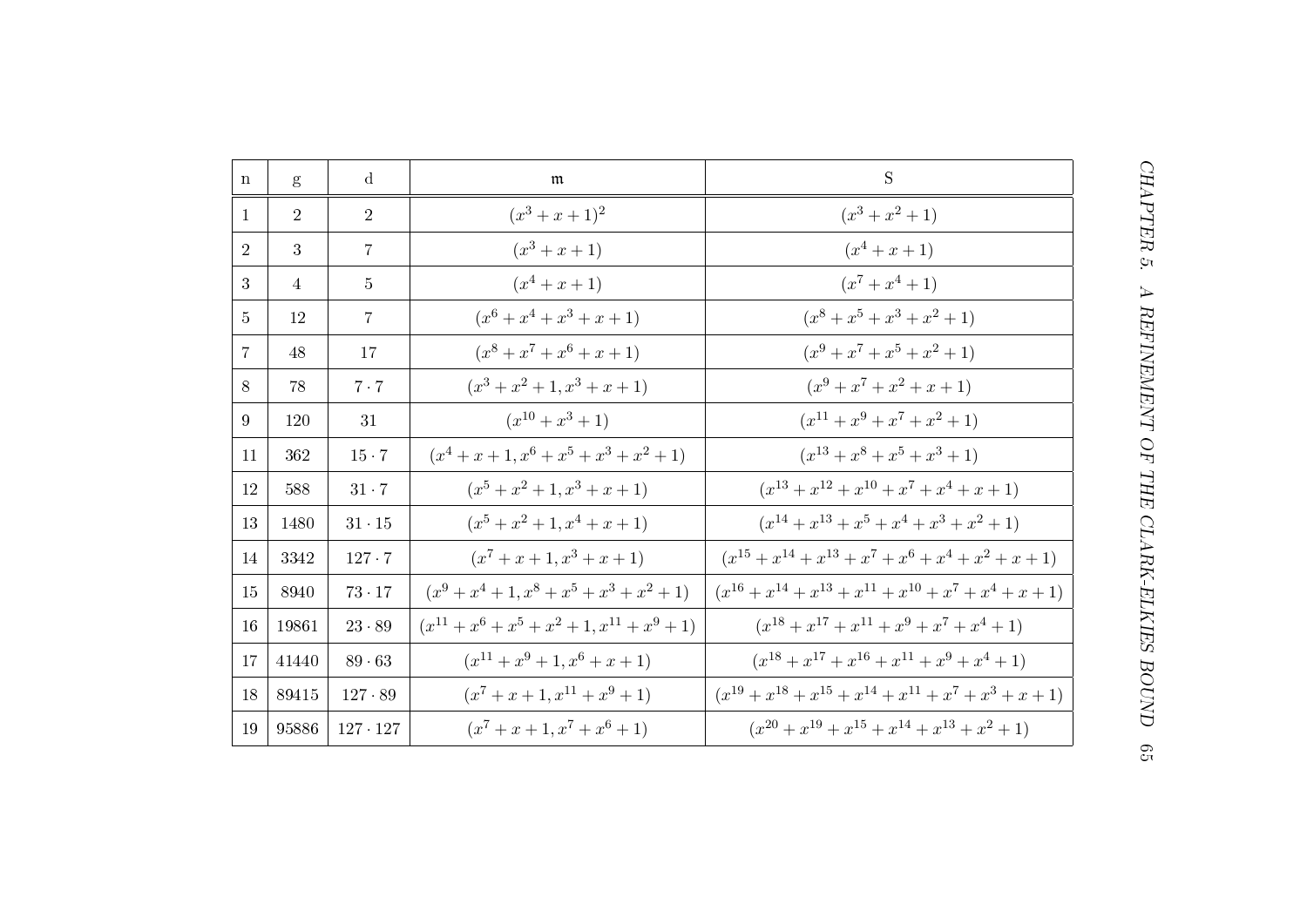### Bibliography

- [1] E. Artin, J. Tate: *Class field theory*. New York, W.A. Benjamin (1967).
- $[2]$  R. Auer: Ray class fields of global function fields with many rational places. Dissertation at the Oldenburg University, http://oops.unioldenburg.de/volltexte/1999/457/pdf/Aueray99.pdf (1999).
- [3] R. Auer: Ray class fields of global function fields with many rational places. Acta Arithmetica 95, 97-122 (2000).
- [4] J.W.S. Cassels, A. Frohlich: Algebraic number theory. Academic Press, London (1967).
- [5] M. D. Fried, M. Jarden: Field Arithmetic. Springer Verlag (1987).
- $[6]$  R. Fuhrmann, F. Torres: The genus of curves over finite fields with many rational points. Manuscr. Math., 89, 103-106 (1996).
- [7] G.H. Hardy, E.M. Wright: An introduction to the theory of numbers. Oxford Science Publications, Clarendon (1938)
- $[8]$  D. R. Hayes: *Explicit class field theory in global function fields*. Studies in algebra and number theory, Adv. in Math. Suppl. Stud. 6, Academic Press, 173-217 (1979).